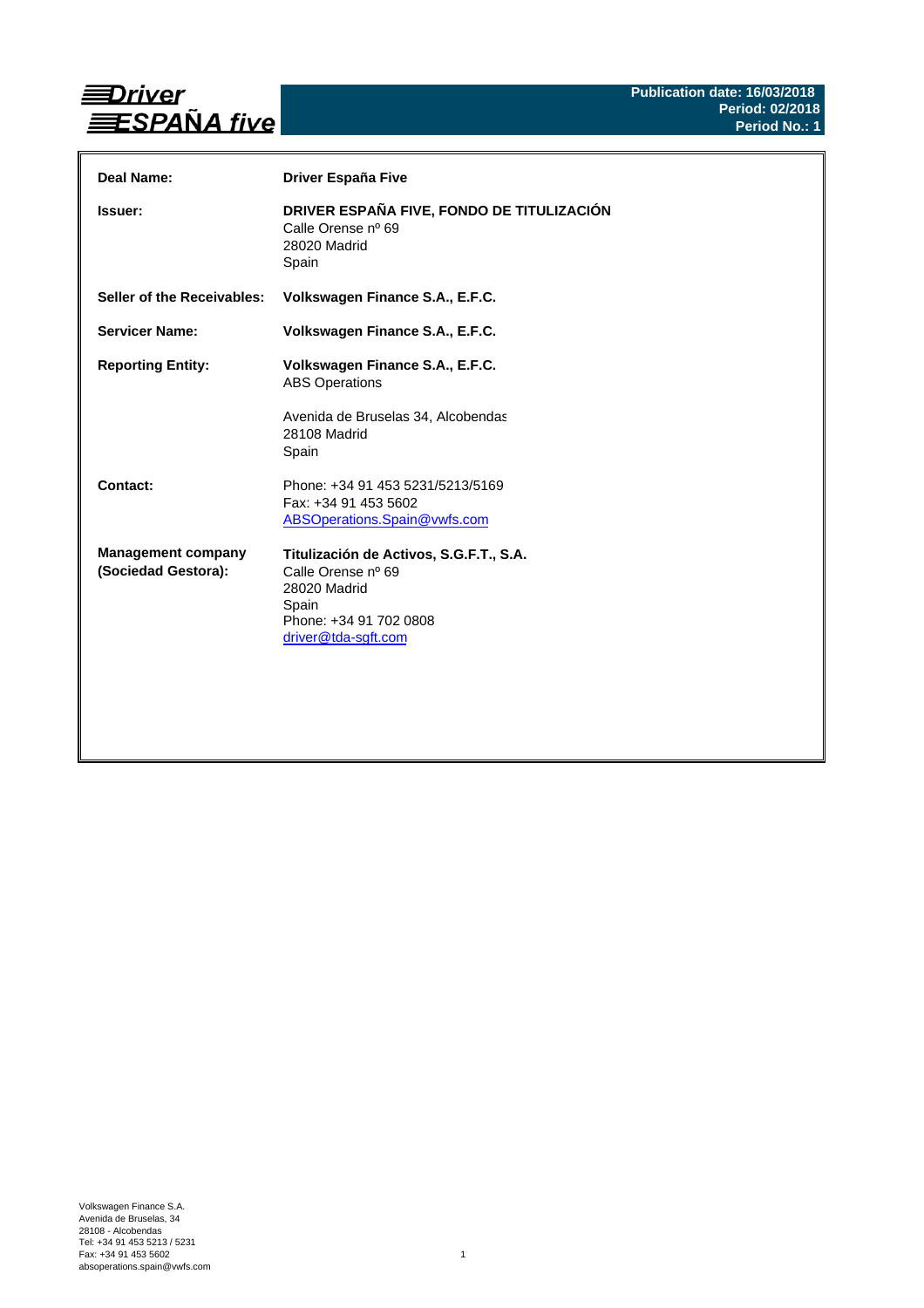

|                 | Page Table of contents                                                                            |
|-----------------|---------------------------------------------------------------------------------------------------|
|                 | 2 Contents                                                                                        |
|                 | <b>Deal Overview</b>                                                                              |
|                 | 4 Deal Overview: Counterparties I.                                                                |
| 5               | Deal Overview: Counterparties II.                                                                 |
|                 | Information regarding the Notes I.                                                                |
|                 | Information regarding the Notes II.                                                               |
|                 | <b>Credit Enhancement</b>                                                                         |
| 9               | <b>Swap/ Waterfall</b>                                                                            |
| 10 <sup>1</sup> | <b>Run Out Schedule</b>                                                                           |
|                 | <b>Amortisation Notes</b>                                                                         |
|                 | 12 Defaults/ Performance Trigger                                                                  |
| 13              | <b>Overview Outstanding Contracts</b>                                                             |
|                 | 14 Information on the retention of net economic interest                                          |
| 15              | <b>Delinquent Contracts</b>                                                                       |
| 16              | <b>Defaulted Contracts</b>                                                                        |
| 17              | <b>Recovery Contracts</b>                                                                         |
| 18              | Prepayments                                                                                       |
| 19              | Poolinformation I. - Down Payments                                                                |
| 20.             | Poolinformation II. - Customer Type and Type of Payment                                           |
| 21              | Poolinformation III. - Obligor Concentration                                                      |
|                 | Poolinformation IV. - Distribution by Outstanding Discounted Balance and Original Nominal Balance |
|                 | Poolinformation V. - Interest Rate paid by the Receivable Debtor                                  |
|                 | 24 Poolinformation VI. - Distribution by Original Term, Remaining Term and Seasoning              |
| 25              | Poolinformation VII. - Credit Type and Type of Car                                                |
| 26              | Poolinformation VIII. - Distribution by Vehicle Makes and Models                                  |
|                 | Poolinformation IX. - Geographic Distribution                                                     |
|                 | 28 Poolinformation X. - Motor Type                                                                |
|                 | Poolinformation XI - Loan Level Data                                                              |
| 30              | Glossary                                                                                          |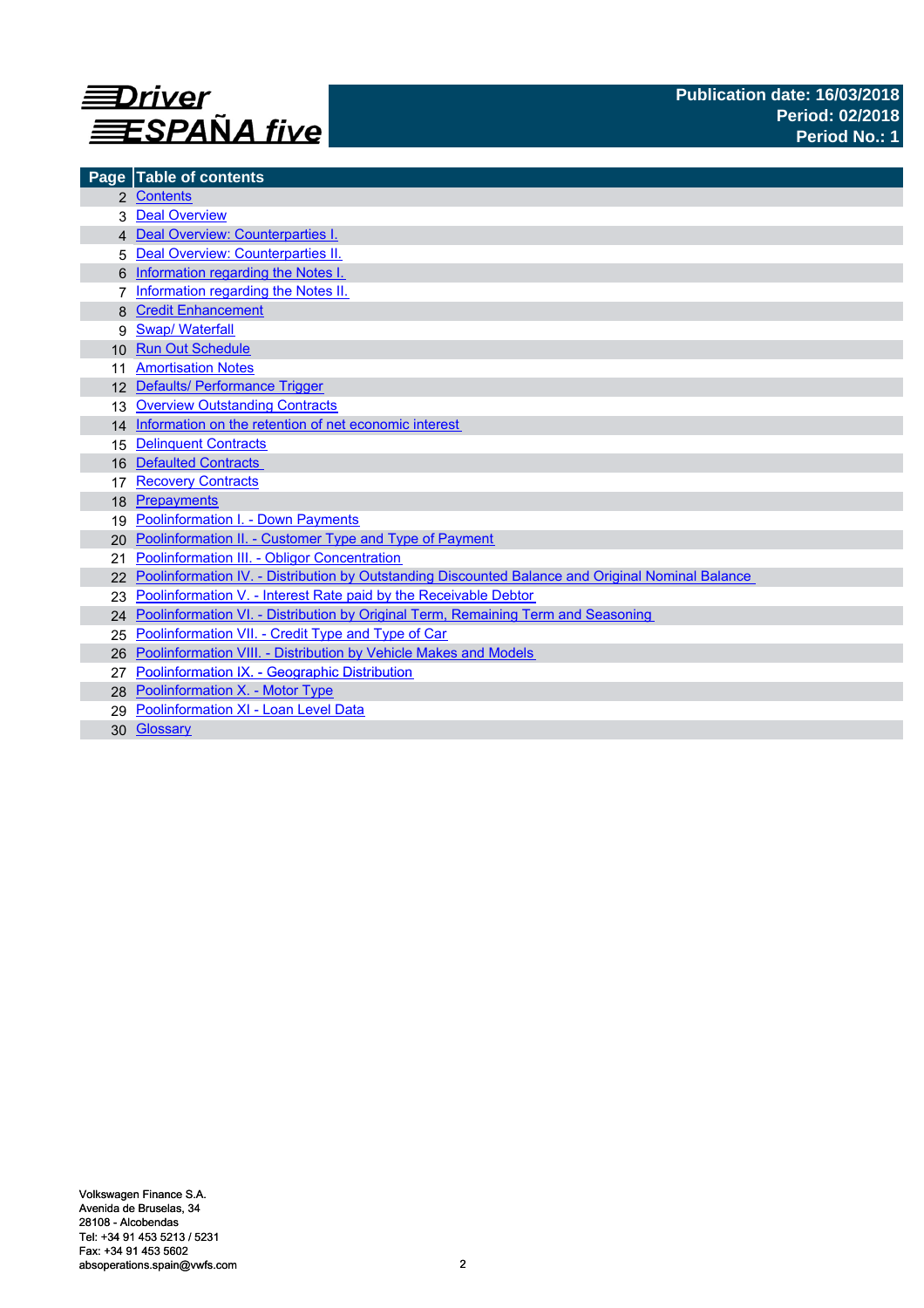

| <b>Deal Overview</b>            |            |                                 |            |                          |    |
|---------------------------------|------------|---------------------------------|------------|--------------------------|----|
| Cut Off Date:                   | 31/01/2018 |                                 |            |                          |    |
| <b>Issue Date:</b>              |            | 27/02/2018 Legal Maturity Date: | 21/04/2028 |                          |    |
| Reporting period:               | February   |                                 |            |                          |    |
| Reporting date:                 | 16/03/2018 |                                 |            |                          |    |
| Reporting Frequency:            | monthly    |                                 |            |                          |    |
| Period No.:                     |            |                                 |            |                          |    |
| Payment date:                   | 21/03/2018 |                                 |            |                          |    |
| Next payment date:              | 23/04/2018 |                                 |            |                          |    |
| Asset collection period:        | 01/02/2018 | until                           | 28/02/2018 |                          |    |
| <b>Interest Accrual Period:</b> | 28/02/2018 | until                           |            | 21/03/2018 Days accrued: | 21 |
| Note Payment Period:            | 28/02/2018 | until                           | 21/03/2018 |                          |    |

# **Poolinformation at Cut Off Date**

|                                   | Number of<br><b>Contracts</b> | Outstanding<br><b>Discounted Principal</b><br><b>Balance</b> | <b>Outstanding Nominal</b><br><b>Balance</b> |
|-----------------------------------|-------------------------------|--------------------------------------------------------------|----------------------------------------------|
| <b>Outstanding Pool</b>           | 86.320                        | 1.000.002.231.57                                             | 1.029.405.033.97 €                           |
| <b>Repurchased Loan Contracts</b> |                               |                                                              | 0.00 €                                       |

| <b>Credit Type</b>    | (%)     | <b>Outstanding</b><br><b>Balance</b> | Percentage of Loans Discounted Principal Percentage of Balance (%) |
|-----------------------|---------|--------------------------------------|--------------------------------------------------------------------|
| Auto Credit           | 12.93%  | 88.987.892,58                        | 8.90%                                                              |
| <b>Classic Credit</b> | 87.07%  | 911.014.338.99                       | 91,10%                                                             |
| <b>Total</b>          | 100,00% | 1.000.002.231,57 €                   | 100,00%                                                            |

| <b>Type of Car</b> | <b>Percentage of Loans</b><br>(%) | <b>Outstanding</b><br><b>Balance</b> | Discounted Principal Percentage of Balance (%) |
|--------------------|-----------------------------------|--------------------------------------|------------------------------------------------|
| <b>New</b>         | 83.06%                            | 824.396.601.44                       | 82.44%                                         |
| Used               | 16.94%                            | 175.605.630.13                       | 17.56%                                         |
| <b>Total</b>       | 100,00%                           | $1.000.002.231.57 \in$               | 100,00%                                        |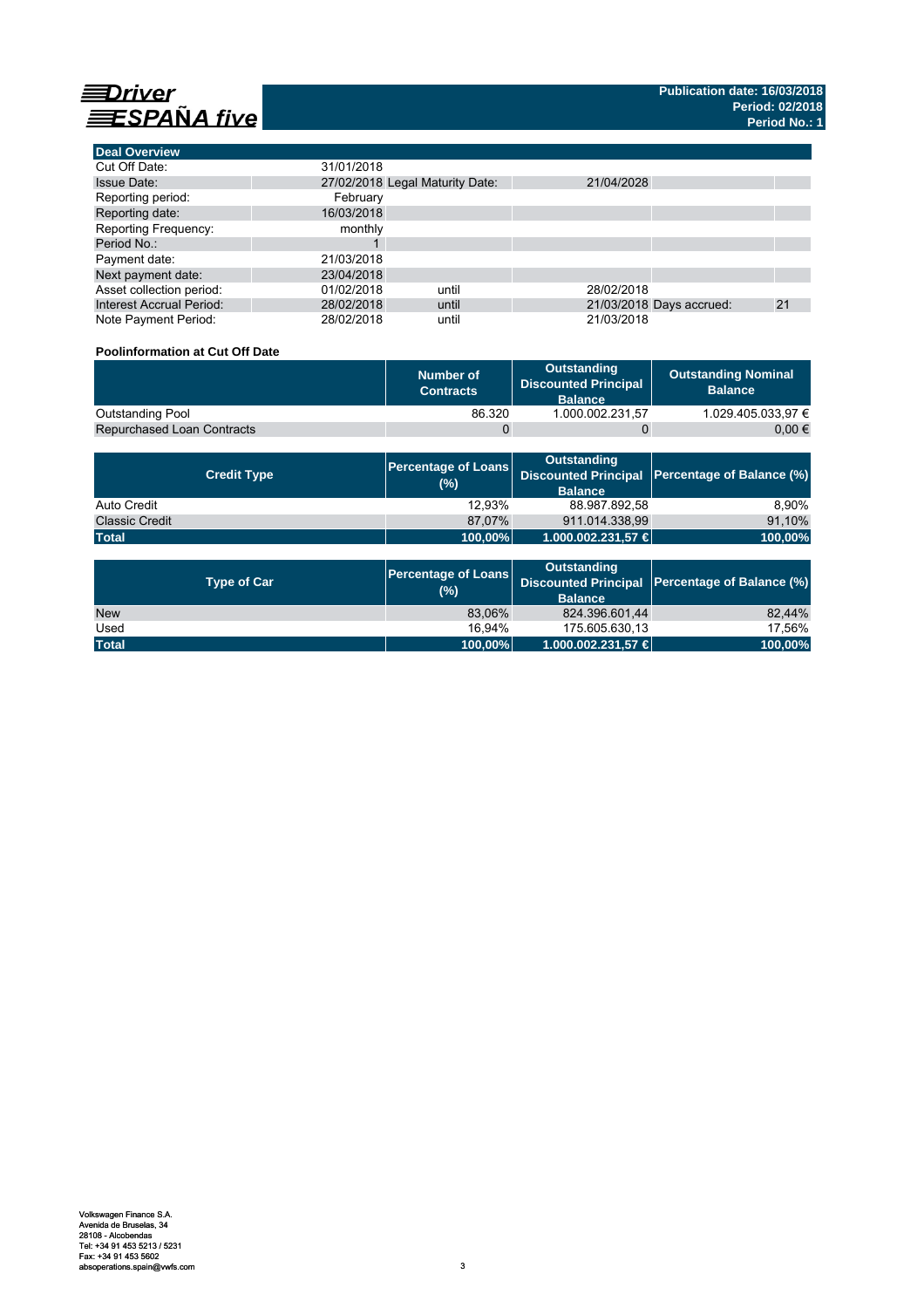| NД |  |
|----|--|

| ⊒Driver<br>ESPAÑA five                                                                                                                                            |                                           |                                                     |                     |         |                                   |                                                                                       |         |                       |                   |                        |                  |                         | Publication date: 16/03/2018<br>Period: 02/2018<br>Period No.: 1 |  |
|-------------------------------------------------------------------------------------------------------------------------------------------------------------------|-------------------------------------------|-----------------------------------------------------|---------------------|---------|-----------------------------------|---------------------------------------------------------------------------------------|---------|-----------------------|-------------------|------------------------|------------------|-------------------------|------------------------------------------------------------------|--|
| Transaction Events, Trigger & Rating Overview                                                                                                                     |                                           |                                                     |                     |         |                                   |                                                                                       |         |                       |                   |                        |                  |                         |                                                                  |  |
| <b>Clean-Up Call Condition</b>                                                                                                                                    |                                           |                                                     |                     |         |                                   |                                                                                       |         |                       |                   |                        |                  |                         |                                                                  |  |
| <b>Current Outstanding</b><br>Discounted Portfolio<br>Min. Outstanding<br>Discounted Portfolio<br>10,00%<br>97,40%                                                |                                           |                                                     |                     |         |                                   |                                                                                       |         |                       |                   |                        |                  |                         |                                                                  |  |
| <b>Repurchase of Receivables</b>                                                                                                                                  |                                           |                                                     |                     |         |                                   |                                                                                       |         |                       |                   |                        |                  |                         |                                                                  |  |
|                                                                                                                                                                   |                                           |                                                     | Number of contracts |         | Outstanding Discounted<br>Balance | <b>Re-Purchase Price</b>                                                              |         |                       |                   |                        |                  |                         |                                                                  |  |
|                                                                                                                                                                   | <b>Current Period</b><br>Previous Periods |                                                     |                     |         |                                   |                                                                                       |         |                       |                   |                        |                  |                         |                                                                  |  |
|                                                                                                                                                                   | Total                                     |                                                     |                     |         |                                   |                                                                                       |         |                       |                   |                        |                  |                         |                                                                  |  |
| If a repurchase of receivables occurred, it wouldonly result from non-eligibility as of the respective Cut Off Date (which has been discovered at a later stage). |                                           |                                                     |                     |         |                                   |                                                                                       |         |                       |                   |                        |                  |                         |                                                                  |  |
| <b>Credit Enhancement Increase Condition</b>                                                                                                                      |                                           |                                                     |                     |         |                                   |                                                                                       |         |                       |                   |                        |                  |                         |                                                                  |  |
| <b>Cumulative Gross Loss Ratio</b>                                                                                                                                |                                           |                                                     |                     |         | 0,00000%                          |                                                                                       |         |                       |                   |                        |                  |                         |                                                                  |  |
|                                                                                                                                                                   |                                           |                                                     |                     |         |                                   |                                                                                       |         |                       |                   |                        |                  |                         |                                                                  |  |
| <b>Targeted Overcollateralisation Percentage</b>                                                                                                                  |                                           |                                                     |                     |         | <b>Class A</b>                    | <b>Class B</b>                                                                        |         |                       |                   |                        |                  |                         |                                                                  |  |
|                                                                                                                                                                   |                                           | Initial OC @ Poolcut                                |                     |         | 11,20%                            | 8,60%                                                                                 |         |                       |                   |                        |                  |                         |                                                                  |  |
|                                                                                                                                                                   |                                           | <b>Current OC Level</b><br><b>Current Target OC</b> |                     |         | 11,53%<br>21,00%                  | 8,86%<br>14,50%                                                                       |         |                       |                   |                        |                  |                         |                                                                  |  |
|                                                                                                                                                                   |                                           | Regular Target OC                                   |                     |         | 21,00%                            | 14,50%                                                                                |         |                       |                   |                        |                  |                         |                                                                  |  |
|                                                                                                                                                                   |                                           | Level 1 Target OC<br>Level 2 Target OC              |                     |         | 25,00%<br>100,00%                 | 18,00%<br>100,00%                                                                     |         |                       |                   |                        |                  |                         |                                                                  |  |
|                                                                                                                                                                   |                                           | OC = Asset Overcollateralisation                    |                     |         |                                   |                                                                                       |         |                       |                   |                        |                  |                         |                                                                  |  |
|                                                                                                                                                                   |                                           |                                                     |                     |         |                                   | Cumulative Gross Loss Ratio exceeds (i) 2.0% on any Payment Date prior to or          |         |                       |                   | $\mathbf{n}\mathbf{o}$ |                  |                         |                                                                  |  |
| Level 1 Credit Enhancement Increase Condition -                                                                                                                   |                                           |                                                     |                     |         | prior to or during November 2015. | during March 2015 (included); or (ii) 4.60% for any Payment Date after April 2015 but |         |                       |                   |                        |                  |                         |                                                                  |  |
| Level 2 Credit Enhancement Increase Condition -                                                                                                                   |                                           |                                                     |                     |         |                                   | Cumulative Gross Loss Ratio exceeds 10.0% for any Payment Date                        |         |                       |                   | n <sub>o</sub>         |                  |                         |                                                                  |  |
| <b>Transaction Party Replacements</b>                                                                                                                             |                                           |                                                     |                     |         |                                   |                                                                                       |         |                       |                   |                        |                  |                         |                                                                  |  |
|                                                                                                                                                                   | Capacity of<br><b>Transaction Party</b>   |                                                     | Date of Replacement |         | <b>Reason for Replacement</b>     |                                                                                       |         | <b>Replaced Party</b> |                   |                        | Replaced by      |                         |                                                                  |  |
|                                                                                                                                                                   |                                           |                                                     |                     |         |                                   |                                                                                       |         |                       |                   |                        |                  |                         |                                                                  |  |
|                                                                                                                                                                   |                                           |                                                     |                     |         |                                   |                                                                                       |         |                       |                   |                        |                  |                         |                                                                  |  |
| <b>Rating Information on relevant Transaction Parties</b>                                                                                                         |                                           |                                                     |                     |         |                                   |                                                                                       |         |                       |                   |                        |                  |                         |                                                                  |  |
|                                                                                                                                                                   |                                           |                                                     |                     |         |                                   |                                                                                       |         |                       | Moody's           |                        |                  | S&P                     |                                                                  |  |
|                                                                                                                                                                   |                                           | <b>Long Terr</b>                                    | <b>Short Terr</b>   | Outloo  | <b>Long Tern</b>                  | <b>Short Term</b>                                                                     | Outlool | <b>Long Term</b>      | <b>Short Term</b> | Outlook                | <b>Long Term</b> | <b>Short Term</b>       | Outlook                                                          |  |
| <b>Account Bank:</b>                                                                                                                                              |                                           |                                                     |                     |         |                                   |                                                                                       |         |                       |                   |                        |                  |                         |                                                                  |  |
| <b>BNP Paribas Securities Services</b>                                                                                                                            |                                           |                                                     |                     |         |                                   |                                                                                       |         |                       |                   |                        |                  |                         |                                                                  |  |
| <b>Current Rating</b>                                                                                                                                             |                                           |                                                     |                     |         |                                   |                                                                                       |         | Aa3                   | $P-1$             | Stable                 | Α                | A-1                     | <b>Stable</b>                                                    |  |
| <b>Minimum required Rating</b>                                                                                                                                    |                                           |                                                     |                     |         |                                   |                                                                                       |         | A <sub>2</sub>        | $P-1$             |                        | Α                | $A-1$                   |                                                                  |  |
| (if no short term Rating available, the higher long term rating<br>is applicable)                                                                                 |                                           |                                                     |                     |         |                                   |                                                                                       |         |                       |                   |                        |                  |                         |                                                                  |  |
|                                                                                                                                                                   |                                           |                                                     |                     |         |                                   |                                                                                       |         |                       |                   |                        |                  |                         |                                                                  |  |
|                                                                                                                                                                   |                                           |                                                     |                     |         |                                   |                                                                                       |         |                       |                   |                        |                  |                         |                                                                  |  |
|                                                                                                                                                                   |                                           |                                                     |                     |         |                                   |                                                                                       |         |                       |                   |                        |                  | <b>Required Rating:</b> |                                                                  |  |
|                                                                                                                                                                   |                                           |                                                     |                     |         |                                   |                                                                                       |         |                       |                   |                        |                  | fulfilled               |                                                                  |  |
|                                                                                                                                                                   |                                           |                                                     |                     |         |                                   |                                                                                       |         |                       |                   |                        |                  |                         |                                                                  |  |
|                                                                                                                                                                   |                                           |                                                     | Fitch               |         |                                   | DBRS                                                                                  |         |                       | Moody's           |                        |                  | S&P                     |                                                                  |  |
|                                                                                                                                                                   |                                           | Long Term                                           | <b>Short Term</b>   | Outlool | Long Term                         | <b>Short Term</b>                                                                     | Outlool | <b>Long Term</b>      | <b>Short Term</b> | Outlook                | <b>Long Term</b> | <b>Short Term</b>       | Outlook                                                          |  |
| <b>Paying Agent</b>                                                                                                                                               |                                           |                                                     |                     |         |                                   |                                                                                       |         |                       |                   |                        |                  |                         |                                                                  |  |
|                                                                                                                                                                   |                                           |                                                     |                     |         |                                   |                                                                                       |         |                       |                   |                        |                  |                         |                                                                  |  |
| <b>BNP Paribas Securities Services</b>                                                                                                                            |                                           |                                                     |                     |         |                                   |                                                                                       |         | Aa3                   | P-1               | <b>Stable</b>          | A                | A-1                     | Stable                                                           |  |
| <b>Current Rating</b><br><b>Minimum required Rating</b>                                                                                                           |                                           |                                                     |                     |         |                                   |                                                                                       |         | A2                    | $P-1$             |                        | A                | $A-1$                   |                                                                  |  |
| (if no short term Rating available, the higher long term rating                                                                                                   |                                           |                                                     |                     |         |                                   |                                                                                       |         |                       |                   |                        |                  |                         |                                                                  |  |
| is applicable)                                                                                                                                                    |                                           |                                                     |                     |         |                                   |                                                                                       |         |                       |                   |                        |                  |                         |                                                                  |  |
|                                                                                                                                                                   |                                           |                                                     |                     |         |                                   |                                                                                       |         |                       |                   |                        |                  |                         |                                                                  |  |
|                                                                                                                                                                   |                                           |                                                     |                     |         |                                   |                                                                                       |         |                       |                   |                        |                  | <b>Required Rating:</b> |                                                                  |  |
|                                                                                                                                                                   |                                           |                                                     |                     |         |                                   |                                                                                       |         |                       |                   |                        |                  | fulfilled               |                                                                  |  |
|                                                                                                                                                                   |                                           |                                                     |                     |         |                                   |                                                                                       |         |                       |                   |                        |                  |                         |                                                                  |  |
|                                                                                                                                                                   |                                           |                                                     |                     |         |                                   |                                                                                       |         |                       |                   |                        |                  |                         |                                                                  |  |

**Swap Counterparty: ING Bank N.V. Current Rating\* A+ A-1** *Stable* **Aa3 P-1** *Stable* AA- A-1+ Negative

*Minimum required Rating (if no short term Rating available, the higher long term rating is applicable)*

**Servicer: Current Rating\* n.a. n.a. n.a. n.a. n.a. n.a.** *Minimum required Rating* **Volkswagen Finance S.A.** 

\*Ratings last updated on 23/02/2016

**Required Rating:** *fulfilled*

**Long Term Short Term Outlook Long Term Short Term Outlook Long Term Short Term Outlook Long Term Short Term Outlook**

if the Sang Counterary does not have the Sang Counterary Register Stating of the Sang Counterparty of the Sang<br>- Michael Sang Counterary of the Sang Counterparty Register Stating or Theoretics with the Credit support Ameri

If none of the measures is taken within a given timespan, the Issuer may enter into new arrangements at its own initiative with another Swap Bank.

Fitch S&P Moody´s S&P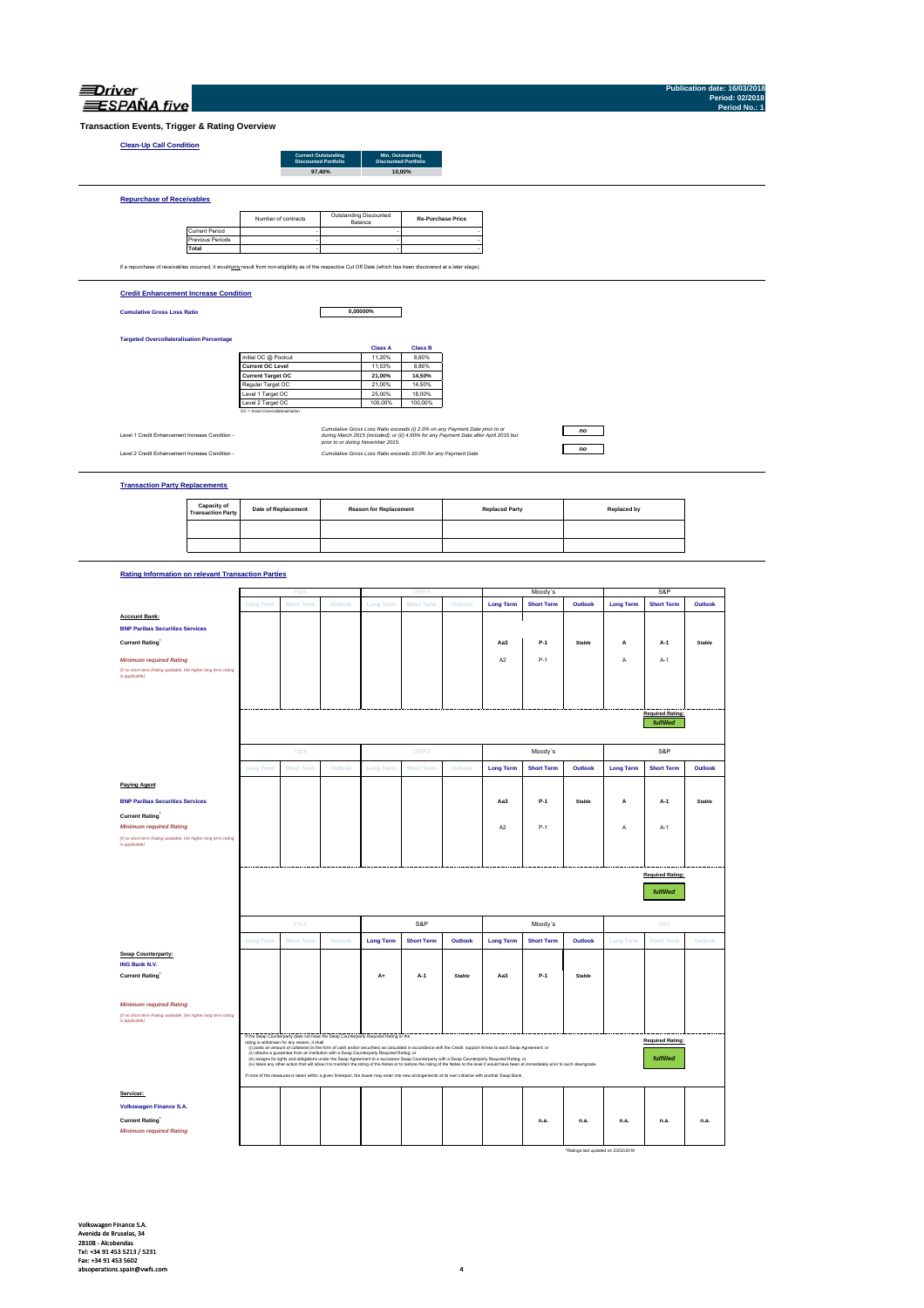

### **Deal Overview: Counterparties**

| <b>Joint Lead Managers:</b>                      | <b>ING Bank N.V.</b><br>Bijlmerplein 888<br>1102 MG, Amsterdam<br>The Netherlands                                                       |                                                                                      | DZ BANK AG DEUTSCHE ZENTRAL<br>Platz der Republik<br>60325 Frankfurt am Main<br>Germany                                |
|--------------------------------------------------|-----------------------------------------------------------------------------------------------------------------------------------------|--------------------------------------------------------------------------------------|------------------------------------------------------------------------------------------------------------------------|
| <b>Management company</b><br>(Sociedad Gestora): | Titulización de Activos, S.G.F.T., S.A.<br>Calle Orense nº 69<br>28020 Madrid<br>Spain<br>phone: +34 91 702 0808<br>driver@tda-sqft.com |                                                                                      |                                                                                                                        |
| Servicer:                                        | Volkswagen Finance E.F.C.<br>Avd de Bruselas 34<br>28108 Alcobendas (Madrid)<br>AbsOperations.Spain@vwfs.com                            | <b>Clearing Systems:</b>                                                             | <b>IBERCLEAR</b><br>Plaza de la Lealtad 1<br>28014 Madrid<br>Spain<br>phone: +34 91 709 5000<br>iberclear@iberclear.es |
| <b>Paying Agent:</b>                             | <b>BNP Paribas Securities Services,</b><br>Sucursal en España<br>Calle Ribera del Loira, 28<br>28042 Madrid<br>Spain                    | <b>Account Bank:</b><br>Cash Collateral<br><b>Distribution</b><br>Monthly Collateral | <b>BNP Paribas Securities Services,</b><br>Sucursal en España<br>Calle Ribera del Loira, 28<br>28042 Madrid<br>Spain   |
| <b>Rating Agencies:</b>                          | Moody's<br>Príncipe de Vergara, 131<br>28002 Madrid<br>Spain                                                                            |                                                                                      | S&P<br>20 Canada Square<br>Canary Wharf, London<br>United Kingdom                                                      |
| <b>Swap Counterparty:</b>                        | <b>ING Bank N.V.</b><br>Bijlmerplein 888<br>1102 MG, Amsterdam<br>The Netherlands                                                       |                                                                                      |                                                                                                                        |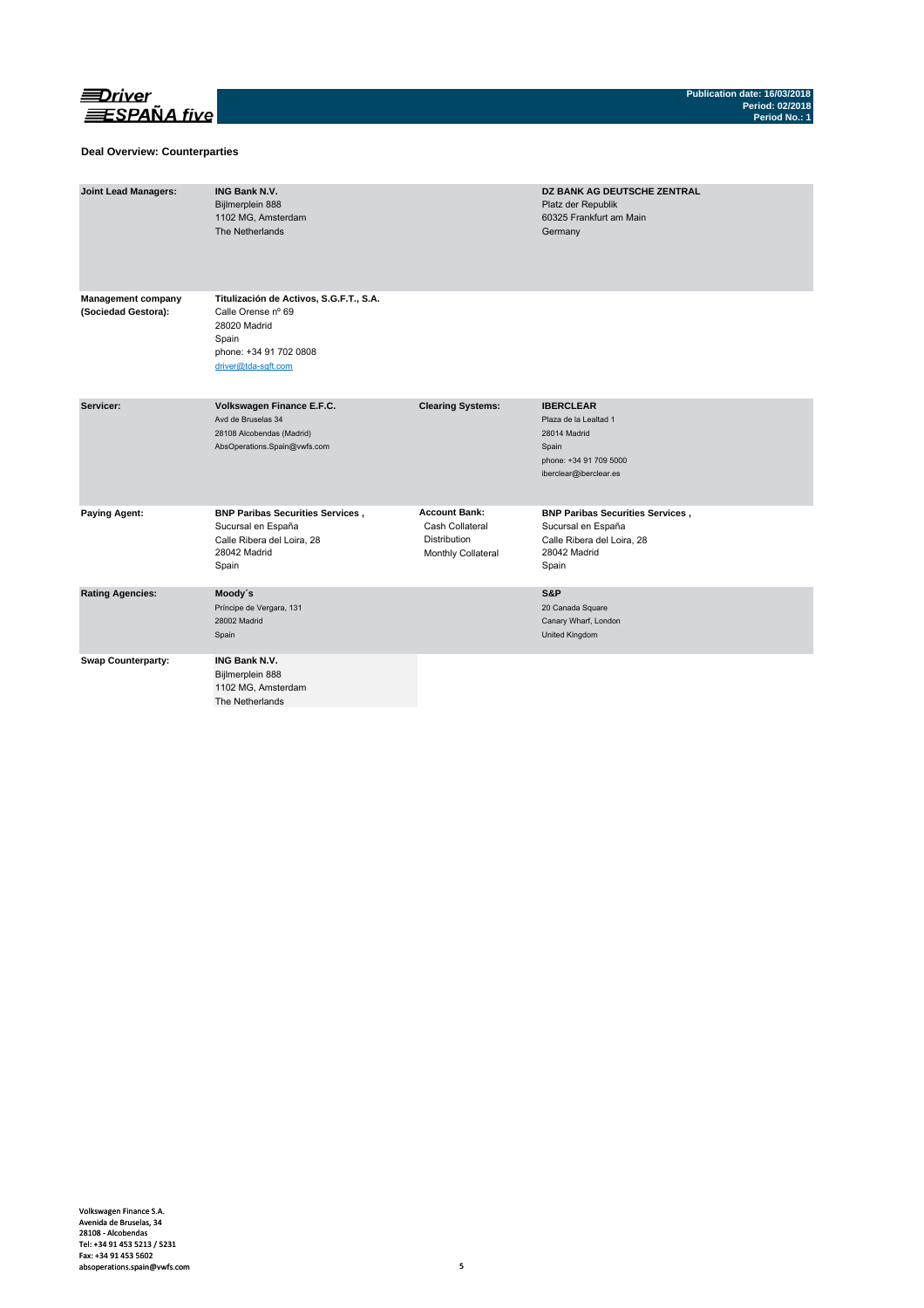

# **Information regarding the Notes I**

# **Rating Details:**

| <b>Rating at Issue Date</b> | <b>Class All</b> | <b>Class B</b> |
|-----------------------------|------------------|----------------|
| Moody's                     | Aa2              | A2             |
| S&P                         | AA+              | AA-            |

| <b>Current Rating</b> | Class Al | <b>Class B</b> |
|-----------------------|----------|----------------|
| Moody's               | Aa2      | A2             |
| S&P                   | AA+      | AA-            |

| <b>Information on Notes</b>    | <b>Class A</b> | <b>Class B</b> |
|--------------------------------|----------------|----------------|
| <b>Final Maturity Date</b>     | 21/04/2028     | 21/04/2028     |
| Scheduled Repayment Date:      | 21/10/2025     | 21/10/2025     |
| ISIN:                          | ES0305319008   | ES0305319016   |
| Common Code:                   | 175957723      | 175958193      |
| <b>Nominal Amount:</b>         | 100.000,00 €   | 100.000,00 €   |
|                                |                |                |
| <b>Information on Interest</b> | <b>Class A</b> | <b>Class B</b> |

| Information on Interest | <b>Class A</b>           | <b>Class B</b>           |
|-------------------------|--------------------------|--------------------------|
| Spread/Margin:          | 40 pbs                   | 54 pbs                   |
| Index Rate:             | 1-Month Euribor          | 1-Month Euribor          |
| Fixed/Floating:         | Floating                 | Floating                 |
| <b>Current Coupon:</b>  | 1-Month Euribor + 40 pbs | 1-Month Euribor + 54 pbs |
| Day Count Convention    | Actual/360               | Actual/360               |

# **Clean-Up Call**

Volkswagen Finance will have the right at its option to exercise a Clean-Up Call and to repurchase the Loan Receivables from Driver España One at any time when the sum of the Discounted Principal Balance for all loan contracts is less than 10 per cent. of the sum of the Discounted Principal Balance for all Loan contracts as of the Cut Off Date, provided that all payment obligations under the Notes will be thereby fulfilled.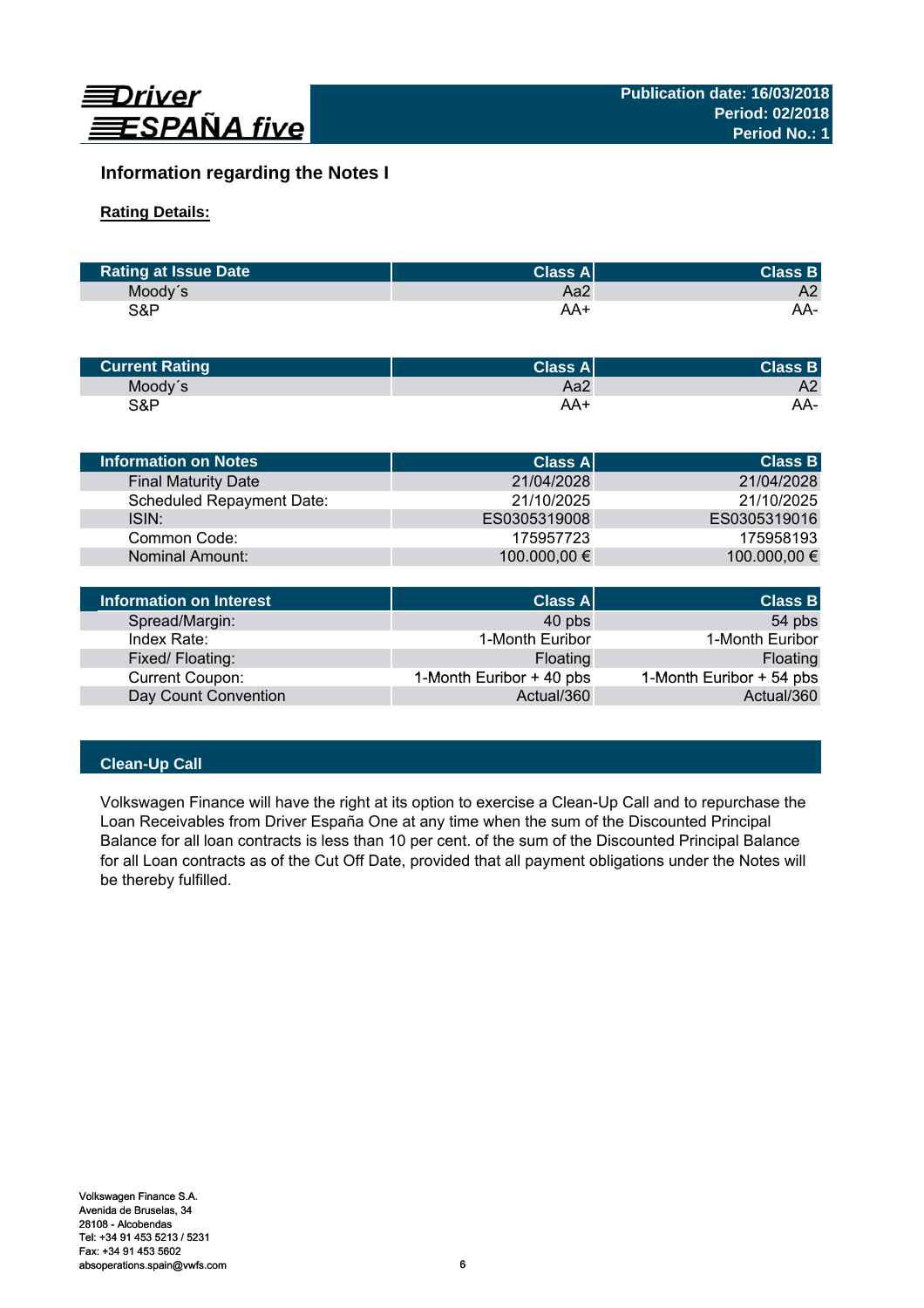

# **Information regarding the Notes II**

| <b>Monthly Period:</b>                       | February   |            |  |
|----------------------------------------------|------------|------------|--|
| <b>Payment Date:</b>                         | 21/03/2018 |            |  |
| <b>Interest Accrual Period (from/until):</b> | 28/02/2018 | 21/03/2018 |  |
| Days Accrued:                                | 21         |            |  |
| <b>Base Interest Rate (1-Month Euribor):</b> | $-0.372\%$ |            |  |
|                                              | <b>EUR</b> |            |  |
| <b>Day Count Convention:</b>                 | 30/360     |            |  |

| <b>Interest Payments</b>                      | <b>Class A</b> | <b>Class B</b>                |  |
|-----------------------------------------------|----------------|-------------------------------|--|
| Total Interest Amount of the Reporting Period |                | $2.548.00 \in$<br>14.474.40 € |  |
| Gross Paid interest:                          |                | 2.548.00 €<br>14.474.40 €     |  |
| <b>Unpaid Interest:</b>                       |                |                               |  |
| Unpaid interest of the Reporting Period:      |                | ∕€7<br>$ \epsilon$            |  |
| Cumulative unpaid interest:                   |                |                               |  |

| <b>Principal Payment</b>                                              |                 | <b>Class A</b>   | <b>Class B</b>  |
|-----------------------------------------------------------------------|-----------------|------------------|-----------------|
| Note Balance (Cut Off Date):                                          |                 | 888.000.000,00 € | 26.000.000,00 € |
| Note Balance (Beginning of Period):                                   |                 | 888.000.000,00 € | 26.000.000,00 € |
| Unallocated Redemption Amount from Previous<br>Period:                | $0.00 \in$      |                  |                 |
| Available Redemption Amount Reporting Period:                         | 26.332.535.21 € |                  |                 |
| Total Available Redemption Amount:                                    | 26.332.535,21 € |                  |                 |
| Redemption Amount per Class:                                          |                 | 26.332.485,60 €  | $0.00 \in$      |
| Unallocated Redemption Amount per note class from<br>current period:: |                 | 49.61 €          | $0.00 \in$      |
| Note Balance (End of Period):                                         |                 | 861.667.514,40   | 26.000.000.00   |
| Note Factor (End of Period):                                          |                 | 97.03%           | 100,00%         |
|                                                                       |                 |                  |                 |

| Overcollateralisation            | Class A     | <b>Class B</b> |
|----------------------------------|-------------|----------------|
| Initial OC Percentage at Poolcut | $11.2023\%$ | 8.6023%        |
| Current OC Percentage            | 11.5291%    | 8.8596%        |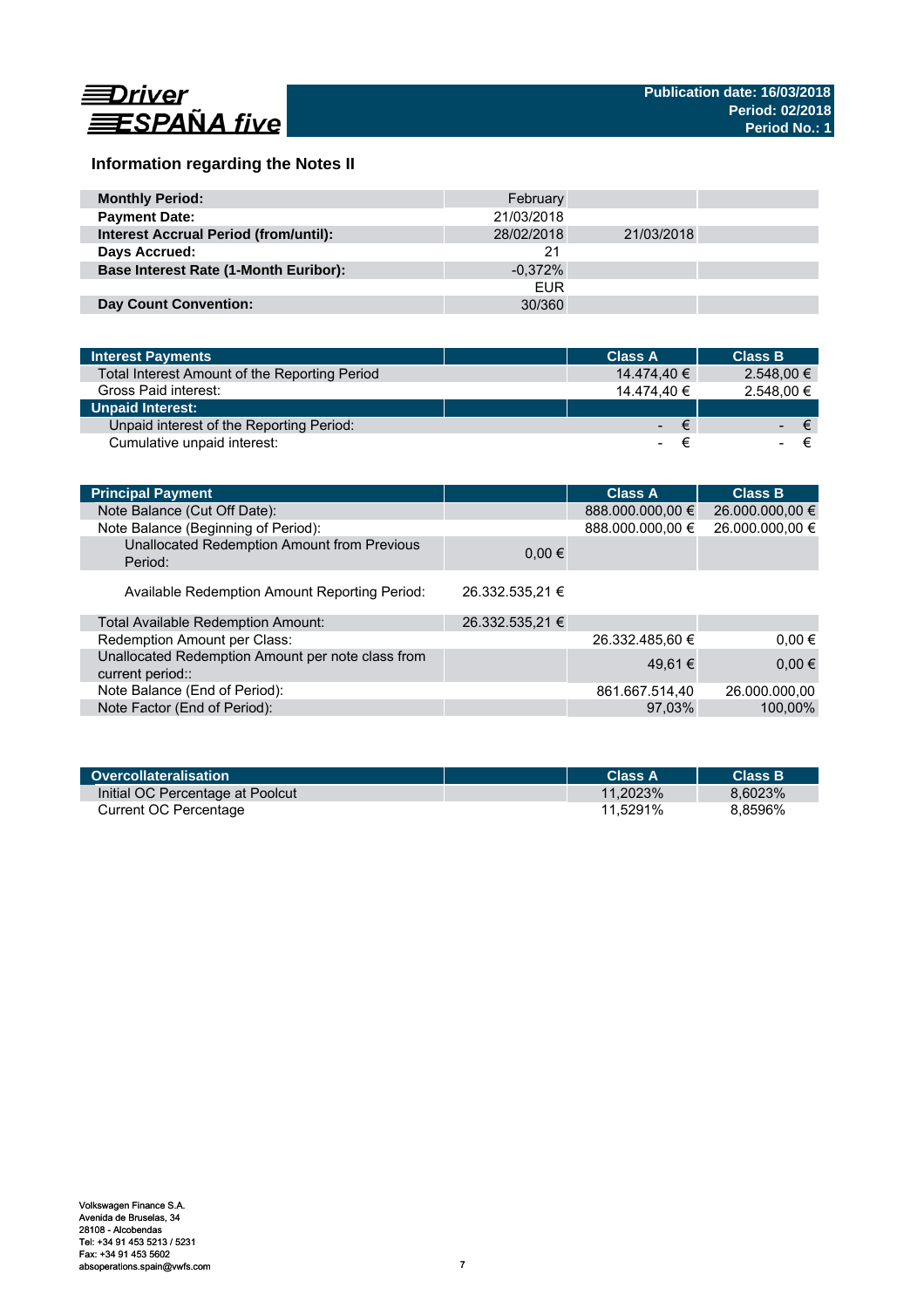

# **Credit Enhancement**

### *Credit Enhancement as of Cut Off Date*

|                                    | <b>Outstanding</b><br><b>Discounted Principal</b><br>Balance (%) | <b>Value</b>    |
|------------------------------------|------------------------------------------------------------------|-----------------|
| Class B Note*                      | 2.60%                                                            | 26.000.000,00 € |
| Subordinated Loan                  | 5,10%                                                            | 51.002.231,57 € |
| Overcollateralization              | 3,50%                                                            | 35.000.000,00 € |
| Cash Collateral Account            | 1.30%                                                            | 13.000.000.00 € |
| *for subordination to class A note |                                                                  |                 |

| <b>Cash Collateral Account (CCA)</b>      | in EUR          | in % of Outstanding Discounted<br><b>Balance as of</b> |                 |
|-------------------------------------------|-----------------|--------------------------------------------------------|-----------------|
| <b>Initial Balance at Poolcut</b>         | 13.000.000,00 € | 1.30%                                                  | <b>Poolcut</b>  |
| Targeted Balance (Floor)                  | 11.000.000,00 € | 1.10%                                                  | Poolcut         |
| Balance as of the Beginning of the Period | 13.000.000,00 € | 1.30%                                                  | <b>BoPeriod</b> |
| Payment from CCA/ Payment to CCA          | 338.571,08 €    | $\overline{\phantom{0}}$                               | -               |
| Balance as of the End of the Period       | 12.661.428.92 € | 1.30%                                                  | EoPeriod        |

# **Calculation of Credit Enhancement:**

The Class B Notes benefit from the Subordinated Loan, the Overcollateralisation and the Cash Collateral Account.

• The transaction starts with sequential amortisation and therefore initially only the Class A Notes will receive principal payments

● The transaction switches into pro rata amortisation once an overcollateralisation percentage (i.e. credit enhancement excluding cash collateral) of OC-Percentage for the Class A Notes and OC-Percentage for the Class B Notes has been reached

• The amortisation will revert to sequential in case the total amount of notes outstanding falls below 10% of the initial notes outstanding

# **Set off Risk**

No set off risk is applicable in this transaction.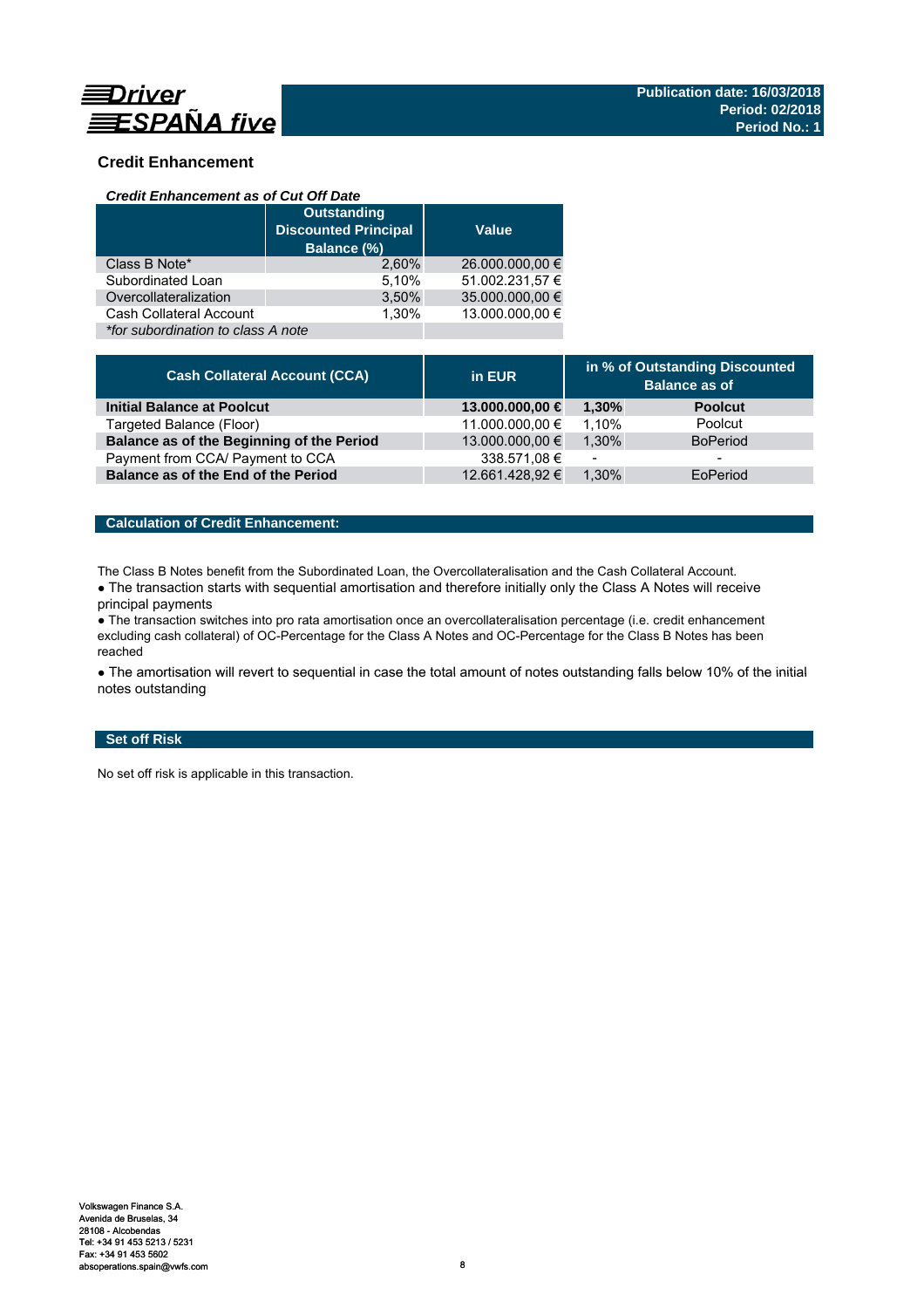

# **Swap/ Waterfall**

| <b>Amortising Interest Rate Swap</b>      | <b>Class A</b>                | <b>Class B</b>  |
|-------------------------------------------|-------------------------------|-----------------|
| <b>Initial Principal</b>                  | 888.000.000,00 €              | 26.000.000,00 € |
| Underlying Principal for Reporting Period | 888.000.000,00 €              | 26.000.000,00 € |
| Paying Leg                                | <b>Fix Interest Rate</b>      |                 |
|                                           |                               |                 |
| Receiving Leg                             | <b>Floating Interest Rate</b> |                 |
| Net Swap payments/ Receipts               | 171.638,07 € -                | 6.578,14 €      |

# **Waterfall**

|                                                   |      | <b>Payment</b>  | <b>Remaining Amount</b> |
|---------------------------------------------------|------|-----------------|-------------------------|
| Remaining Balance from Previous Period            |      | €               |                         |
| <b>Available Distribution Amount</b>              | plus | 27.258.874,67 € | 27.258.874,67 €         |
| Fees                                              | less | 731.100.85 €    | 26.527.773.82 €         |
| Net Swap Payments Class A                         | less | 171.638.07 €    | 26.356.135.75 €         |
| Net Swap Payments Class B                         | less | 6.578.14 €      | 26.349.557,61 €         |
| Interest Class A                                  | less | 14.474.40 €     | 26.335.083.21 €         |
| Interest Class B                                  | less | 2.548.00 €      | 26.332.535.21 €         |
| <b>Payment to Cash Collateral Account</b>         | less | €               | 26.332.535.21 €         |
| <b>Redemption Class A</b>                         | less | 26.332.485.60 € | 49.61 €                 |
| <b>Redemption Class B</b>                         | less | €               | 49.61 €                 |
| Remaining Amount Due to Rounding                  | less | 49.61 €         | €                       |
| Other Payments to Swap Counterparties             | less | €               | €                       |
| Interest Subordinated Loan                        | less | €               | €                       |
| Redemption Subordinated Loan                      | less | €               | €                       |
| Payment to Subordinated Lender or VW Finance less |      | €               | €                       |
| <b>Payment from Cash Collateral Account</b>       |      | 338.571.08 €    | 338.571.08 €            |
| Interest Subordinated Loan                        | less | 44.082,50 €     | 294.488.58 €            |
| Redemption Subordinated Loan                      | less | 294.488.58 €    | €                       |
| Payment to Subordinated Lender or VW Financeless  |      | €               | €                       |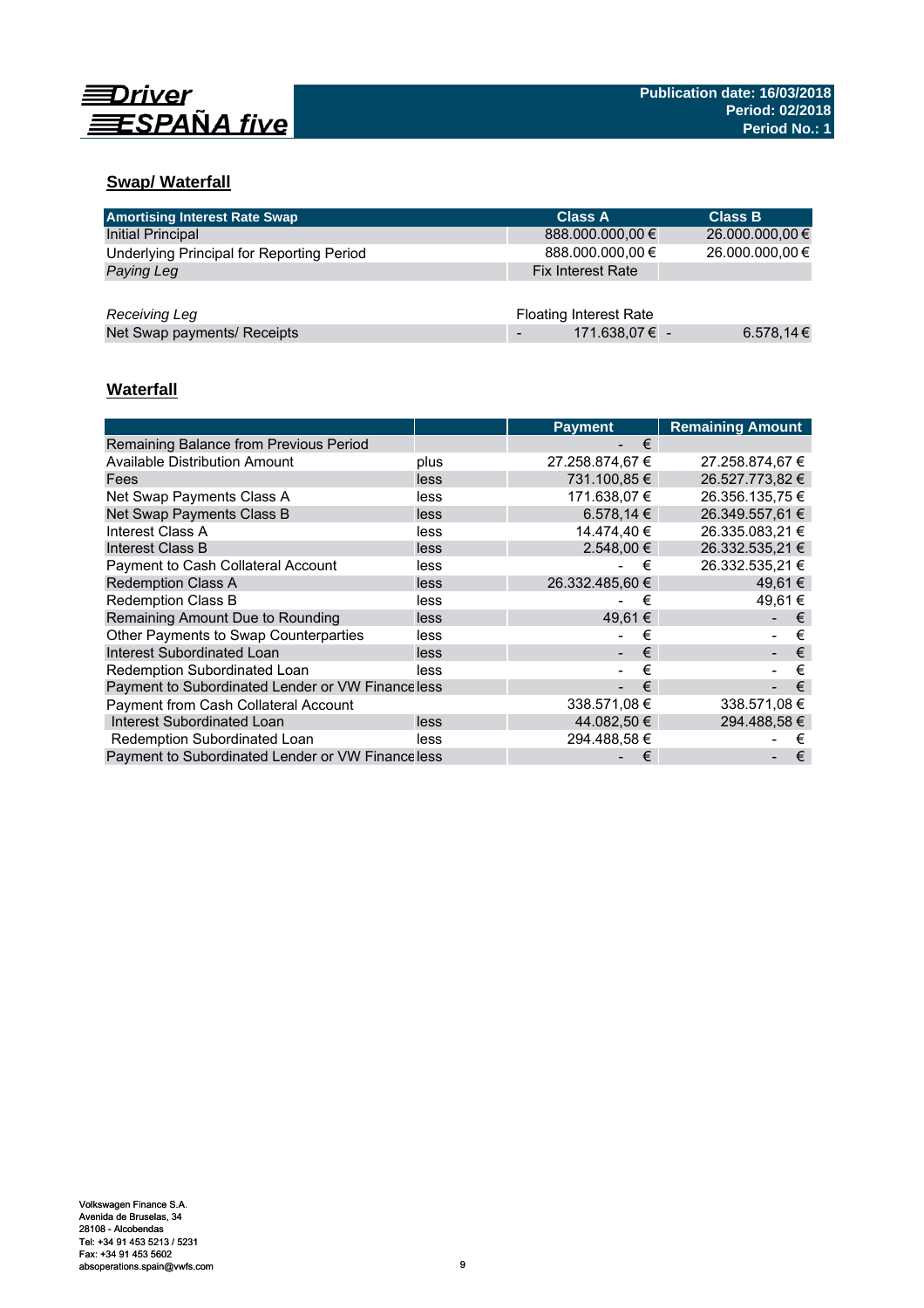

**Run Out Schedule**

| At the End of Previous Reporting Period 31/01/2018 |                                             |                                         | At the end of Reporting Period 28/02/2018  |                       |                                             |                                         |                                            |
|----------------------------------------------------|---------------------------------------------|-----------------------------------------|--------------------------------------------|-----------------------|---------------------------------------------|-----------------------------------------|--------------------------------------------|
| <b>Payment Period</b>                              | <b>ABS Remaining</b><br><b>Depreciation</b> | <b>ABS Remaining</b><br><b>Interest</b> | <b>ABS Remaining</b><br><b>Instalments</b> | <b>Payment Period</b> | <b>ABS Remaining</b><br><b>Depreciation</b> | <b>ABS Remaining</b><br><b>Interest</b> | <b>ABS Remaining</b><br><b>Instalments</b> |
| Arrears                                            | - €                                         | $ \in$                                  | $ \in$                                     | Arrears               | 41.595.21€                                  | 2.675.39€                               | 44.270.60 €                                |
| 02/2018                                            | 23.864.643.97€                              | 1.187.497,57€                           | 25.052.141.54€                             |                       |                                             |                                         |                                            |
| 03/2018                                            | 23.896.450,42€                              | 1.159.157,09€                           | 25.055.607,51€                             | 03/2018               | 23.867.268,39€                              | 1.156.517,13€                           | 25.023.785,52€                             |
| 04/2018                                            | 23.931.912,32€                              | 1.130.780,58€                           | 25.062.692,90€                             | 04/2018               | 23.901.688,15€                              | 1.128.175,28€                           | 25.029.863,43€                             |
| 05/2018                                            | 23.956.989,97€                              | 1.102.363,75€                           | 25.059.353,72€                             | 05/2018               | 23.924.828,13€                              | 1.099.794,40€                           | 25.024.622,53€                             |
| 06/2018                                            | 23.957.671,84€                              | 1.073.915,19€                           | 25.031.587,03€                             | 06/2018               | 23.924.283,30€                              | 1.071.384,03€                           | 24.995.667,33€                             |
| 07/2018                                            | 23.980.243.33€                              | 1.045.465,55€                           | 25.025.708,88€                             | 07/2018               | 23.942.380,56€                              | 1.042.973,99€                           | 24.985.354,55€                             |
| 08/2018                                            | 24.000.137,09€                              | 1.016.990,35€                           | 25.017.127,44€                             | 08/2018               | 23.957.532,95€                              | 1.014.543,70 €                          | 24.972.076,65€                             |
| 09/2018                                            | 24.001.186,57€                              | 988.489,70€                             | 24.989.676,27€                             | 09/2018               | 23.955.234,30€                              | 986.093,72€                             | 24.941.328,02€                             |
| 10/2018                                            | 24.024.369,14€                              | 959.989,06€                             | 24.984.358,20€                             | 10/2018               | 23.975.345,35€                              | 957.647,64€                             | 24.932.992,99€                             |
| 11/2018                                            | 24.006.404,70€                              | 931.461,28€                             | 24.937.865,98€                             | 11/2018               | 23.957.269,61€                              | 929.178,08€                             | 24.886.447,69€                             |
| 12/2018                                            | 23.830.789.41€                              | 902.955.54€                             | 24.733.744,95€                             | 12/2018               | 23.781.911.67€                              | 900.730.72€                             | 24.682.642.39€                             |
| 01/2019                                            | 23.696.211,24€                              | 874.656,14€                             | 24.570.867,38€                             | 01/2019               | 23.646.975,52€                              | 872.489,31€                             | 24.519.464,83€                             |
| 02/2019                                            | 23.596.926,73€                              | 846.521,16€                             | 24.443.447,89€                             | 02/2019               | 23.548.274,53€                              | 844.412,84€                             | 24.392.687,37€                             |
| 03/2019                                            | 23.489.237.58€                              | 818.495,59€                             | 24.307.733,17€                             | 03/2019               | 23.440.504,75€                              | 816.445.02€                             | 24.256.949,77€                             |
| 04/2019                                            | 23.411.163,87€                              | 790.601,08€                             | 24.201.764,95€                             | 04/2019               | 23.362.596,11€                              | 788.608,38€                             | 24.151.204,49€                             |
| 05/2019                                            | 23.238.145,78€                              | 762.802,20€                             | 24.000.947,98€                             | 05/2019               | 23.189.520,34€                              | 760.867,18€                             | 23.950.387,52€                             |
| 06/2019                                            | 23.119.329,16€                              | 735.205,41€                             | 23.854.534,57€                             | 06/2019               | 23.070.920,27€                              | 733.328,14 €                            | 23.804.248,41€                             |
| 07/2019                                            | 22.944.992,61€                              | 707.750,36€                             | 23.652.742,97€                             | 07/2019               | 22.896.794,89€                              | 705.930,57€                             | 23.602.725,46€                             |
| 08/2019                                            | 22.760.037.44€                              | 680.504,89€                             | 23.440.542,33€                             | 08/2019               | 22.711.482,51€                              | 678.742,32€                             | 23.390.224,83€                             |
| 09/2019                                            | 22.623.037.15€                              | 653.476,44€                             | 23.276.513,59€                             | 09/2019               | 22.574.970.06€                              | 651.771,51€                             | 23.226.741,57€                             |
| 10/2019                                            | 22.434.590,31€                              | 626.611,97€                             | 23.061.202,28€                             | 10/2019               | 22.386.466,19€                              | 624.964,07€                             | 23.011.430,26€                             |
| 11/2019                                            | 22.178.103,40€                              | 599.968,50€                             | 22.778.071,90€                             | 11/2019               | 22.130.028,39€                              | 598.377,81€                             | 22.728.406,20€                             |
| 12/2019                                            | 21.735.940.00€                              | 573.632,45€                             | 22.309.572,45€                             | 12/2019               | 21.688.072,01€                              | 572.098,84 €                            | 22.260.170.85€                             |
| 01/2020                                            | 21.225.221,72€                              | 547.820,69€                             | 21.773.042,41€                             | 01/2020               | 21.179.068,99€                              | 546.343,89€                             | 21.725.412,88€                             |
| 02/2020                                            | 20.822.560.23€                              | 522.617.20€                             | 21.345.177.43€                             | 02/2020               | 20.776.614.52€                              | 521.195.21€                             | 21.297.809,73€                             |
| 03/2020                                            | 20.403.822,87€                              | 497.891,56€                             | 20.901.714,43€                             | 03/2020               | 20.358.050,73€                              | 496.524,14€                             | 20.854.574,87€                             |
| 04/2020                                            | 19.759.134,92€                              | 473.661,12€                             | 20.232.796,04€                             | 04/2020               | 19.713.679,50€                              | 472.348,10€                             | 20.186.027,60€                             |
| 05/2020                                            | 19.056.672.51€                              | 450.198,03€                             | 19.506.870,54€                             | 05/2020               | 19.011.841,21€                              | 448.939.00 €                            | 19.460.780,21€                             |
| 06/2020                                            | 18.475.140.19€                              | 427.570.08€                             | 18.902.710.27€                             | 06/2020               | 18.430.665.06€                              | 426.364.20€                             | 18.857.029,26€                             |
| 07/2020                                            | 17.787.404,28€                              | 405.628,90€                             | 18.193.033,18€                             | 07/2020               | 17.743.989,96€                              | 404.475,89€                             | 18.148.465,85€                             |
| 08/2020                                            | 17.081.563,92€                              | 384.508,20€                             | 17.466.072,12€                             | 08/2020               | 17.038.812,38€                              | 383.406,74€                             | 17.422.219,12€                             |
| 09/2020                                            | 16.628.670,05€                              | 364.225,50€                             | 16.992.895,55€                             | 09/2020               | 16.586.462,75€                              | 363.174,75€                             | 16.949.637,50€                             |
| 10/2020                                            | 16.044.241,51€                              | 344.478,60€                             | 16.388.720,11€                             | 10/2020               | 16.003.391,45€                              | 343.478,02€                             | 16.346.869,47€                             |
| 11/2020                                            | 15.484.850.33€                              | 325.424,84 €                            | 15.810.275,17€                             | 11/2020               | 15.443.951.71€                              | 324.472.82€                             | 15.768.424,53€                             |
| 12/2020                                            | 15.152.067,69€                              | 307.033,56€                             | 15.459.101,25€                             | 12/2020               | 15.111.875,31€                              | 306.130,06€                             | 15.418.005,37€                             |
| 01/2021                                            | 14.827.049,10€                              | 289.040,12€                             | 15.116.089,22€                             | 01/2021               | 14.787.044,08€                              | 288.184,40€                             | 15.075.228,48€                             |
| 02/2021                                            | 14.554.027,10€                              | 271.430,42€                             | 14.825.457,52€                             | 02/2021               | 14.515.527,30€                              | 270.622,14€                             | 14.786.149,44€                             |
| 03/2021                                            | 14.179.673,73€                              | 254.150,00€                             | 14.433.823,73€                             | 03/2021               | 14.141.128,22€                              | 253.387,43€                             | 14.394.515,65€                             |
| 04/2021                                            | 13.376.138.75€                              | 237.312.94€                             | 13.613.451,69€                             | 04/2021               | 13.338.189.31 €                             | 236.596.16€                             | 13.574.785.47€                             |
| 05/2021                                            | 12.438.831,27€                              | 221.428,34€                             | 12.660.259,61€                             | 05/2021               | 12.401.392,90€                              | 220.756,63€                             | 12.622.149,53€                             |
| 06/2021                                            | 11.627.695,90€                              | 206.655,81€                             | 11.834.351,71€                             | 06/2021               | 11.590.602,98€                              | 206.028,58€                             | 11.796.631,56€                             |
| 07/2021                                            | 10.551.673,25€                              | 192.847,71€                             | 10.744.520,96€                             | 07/2021               | 10.514.804,13€                              | 192.264,49€                             | 10.707.068,62€                             |
| 08/2021                                            | 9.517.401,39€                               | 180.317,84 €                            | 9.697.719,23€                              | 08/2021               | 9.480.684,73€                               | 179.778,43€                             | 9.660.463,16€                              |
| 09/2021                                            | 8.807.555,32€                               | 169.015,25€                             | 8.976.570,57€                              | 09/2021               | 8.771.014,67€                               | 168.519,43€                             | 8.939.534,10€                              |
|                                                    |                                             |                                         |                                            | 10/2021               |                                             |                                         |                                            |
| 10/2021<br>11/2021                                 | 7.888.680,83€<br>7.105.600,86€              | 158.557,38€<br>149.189,27€              | 8.047.238,21€<br>7.254.790,13€             | 11/2021               | 7.852.326,87€                               | 158.104,93€<br>148.779,98€              | 8.010.431,80€<br>7.218.355,35€             |
|                                                    |                                             |                                         |                                            |                       | 7.069.575,37€                               |                                         |                                            |
| 12/2021                                            | 6.969.609,35€                               | 140.752,09€                             | 7.110.361,44 €                             | 12/2021               | 6.933.541,05€                               | 140.385,61€                             | 7.073.926,66€                              |
| 01/2022                                            | 6.811.398.56€                               | 132.475.38€                             | 6.943.873,94 €                             | 01/2022               | 6.775.287.41€                               | 132.151.75€                             | 6.907.439,16€                              |
| 02/2022                                            | 6.687.325,66€                               | 124.386,18€                             | 6.811.711,84€                              | 02/2022               | 6.652.787,63€                               | 124.105,37€                             | 6.776.893,00€                              |
| <b>Subtotal</b>                                    | 901.942.525,32 €                            | 27.947.908,86 €                         | 929.890.434,18€                            | <b>Subtotal</b>       | 876.098.253,41 €                            | 26.694.268,22 €                         | 902.792.521,63 €                           |
| >02/2022                                           | 98.059.706,25€                              | 1.454.893,54 €                          | 99.514.599,79€                             | >02/2022              | 97.857.817,04€                              | 1.453.682,49€                           | 99.311.499,53€                             |
| <b>Total</b>                                       | 1.000.002.231,57 €                          | 29.402.802,40 €                         | 1.029.405.033,97 €                         | Total                 | 973.956.070,45 €                            | 28.147.950,71 €                         | 1.002.104.021,16€                          |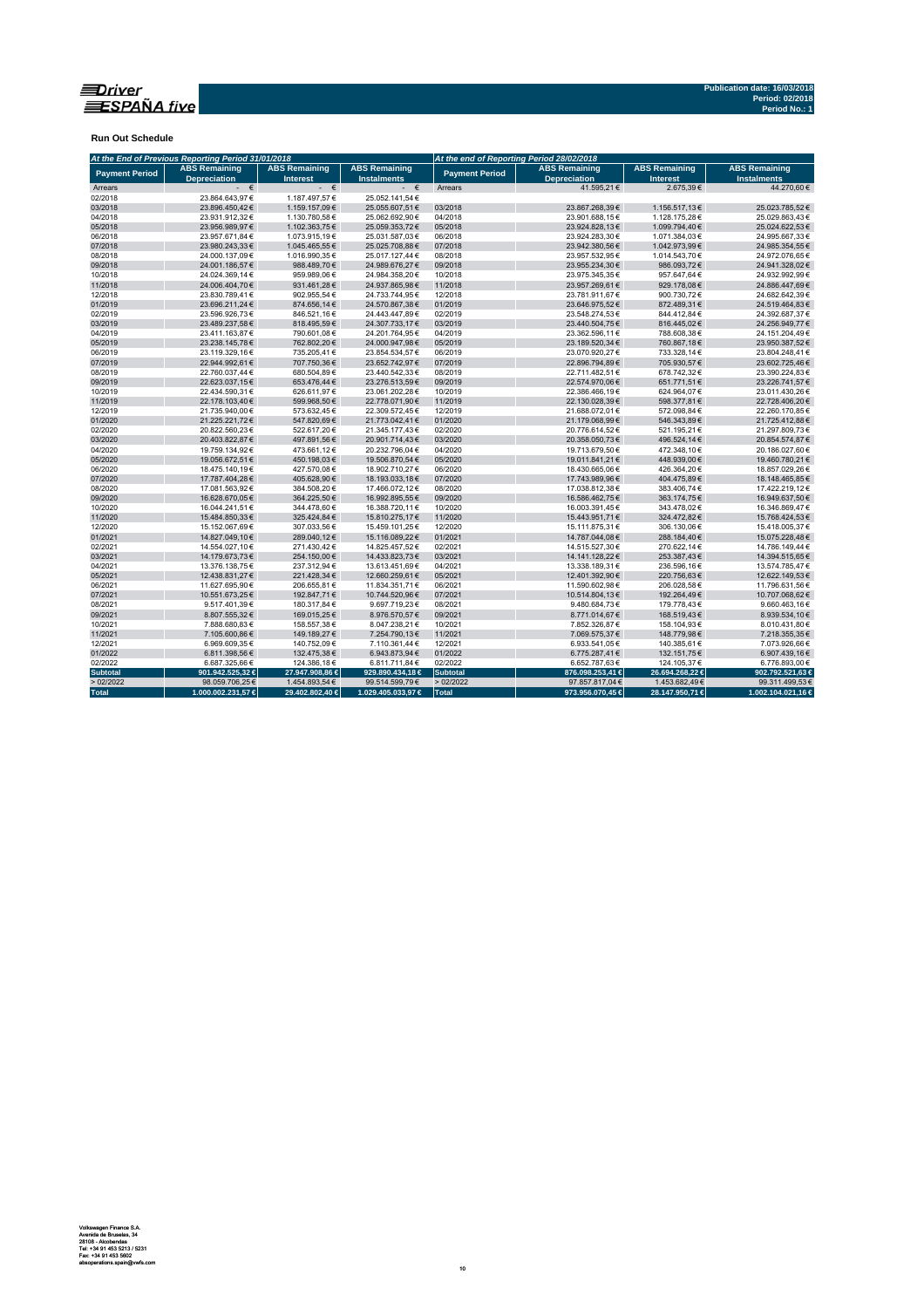

## **Amortisation Profile**

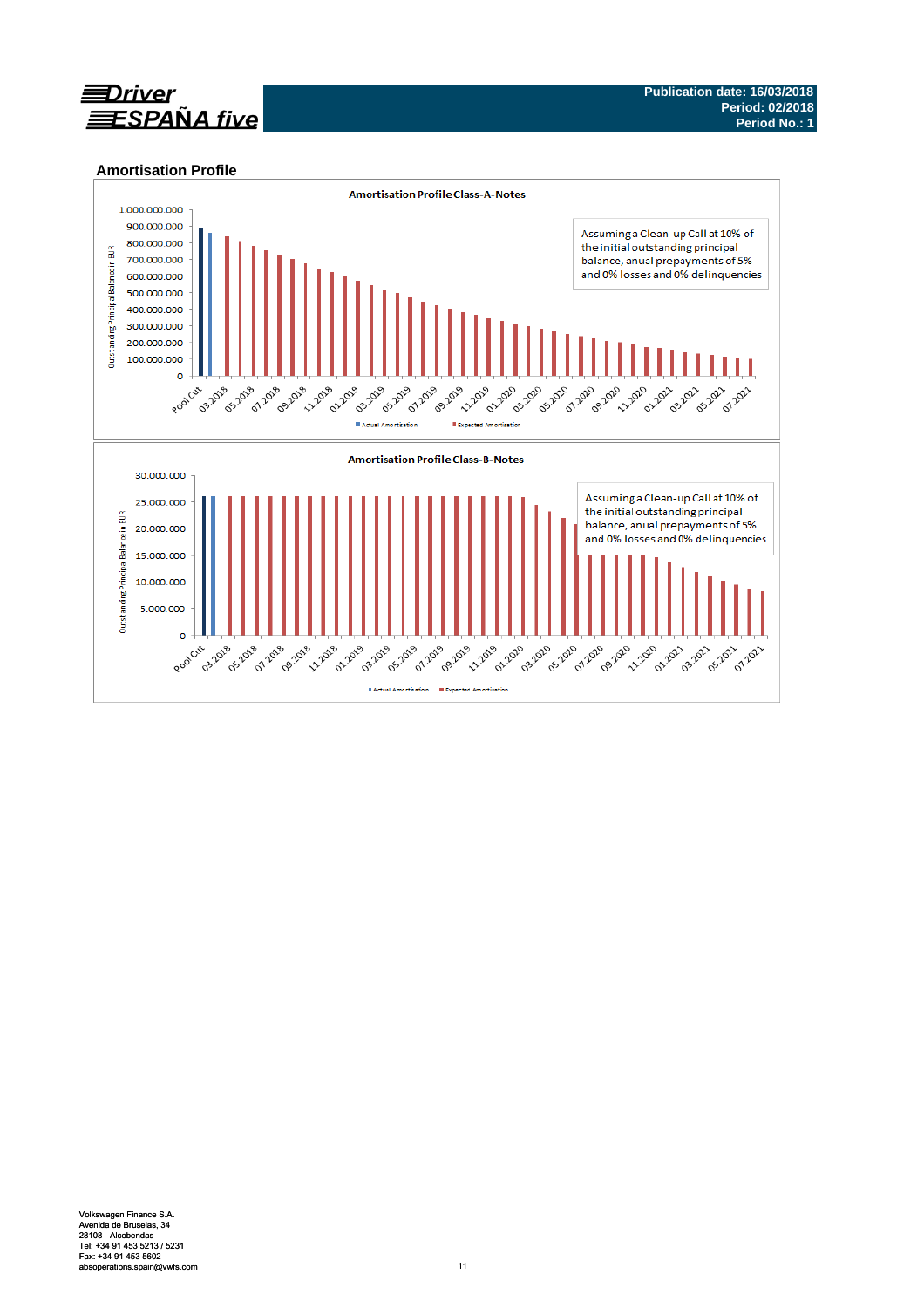

# **Defaults/ Performance Trigger**

|                 | <b>Number of Contracts</b> | Defaults - Discounted<br>principal balance |
|-----------------|----------------------------|--------------------------------------------|
| Begin of Period |                            | 0,00                                       |
| <b>Defaults</b> |                            | 0.00                                       |
| End of Period   |                            | 0,00                                       |
|                 |                            |                                            |

#### **Cumulative Gross Loss Ratio**

| -------------------------------                                                                 |            |
|-------------------------------------------------------------------------------------------------|------------|
| Cumulative Defaults as percentage of Discounted Principal Balance at Pool cut Date $(\epsilon)$ | $0.0000\%$ |
|                                                                                                 |            |

# **Performance Triggers**

A Targeted Note Balance was implemented to assure on a monthly basis that no cash is paid to lower steps in the waterfall unless there is sufficient overcollateralization to support the notes.

The performance trigger in form of a credit enhancement increase condition will be activated when the cumulative Gross Loss Ratio exceeds the defined limits. In this case the overcollateralization will be increased accordingly.

|                                                            | <b>OC-Percentage</b> | <b>OC-Percentage</b> |
|------------------------------------------------------------|----------------------|----------------------|
|                                                            | <b>Class A Notes</b> | <b>Class B Notes</b> |
| Until a Credit Enhancement Increase condition is in place  | 21.00%               | 14.50%               |
| Level I Credit Enhancement Increase condition is in place  | 25.00%               | 18.00%               |
| Level II Credit Enhancement Increase condition is in place | 100.00%              | 100.00%              |

### *Performance Trigger*

| <b>Levels</b> | <b>Credit Enhancement increase condition</b>                                                                                                                                                        | <b>Credit Enhancement</b><br>increase condition in<br>place? |
|---------------|-----------------------------------------------------------------------------------------------------------------------------------------------------------------------------------------------------|--------------------------------------------------------------|
| Level 1       | Cumulative Gross Loss Ratio exceeds (i) 1.80 % on any Payment Date prior to<br>or during January 2017; or (ii) 4.00% for any Payment Date after January 2017<br>but prior to or during October 2017 | <b>No</b>                                                    |
| Level 2       | Cumulative Gross Loss Ratio exceeds 8.0% for any Payment Date                                                                                                                                       | <b>No</b>                                                    |

#### *Performance Pool vis-a-vis Triggers*

#### **Cumulated Grossloss**

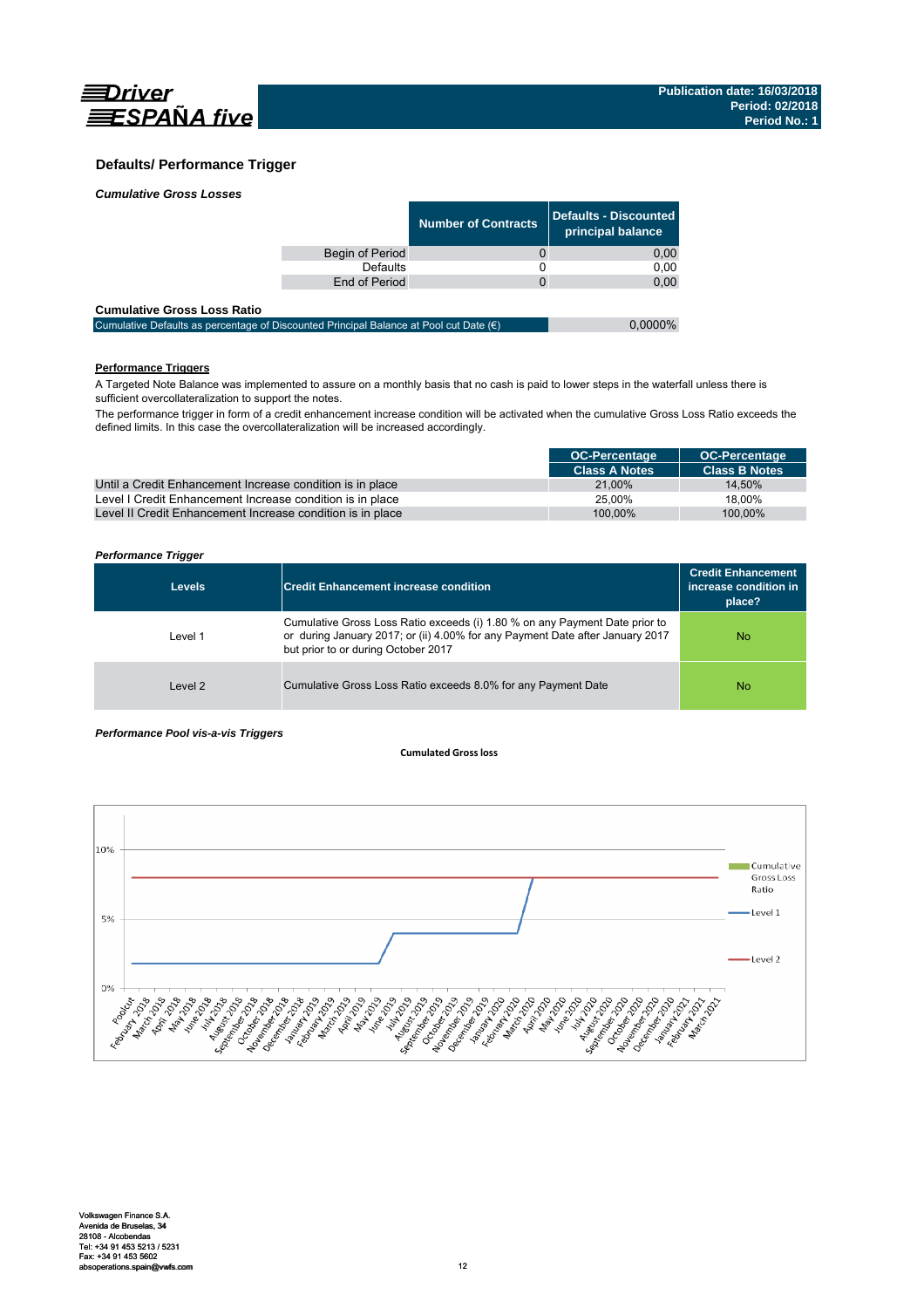

#### **Overview Outstanding Contracts**

#### *Development of Pool within Reporting Period*

|                                      | <b>Number of</b><br>contracts | <b>Adjustments</b> | <b>Outstanding Nominal</b><br><b>Balance</b> |
|--------------------------------------|-------------------------------|--------------------|----------------------------------------------|
| <b>Begin of Period</b>               |                               |                    | 1.029.405.033.97 €                           |
| <b>End of Period</b>                 |                               |                    | 1.002.104.021.16 €                           |
| Periodic reduction of Nominal        |                               | 27.301.012.81 €    | 27.301.012.81 €                              |
| Excess provision at pool cut         |                               | $0.00 \in$         |                                              |
| Adjustment due to outdated arrears   |                               | 0.00€              |                                              |
| Cancelled interest in prepayments    |                               | -71.061.23 €       |                                              |
| Fees for prolongation                |                               | 1.185.16 €         |                                              |
| Write Off / Write Down               | 3                             | -69.66 €           |                                              |
| Recoveries after Write Off           |                               | 0.00€              |                                              |
| Cancelation fees                     |                               | 9.455.05 €         |                                              |
| Interest in arrears                  |                               | 18.352.54 €        |                                              |
| Net Swaps                            |                               | 0.00€              |                                              |
| <b>Available Distribution Amount</b> |                               | 27.258.874.67 €    |                                              |

#### *Status of Contracts*

| <b>Status of Contracts</b> | <b>Pool Balance at Poolcut</b>       |                                                           |                     | <b>Credit Type</b>                                                  |                       |                                                                    | <b>Vehicle Status</b> |                                                              |                                          |                               |
|----------------------------|--------------------------------------|-----------------------------------------------------------|---------------------|---------------------------------------------------------------------|-----------------------|--------------------------------------------------------------------|-----------------------|--------------------------------------------------------------|------------------------------------------|-------------------------------|
|                            |                                      |                                                           | <b>Auto Credit</b>  |                                                                     | <b>Classic Credit</b> |                                                                    |                       |                                                              | <b>Used</b>                              |                               |
| <b>Status</b>              | <b>Number of</b><br><b>Contracts</b> | <b>Outstanding Discounted</b><br><b>Principal Balance</b> | Number of Contracts | <b>Outstanding</b><br><b>Discounted Principal</b><br><b>Balance</b> | Number of Contracts   | <b>Outstanding</b><br><b>Discounted Principa</b><br><b>Balance</b> | Number of Contracts   | Outstanding<br><b>Discounted Principal</b><br><b>Ralance</b> | Number of Contracts Discounted Principal | Outstanding<br><b>Balance</b> |
| Current                    | 86.320                               | 1.000.002.231,57 €                                        | 11.160              | 88.987.892,58 €                                                     | 75.160                | 911.014.338,99 €                                                   | 71.700                | 824.396.601.44 €                                             | 14.620                                   | 175.605.630,13 €              |
| Delinquent                 |                                      |                                                           |                     |                                                                     |                       |                                                                    |                       |                                                              |                                          |                               |
| <b>Defaulted</b>           |                                      |                                                           |                     | $\sim$                                                              |                       | $\sim$                                                             |                       | $-$                                                          |                                          | $\sim$                        |
| Partial Prepayment         |                                      |                                                           |                     |                                                                     |                       |                                                                    |                       |                                                              |                                          |                               |
| End of Term                |                                      | $\sim$                                                    |                     | $-1$                                                                |                       | $\sim$                                                             |                       | $\sim$                                                       |                                          | $-1$                          |
| Write Off                  |                                      |                                                           |                     | $\sim$                                                              |                       |                                                                    |                       |                                                              |                                          | $-$                           |
| <b>Full Prepayment</b>     |                                      |                                                           |                     | $ +$                                                                |                       | $\sim$                                                             |                       |                                                              |                                          | $-$                           |
| Repurchase                 |                                      |                                                           |                     |                                                                     |                       |                                                                    |                       |                                                              |                                          |                               |
| <b>Total</b>               | 86.320                               | 1.000.002.231,57 €                                        | 11.160              | 88.987.892,58 €                                                     | 75.160                | 911.014.338,99 €                                                   | 71.700                | 824.396.601,44 €                                             | 14.620                                   | 175.605.630,13 €              |

|                    | Pool Balance at the End of Period |                               |                     | <b>Credit Type</b>          |                                            |                  | <b>Vehicle Status</b> |                    |                                                 |                             |  |
|--------------------|-----------------------------------|-------------------------------|---------------------|-----------------------------|--------------------------------------------|------------------|-----------------------|--------------------|-------------------------------------------------|-----------------------------|--|
|                    |                                   |                               | <b>Auto Credit</b>  |                             | <b>Classic Credit</b>                      |                  |                       | New                | <b>Used</b>                                     |                             |  |
|                    | <b>Number of</b>                  | <b>Outstanding Discounted</b> |                     | <b>Outstanding</b>          |                                            | Outstanding      |                       | <b>Outstanding</b> |                                                 | Outstanding                 |  |
| <b>Status</b>      | <b>Contracts</b>                  | <b>Principal Balance</b>      | Number of Contracts | <b>Discounted Principal</b> | Number of Contracts   Discounted Principal |                  | Number of Contracts   |                    | <b>Discounted Principal Number of Contracts</b> | <b>Discounted Principal</b> |  |
|                    | (End of Period)                   | (End of Period)               |                     | <b>Balance</b>              |                                            | <b>Balance</b>   |                       | <b>Ralance</b>     |                                                 | <b>Balance</b>              |  |
| Current            | 86.023                            | 971.595.224.40 €              | 11.122              | 86.008.889.67 €             | 74.901                                     | 885.586.334.73 € | 71.465                | 800.583.454.88 €   | 14.558                                          | 171.011.769,52 €            |  |
| Delinquent         |                                   | 2.273.285.59 €                |                     | 266.520.63 €                | 136                                        | 2.006.764,96 €   | 129                   | 1.860.788.74 €     | 34                                              | 412.496,85 €                |  |
| Defaulted          |                                   | $0.00 \in$                    |                     | $0.00 \in$                  |                                            | 0.00€            |                       | $\sim$             |                                                 | $ \pm$                      |  |
| Partial Prepayment |                                   | 87.560,46 €                   |                     | 6.937.25 €                  |                                            | 80.623,21 €      |                       | 83.120.21 €        |                                                 | 4.440.25 €                  |  |
| End of Term        |                                   | $0.00 \in$                    |                     | $0.00 \in$                  |                                            | $0.00 \in$       |                       | $\sim$             |                                                 | $ \epsilon$                 |  |
| Write Off          |                                   | $0,00 \in$                    |                     | 0,00€                       |                                            | $0,00$ €         |                       |                    |                                                 |                             |  |
| Full Prepayment    | 120                               | $0.00 \in$                    |                     | $0.00 \in$                  | 111                                        | 0.00€            | 94                    | $\sim$             | 26                                              |                             |  |
| Repurchase         |                                   | $0,00 \in$                    |                     | 0,00€                       |                                            | $0,00 \in$       |                       |                    |                                                 |                             |  |
| <b>Total</b>       | 86.320                            | 973.956.070,45 €              | 11.160              | 86.282.347.55 €             | 75.160                                     | 887.673.722.90 € | 71.700                | 802.527.363.83 €   | 14.620                                          | 171.428.706.62 €            |  |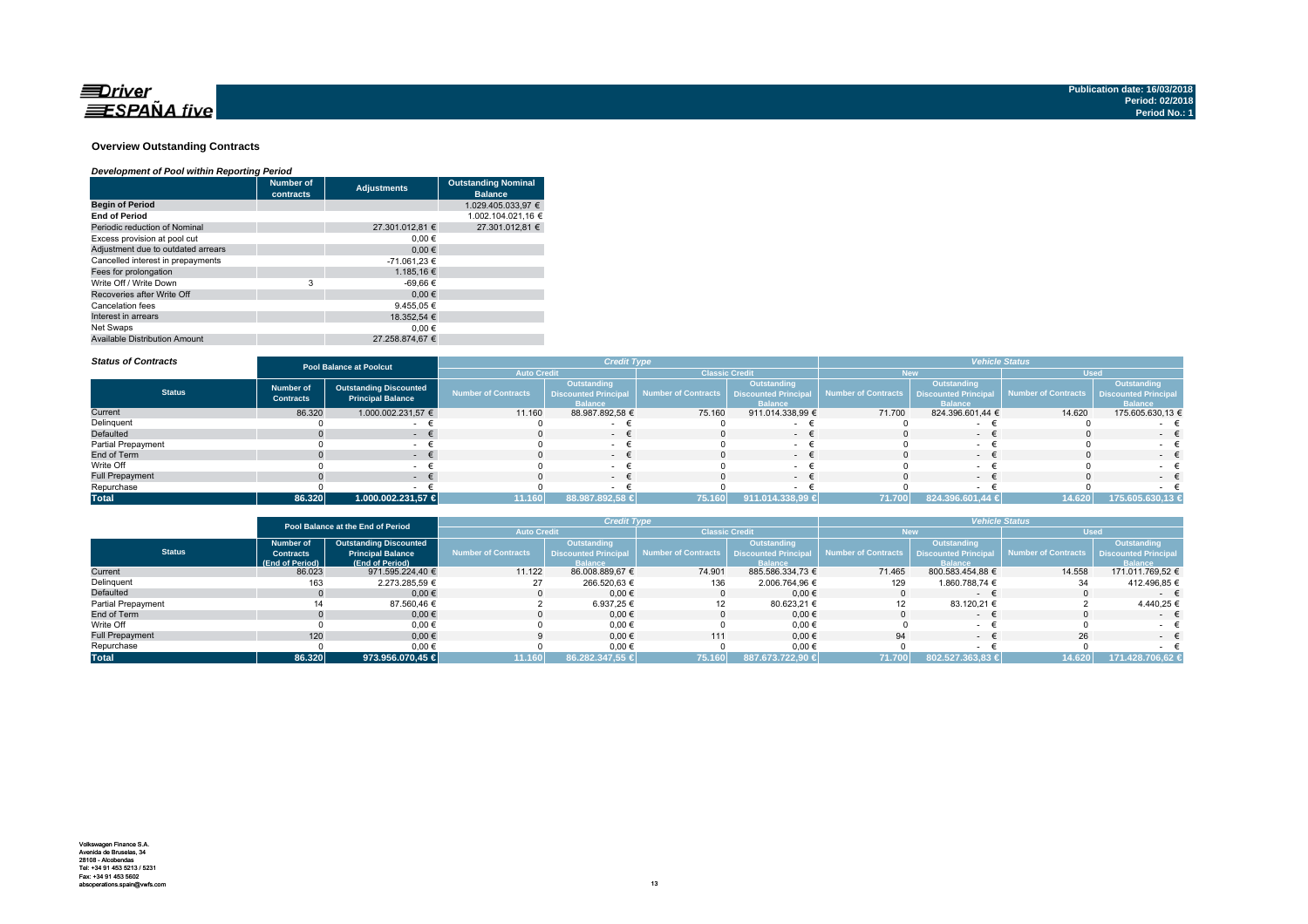## **Information on the retention of net economic interest**

## *Retention Amount at Poolcut*

| <b>Type of Asset</b>            | Number of<br><b>Loans</b> | Percentage of<br><b>Loans</b><br>(%) | <b>Outstanding Nominal</b><br><b>Balance</b> | Percentage of<br><b>Balance</b><br>(%) |
|---------------------------------|---------------------------|--------------------------------------|----------------------------------------------|----------------------------------------|
| Portfolio sold to Fund          | 86.320                    | 94,94%                               | 1.029.405.033,97 €                           | 95,00%                                 |
| Retention of Volkswagen Finance | 4.598                     | 5.06%                                | 54.189.288,02 €                              | 5,00%                                  |
| <b>Total</b>                    | 90.918                    | 100,00%                              | 1.083.594.321,99 €                           | 100,00%                                |
|                                 |                           |                                      |                                              |                                        |
| <b>Retention Amounts</b>        |                           |                                      |                                              |                                        |
| <b>Minimum Retention</b>        | 51.470.251,70 €           | 5,00%                                |                                              |                                        |
| <b>Actual Retention</b>         | 54.189.288.02 €           | 5.00%                                |                                              |                                        |

## *Retention Amount End of Period*

| <b>Type of Asset</b>            | Number of<br><b>Loans</b> | Percentage of<br>Loans<br>(%) | <b>Outstanding Nominal</b><br><b>Balance</b> | Percentage of<br><b>Balance</b><br>(%) |
|---------------------------------|---------------------------|-------------------------------|----------------------------------------------|----------------------------------------|
| Portfolio sold to Fund          | 86.200                    | 94,95%                        | 1.002.104.021,16 €                           | 95,01%                                 |
| Retention of Volkswagen Finance | 4.587                     | 5.05%                         | 52.657.232,21 €                              | 4.99%                                  |
| Total                           | 90.787                    | 100,00%                       | 1.054.761.253,37 €                           | 100,00%                                |

| <b>Retention Amounts</b> |                 |       |
|--------------------------|-----------------|-------|
| Minimum Retention        | 52.738.062.67 € | 5.00% |
| <b>Actual Retention</b>  | 52.657.232.21 € | 4.99% |

In its capacity as originator and original lender, Volkswagen Finance, S.A. complies with the retention requirement of a material net economic interest in accordance with §122a CRD.

By adhering to option c) of the directive, Volkswagen Finance, S.A. will keep the exposures designated for retention on its balance sheet on an ongoing basis.

The latest end of month level of retention will be published on a monthly basis within the Investor Report.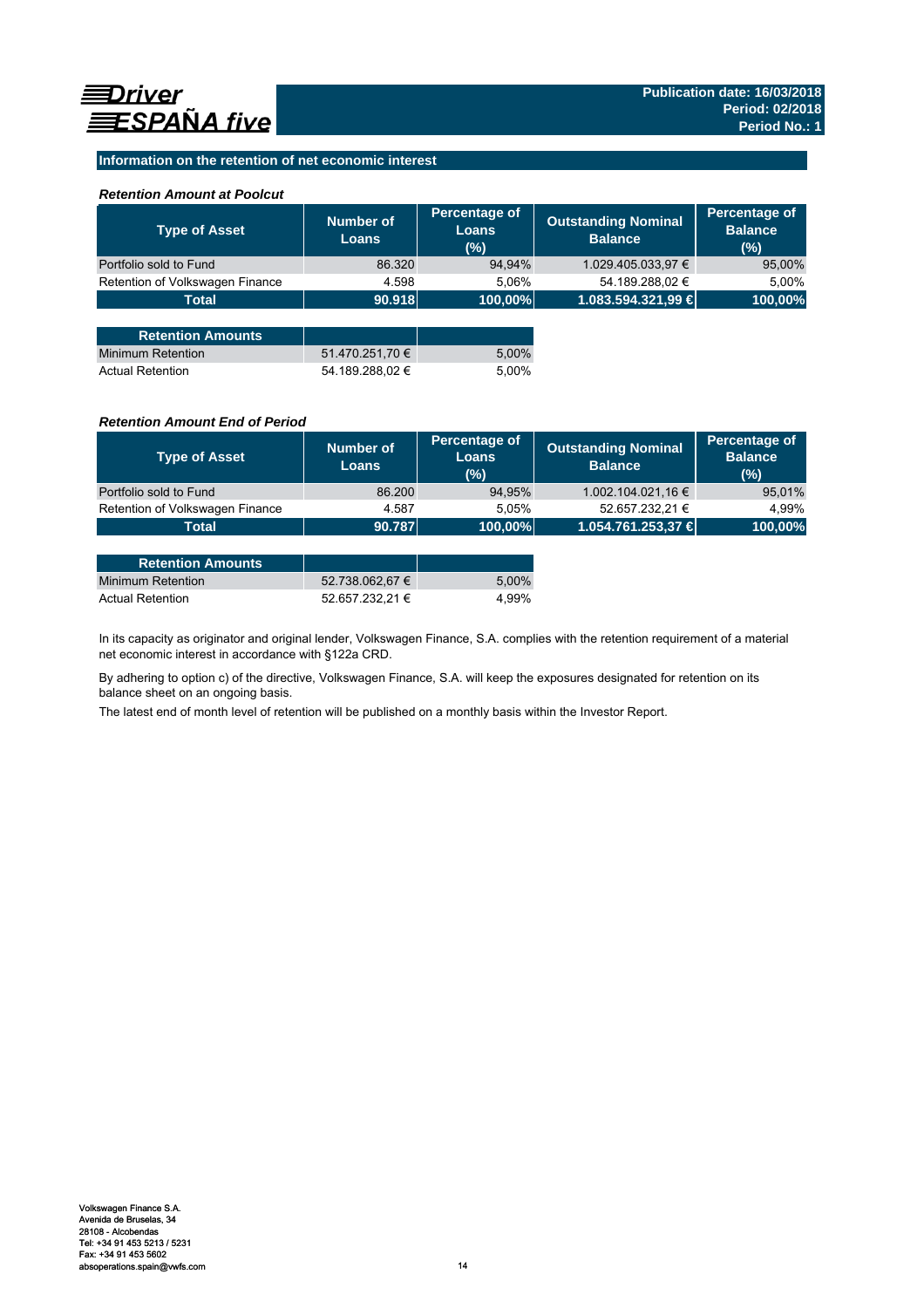#### **Delinquent Contracts**

|                 | <b>Total Portfolio</b>                      |                                   |                                                           |                                                               |                                       |                                               | <b>Credit Type</b>                   |                                                              |                                      |                                                              | <b>Vehicle Status</b>         |                                                              |                                      |                                                              |
|-----------------|---------------------------------------------|-----------------------------------|-----------------------------------------------------------|---------------------------------------------------------------|---------------------------------------|-----------------------------------------------|--------------------------------------|--------------------------------------------------------------|--------------------------------------|--------------------------------------------------------------|-------------------------------|--------------------------------------------------------------|--------------------------------------|--------------------------------------------------------------|
|                 | <b>Auto Credit</b><br><b>Classic Credit</b> |                                   |                                                           |                                                               |                                       |                                               |                                      |                                                              | <b>New</b>                           | <b>Used</b>                                                  |                               |                                                              |                                      |                                                              |
| Days in Arrears | <b>Number of</b><br><b>Contracts</b>        | <b>Number of</b><br>Contracts (%) | <b>Outstanding Discounted</b><br><b>Principal Balance</b> | <b>Outstanding Discounted</b><br><b>Principal Balance (%)</b> | Outstanding<br><b>Nominal Balance</b> | Outstanding<br><b>Nominal Balance</b><br>10/1 | <b>Number of</b><br><b>Contracts</b> | Outstanding<br><b>Discounted</b><br><b>Principal Balance</b> | <b>Number of</b><br><b>Contracts</b> | Outstanding<br><b>Discounted</b><br><b>Princinal Ralance</b> | Number of<br><b>Contracts</b> | Outstanding<br><b>Discounted</b><br><b>Princinal Ralance</b> | <b>Number of</b><br><b>Contracts</b> | Outstanding<br><b>Discounted</b><br><b>Principal Balance</b> |
| $> 1 \le 30$    | 163                                         | 0,19%                             | 2.273.285,59 €                                            | 0,23%                                                         | 2.356.593,75 €                        | 0,22%                                         | 27                                   | 266.520,63 €                                                 | 136                                  | 2.006.764,96 €                                               | 129                           | 1.860.788,74 €                                               | 34                                   | 412.496,85 €                                                 |
| $> 30 \le 60$   |                                             | 0,00%                             | $\sim$                                                    | 0,00%                                                         | $\sim$                                | 0,00%                                         |                                      | $\sim$                                                       |                                      | $\sim$                                                       |                               | $\sim$                                                       |                                      | ۰                                                            |
| $> 60 \le 90$   | $\mathbf{0}$                                | 0,00%                             | $ \epsilon$                                               | 0,00%                                                         | $ \epsilon$                           | 0,00%                                         |                                      | <b>Contract Contract</b>                                     |                                      | . .                                                          |                               | $ \epsilon$                                                  | $\Omega$                             | $\sim$                                                       |
| $> 90 \le 120$  |                                             | 0,00%                             | $\sim$                                                    | 0,00%                                                         | $\sim$                                | 0,00%                                         |                                      | $\sim$                                                       |                                      | $\sim$                                                       |                               | $\sim$                                                       |                                      | . .                                                          |
| $> 120 \le 150$ | $\Omega$                                    | 0,00%                             | $ \epsilon$                                               | 0,00%                                                         | $ \epsilon$                           | 0,00%                                         |                                      | $\sim$ 100 $\mu$                                             |                                      | $-1$                                                         |                               | $ \epsilon$                                                  | $\Omega$                             | $\sim$                                                       |
| $> 150 \le 180$ |                                             | 0,00%                             |                                                           | 0,00%                                                         | $\sim$                                | 0,00%                                         |                                      | $\sim$                                                       |                                      | $\sim$                                                       |                               | ۰                                                            | $\Omega$                             |                                                              |
| <b>Subtotal</b> | 163                                         | 0,19%                             | 2.273.285,59 €                                            | 0,23%                                                         | 2.356.593,75 €                        | 0,22%                                         | 27 <sup>1</sup>                      | 266.520.63                                                   | 36                                   | 2.006.764.96                                                 | 129                           | 60.788,74 €                                                  | 34                                   | 412.496,85                                                   |
| $> 180 \le 210$ | $\mathbf{0}$                                | 0,00%                             | €<br><b>Service</b>                                       | 0,00%                                                         | €<br>$\sim$                           | 0,00%                                         | $\Omega$                             | $\sim$                                                       |                                      | $\sim$ 100 $\mu$                                             |                               | $ \epsilon$                                                  | $\Omega$                             | $\sim$                                                       |
| > 210 < 240     |                                             | 0,00%                             | $\sim$                                                    | 0,00%                                                         | $\sim$                                | 0,00%                                         |                                      | $\sim$                                                       |                                      | $\sim$                                                       |                               | $\sim$                                                       |                                      | ۰                                                            |
| $> 240 \le 270$ |                                             | 0,00%                             | $ \epsilon$                                               | 0,00%                                                         | $ \epsilon$                           | 0,00%                                         |                                      | $\sim$                                                       |                                      | $ \epsilon$                                                  |                               | $ \epsilon$                                                  | $\Omega$                             | ۰                                                            |
| $> 270 \le 300$ |                                             | 0,00%                             | <b>Service</b>                                            | 0,00%                                                         | $\sim$                                | 0,00%                                         |                                      | $\sim$                                                       |                                      | $\sim$                                                       |                               | $\sim$                                                       |                                      | $\sim$                                                       |
| $>$ 300 <= 330  | $\Omega$                                    | 0,00%                             | $ \epsilon$                                               | 0,00%                                                         | $ \epsilon$                           | 0,00%                                         | 0                                    | $\sim$ 100 $\mu$                                             |                                      | $ \epsilon$                                                  |                               | $ \epsilon$                                                  | $\Omega$                             | $\sim$ 100 $\mu$                                             |
| $> 330 \le 360$ |                                             | 0,00%                             | $\sim$                                                    | 0,00%                                                         | $\sim$                                | 0,00%                                         |                                      | <b>Service</b>                                               |                                      | $\sim$                                                       |                               | $ +$                                                         |                                      | ۰.                                                           |
| > 360           |                                             | 0,00%                             | $\sim$                                                    | 0,00%                                                         | $\sim$                                | 0,00%                                         |                                      | $\sim$                                                       |                                      | $-1$                                                         |                               | $ \epsilon$                                                  |                                      | $\sim$                                                       |
| <b>Subtotal</b> |                                             | 0,00%                             | $0,00$ €                                                  | 0,00%                                                         | $0,00$ ∈                              | 0,00%                                         |                                      | $0.00 \le$                                                   |                                      | 0,00<                                                        |                               | $0.00*$                                                      |                                      | 0.00                                                         |
| <b>Total</b>    | 163                                         | 0.19%                             | 2.273.285.59 €                                            | 0,23%                                                         | 2.356.593,75 €                        | 0.22%                                         | 27                                   | , 266.520,63 €                                               | 136                                  | 2.006.764.96 €                                               | 129                           | 1.860.788.74 €                                               | 34                                   | 412.496,85 €                                                 |

#### *Performance Delinquencies*

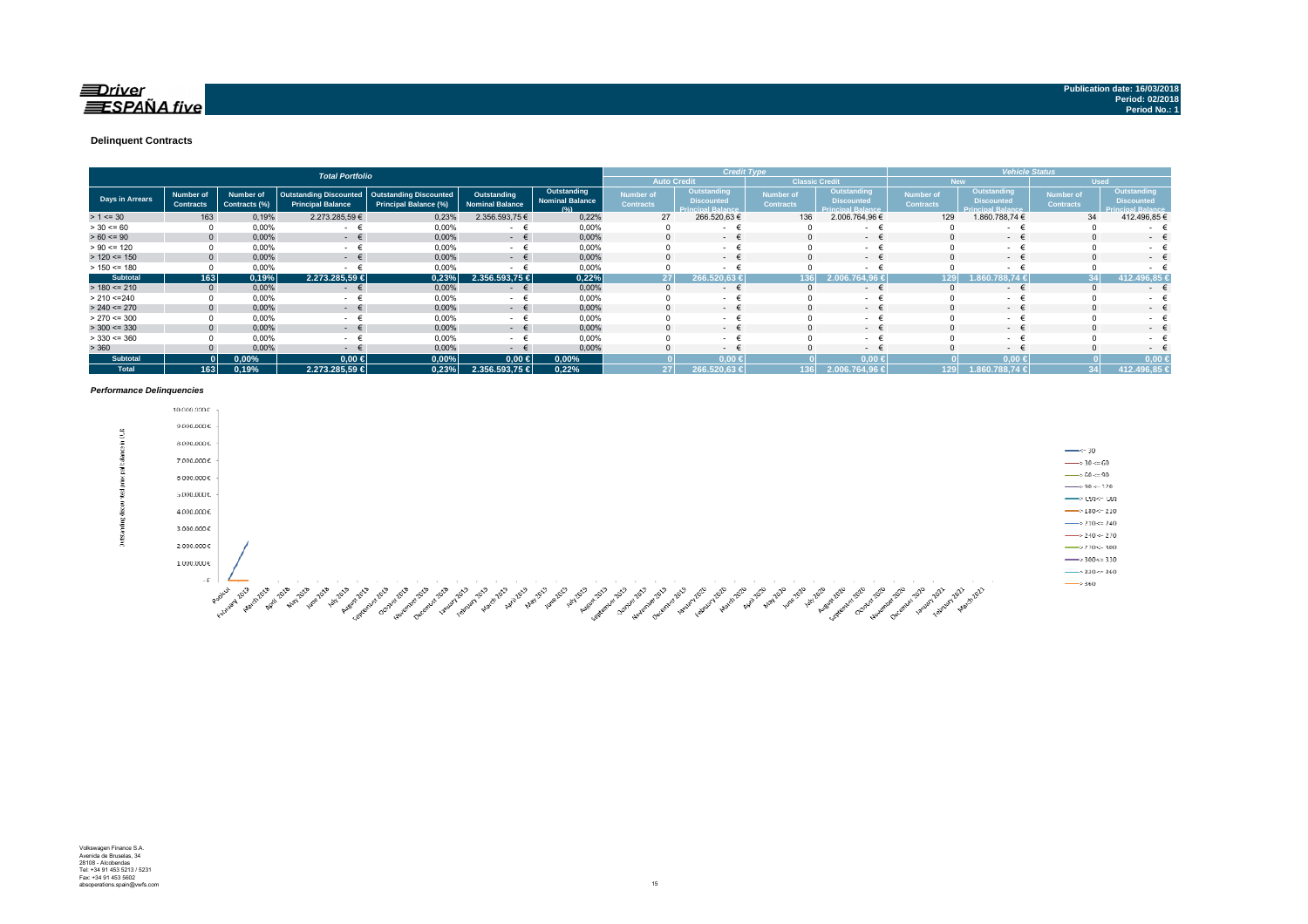### $\equiv$ Driver  $\equiv$ SPAÑA five

#### **Defaulted Contracts**

|                        | <b>Defaulted Profile Total Portfolio</b> |                                   |                                                                     |                                                               |                                       |                                              |                                             | <b>Credit Type</b>                                           |                               |                                                              |                                      | <b>Vehicle Status</b>                                       |                                      |                                                                    |  |
|------------------------|------------------------------------------|-----------------------------------|---------------------------------------------------------------------|---------------------------------------------------------------|---------------------------------------|----------------------------------------------|---------------------------------------------|--------------------------------------------------------------|-------------------------------|--------------------------------------------------------------|--------------------------------------|-------------------------------------------------------------|--------------------------------------|--------------------------------------------------------------------|--|
|                        |                                          |                                   |                                                                     |                                                               |                                       |                                              | <b>Classic Credit</b><br><b>Auto Credit</b> |                                                              |                               |                                                              | <b>New</b>                           |                                                             | <b>Used</b>                          |                                                                    |  |
| <b>Days in Arrears</b> | <b>Number of</b><br><b>Contracts</b>     | <b>Number of</b><br>Contracts (%) | <b>Outstanding</b><br><b>Discounted Principal</b><br><b>Balance</b> | <b>Outstanding Discounted</b><br><b>Principal Balance (%)</b> | Outstanding<br><b>Nominal Balance</b> | Outstanding<br><b>Nominal</b><br>Balance (%) | Number of<br><b>Contracts</b>               | Outstanding<br><b>Discounted Principal</b><br><b>Balance</b> | Number of<br><b>Contracts</b> | Outstanding<br><b>Discounted Principal</b><br><b>Balance</b> | <b>Number of</b><br><b>Contracts</b> | Outstanding<br><b>Discounted Principa</b><br><b>Balance</b> | <b>Number of</b><br><b>Contracts</b> | <b>Outstanding</b><br><b>Discounted Principa</b><br><b>Balance</b> |  |
| $= 30$                 |                                          | 0,00%                             | $0,00$ €                                                            | 0,00%                                                         | $ \epsilon$                           | 0,00%                                        |                                             | $0,00 \in$                                                   |                               | $0.00 \in$                                                   |                                      | $0.00 \in$                                                  |                                      | $0,00$ €                                                           |  |
| $> 30 \le 60$          |                                          | 0,00%                             | $0,00$ €                                                            | 0,00%                                                         | $0,00 \in$                            | 0.00%                                        |                                             | $0,00 \in$                                                   |                               | $0,00$ €                                                     |                                      | $0,00 \in$                                                  |                                      | $0,00 \in$                                                         |  |
| $> 60 \le 90$          |                                          | 0,00%                             | $0,00$ €                                                            | 0,00%                                                         | $ \epsilon$                           | 0.00%                                        |                                             | $0.00 \in$                                                   |                               | $0.00 \in$                                                   |                                      | 0.00€                                                       |                                      | $0,00 \in$                                                         |  |
| $> 90 \le 120$         |                                          | 0,00%                             | $0,00$ €                                                            | 0,00%                                                         | $ \epsilon$                           | 0.00%                                        |                                             | $0,00 \in$                                                   |                               | $0,00 \in$                                                   |                                      | $0,00 \in$                                                  |                                      | $0,00$ €                                                           |  |
| $> 120 \le 150$        |                                          | 0,00%                             | $0,00$ €                                                            | 0,00%                                                         | $ \in$                                | 0,00%                                        |                                             | $0,00 \in$                                                   |                               | $0,00 \in$                                                   |                                      | $0,00 \in$                                                  |                                      | $0,00 \in$                                                         |  |
| $> 150 \le 180$        |                                          | 0,00%                             | $0,00$ €                                                            | 0,00%                                                         | $ \epsilon$                           | 0,00%                                        |                                             | $0,00 \in$                                                   |                               | $0,00 \in$                                                   |                                      | $0,00 \in$                                                  |                                      | $0,00 \in$                                                         |  |
| <b>Subtotal</b>        |                                          | 0,00%                             | $0,00 \in$                                                          | 0,00%                                                         | $0,00 \in$                            | 0,00%                                        |                                             | $0,00 \in$                                                   |                               | $0,00 \in$                                                   |                                      | $0.00 \in$                                                  |                                      | $0,00 \in$                                                         |  |
| $> 180 \le 210$        |                                          | 0.00%                             | 0,00€                                                               | 0.00%                                                         | $ \in$                                | 0.00%                                        |                                             | $0,00 \in$                                                   |                               | $0,00 \in$                                                   |                                      | $0,00 \in$                                                  |                                      | $0,00 \in$                                                         |  |
| $> 210 \le 240$        |                                          | 0,00%                             | $0,00$ €                                                            | 0,00%                                                         | $ \epsilon$                           | 0.00%                                        |                                             | $0,00 \in$                                                   |                               | $0,00 \in$                                                   |                                      | $0,00 \in$                                                  |                                      | $0,00 \in$                                                         |  |
| $> 240 \le 270$        |                                          | 0,00%                             | $0,00$ €                                                            | 0,00%                                                         | $ \in$                                | 0.00%                                        | n                                           | $0,00 \in$                                                   |                               | $0,00 \in$                                                   |                                      | $0,00 \in$                                                  |                                      | $0,00 \in$                                                         |  |
| $> 270 \le 300$        |                                          | 0,00%                             | $0,00$ €                                                            | 0,00%                                                         | $ \epsilon$                           | 0.00%                                        |                                             | $0,00 \in$                                                   |                               | $0,00 \in$                                                   |                                      | $0,00 \in$                                                  |                                      | $0,00 \in$                                                         |  |
| $>$ 300 <= 330         |                                          | 0,00%                             | $0,00$ €                                                            | 0,00%                                                         | $ \epsilon$                           | 0.00%                                        |                                             | $0,00 \in$                                                   |                               | $0.00 \in$                                                   |                                      | $0,00 \in$                                                  |                                      | $0,00 \in$                                                         |  |
| $>$ 330 <= 360         |                                          | 0,00%                             | $0,00$ €                                                            | 0,00%                                                         | $0,00 \in$                            | 0.00%                                        |                                             | $0,00 \in$                                                   |                               | $0,00 \in$                                                   |                                      | $0,00 \in$                                                  |                                      | $0,00 \in$                                                         |  |
| > 360                  |                                          | 0,00%                             | $0,00$ €                                                            | 0,00%                                                         | $0,00 \in$                            | 0,00%                                        |                                             | $0,00 \in$                                                   |                               | $0,00 \in$                                                   |                                      | $0,00 \in$                                                  |                                      | $0,00 \in$                                                         |  |
| <b>Subtotal</b>        |                                          | 0,00%                             | $0,00 \in$                                                          | 0,00%                                                         | $0,00 \in$                            | 0,00%                                        |                                             | $0,00 \in$                                                   |                               | $0,00 \in$                                                   |                                      | $0,00 \in$                                                  |                                      | 0,00                                                               |  |
| <b>Total</b>           |                                          | 0,00%                             | $0,00 \in$                                                          | 0,00%                                                         | $0,00 \in$                            | 0,00%                                        |                                             | $0,00 \in$                                                   |                               | $0,00 \in$                                                   |                                      | $0,00 \in$                                                  |                                      | 0,00                                                               |  |

#### **Performance Defaults**

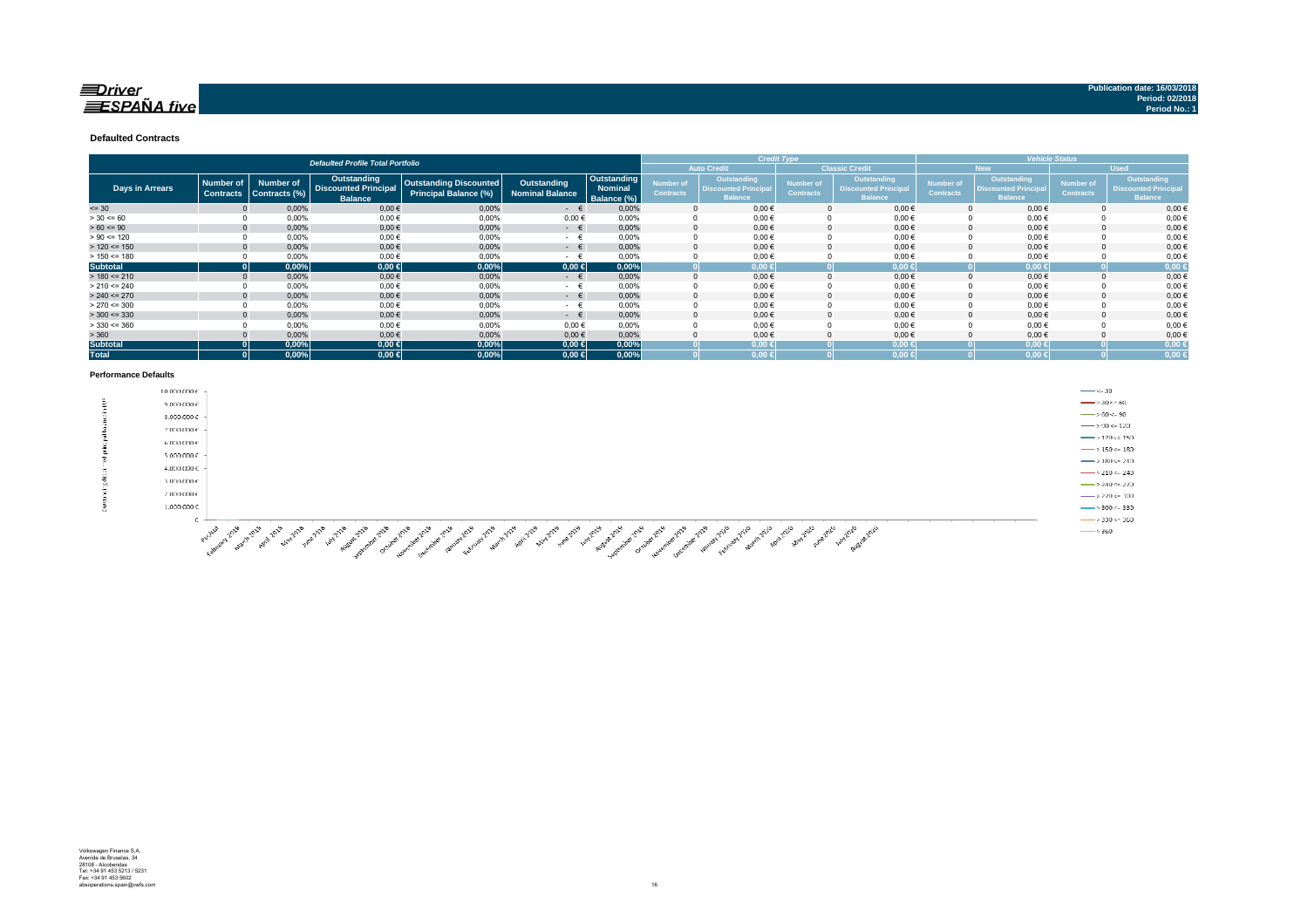



### **Prepayments**

| <b>Unscheduled Prepayments</b>                                                              | <b>Number of Contracts</b> |                                      | <b>Outstanding Discounted</b><br><b>Balance as of the Beginning</b><br>of the Period | <b>Unscheduled</b><br><b>Prepayments</b> | <b>Outstanding Discounted</b><br>Balance as of the End of the<br>Period        |
|---------------------------------------------------------------------------------------------|----------------------------|--------------------------------------|--------------------------------------------------------------------------------------|------------------------------------------|--------------------------------------------------------------------------------|
| <b>Full and Partial Prepayments</b>                                                         | 127                        |                                      | 2.175.513.41€                                                                        | 2.071.729.64€                            | 87.560.46€                                                                     |
| <b>Full and Partial Prepayments</b><br>with another status at the end of<br>the month $(*)$ | $\overline{7}$             |                                      | 170.314.28€                                                                          | 168.624.14€                              | $0.00 \in$                                                                     |
| <b>Total</b>                                                                                | 134                        |                                      | 2.345.827,69 €                                                                       | 2.240.353,78 €                           | 87.560,46 €                                                                    |
| <b>Partial Prepayments</b>                                                                  |                            |                                      |                                                                                      |                                          |                                                                                |
| <b>Credit type</b>                                                                          | <b>Type of vehicle</b>     | <b>Number of</b><br><b>Contracts</b> | <b>Outstanding Discounted</b><br><b>Balance as of the Beginning</b><br>of the Period | <b>Unscheduled</b><br><b>Prepayments</b> | <b>Outstanding Discounted</b><br>Balance as of the End of the<br>Period        |
| AutoCredit                                                                                  | New Car                    | $\overline{2}$                       | 14.849.26€                                                                           | 7.450.48€                                | 6.937,25€                                                                      |
|                                                                                             | Used Car                   | 0                                    | $0,00 \in$                                                                           | 0,00€                                    | $0,00 \in$                                                                     |
|                                                                                             | <b>Subtotal AC</b>         | $\overline{2}$                       | 14.849.26 €                                                                          | 7.450.48 €                               | 6.937.25 €                                                                     |
| <b>Classic Credit</b>                                                                       | New Car                    | 10                                   | 131.293.23€                                                                          | 52.454.19€                               | 76.182.96€                                                                     |
|                                                                                             | Used Car                   | $\overline{2}$                       | 12.437,15€                                                                           | 7.729.68€                                | 4.440.25€                                                                      |
|                                                                                             | <b>Subtotal CC</b>         | 12                                   | 143.730,38 €                                                                         | 60.183,87 €                              | 80.623,21 €                                                                    |
| <b>Total</b>                                                                                |                            | 14                                   | 158.579,64 €                                                                         | 67.634,35 €                              | 87.560.46 €                                                                    |
| <b>Full Prepayments</b>                                                                     |                            |                                      |                                                                                      |                                          |                                                                                |
| <b>Credit type</b>                                                                          | Type of vehicle            | <b>Number of</b><br><b>Contracts</b> | <b>Outstanding Discounted</b><br><b>Principal Balance</b>                            | <b>Unscheduled</b><br><b>Prepayments</b> | <b>Outstanding Discounted</b><br>Balance as of the End of the<br><b>Period</b> |
| AutoCredit                                                                                  | New Car                    | 9                                    | 63.776.47€                                                                           | 62.202,70€                               | $0.00 \in$                                                                     |
|                                                                                             | Used Car                   | 0                                    | $0,00 \in$                                                                           | 0.00€                                    | 0.00€                                                                          |
|                                                                                             | <b>Subtotal AC</b>         | $\overline{9}$                       | 63,776,47 €                                                                          | 62.202.70 €                              | $0,00 \in$                                                                     |
| <b>Classic Credit</b>                                                                       | New Car                    | 80                                   | 1.652.487,60€                                                                        | 1.644.815,56€                            | $0,00 \in$                                                                     |
|                                                                                             | Used Car                   | 24                                   | 300.669,70€                                                                          | 297.077,03€                              | $0,00 \in$                                                                     |
|                                                                                             | <b>Subtotal CC</b>         | 104                                  | 1.953.157,30 €                                                                       | 1.941.892,59 €                           | $0.00 \in$                                                                     |
| <b>Total</b>                                                                                |                            | 113                                  | 2.016.933,77 €                                                                       | 2.004.095.29 €                           | $0,00 \in$                                                                     |
|                                                                                             |                            |                                      |                                                                                      |                                          |                                                                                |
| <b>Full and Partial Prepayments</b>                                                         |                            |                                      |                                                                                      |                                          |                                                                                |
| <b>Credit type</b>                                                                          | Type of vehicle            | <b>Number of</b><br><b>Contracts</b> | <b>Outstanding Discounted</b><br><b>Balance as of the Beginning</b><br>of the Period | <b>Unscheduled</b><br><b>Prepayments</b> | <b>Outstanding Discounted</b><br>Balance as of the End of the<br><b>Period</b> |
| AutoCredit                                                                                  | New Car                    | 11                                   | 78.625,73€                                                                           | 69.653,18€                               | 6.937,25€                                                                      |
|                                                                                             | <b>Used Car</b>            | $\mathbf 0$                          | $0,00 \in$                                                                           | $0.00 \in$                               | 0.00€                                                                          |
|                                                                                             | <b>Subtotal AC</b>         | 11                                   | 78.625.73 €                                                                          | 69,653,18 €                              | 6.937.25 €                                                                     |
| <b>Classic Credit</b>                                                                       | New Car                    | 90                                   | 1.783.780,83€                                                                        | 1.697.269,75€                            | 76.182,96€                                                                     |
|                                                                                             | Used Car                   | 26                                   | 313.106.85€                                                                          | 304.806.71€                              | 4.440.25€                                                                      |
|                                                                                             | <b>Subtotal CC</b>         | 116                                  | 2.096.887,68 €                                                                       | 2.002.076.46 €                           | 80.623.21 €                                                                    |
| <b>Total</b>                                                                                |                            | 127                                  | 2.175.513,41 €                                                                       | 2.071.729,64 €                           | 87.560,46 €                                                                    |

(\*) Contracts with unscheduled payment during the period but classified as delinquent, default or write off as of the end of the month.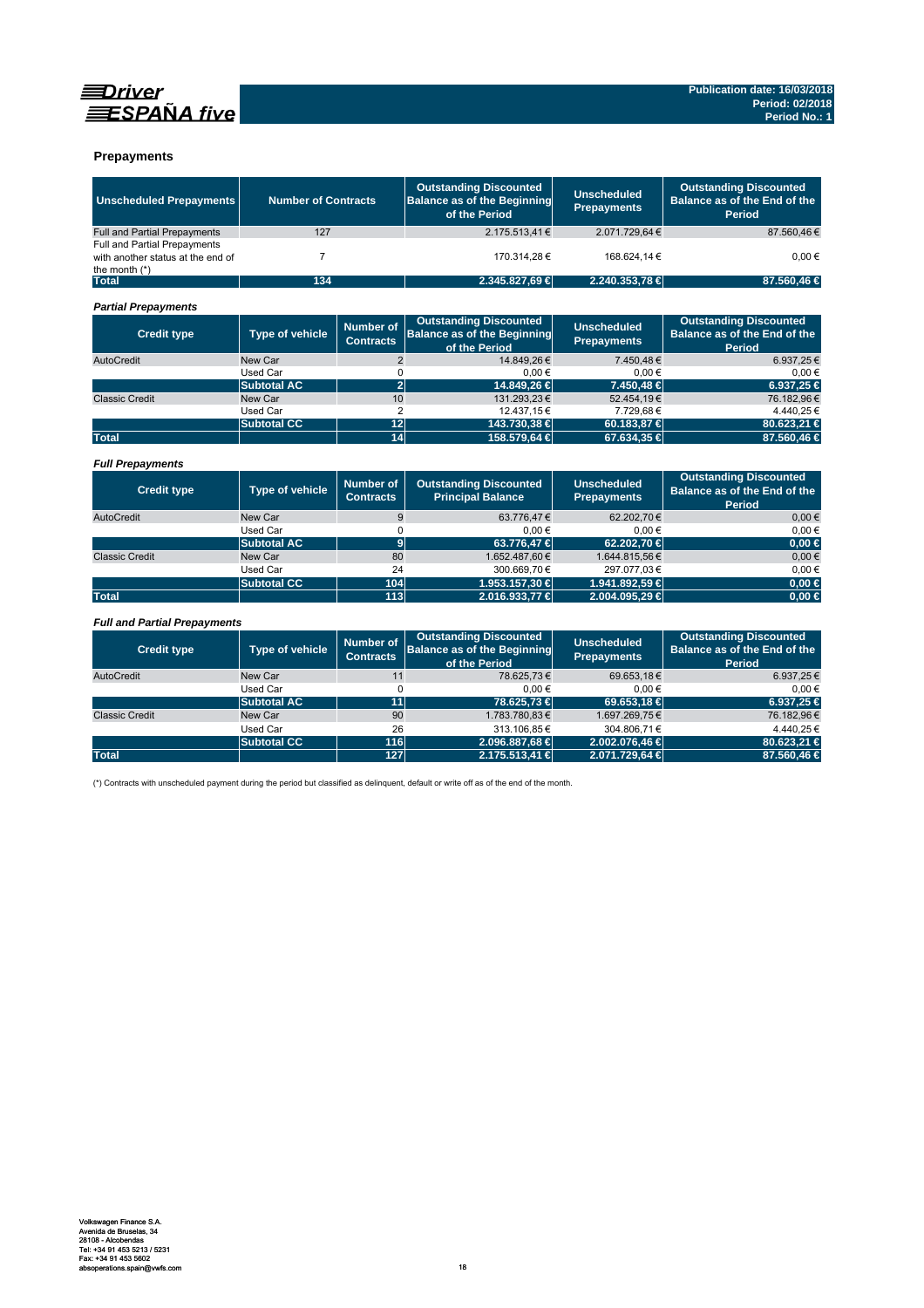

### **Recovery Contracts**

# *Recoveries - after Default before Write Off*

| <b>Credit Type</b>    | <b>Vehicle Status</b> | Number of<br><b>Contracts</b> | Outstanding<br>Nominal Balance at   Total Recoveries<br><b>Dav of Default</b> |            | <b>Total Write</b><br><b>Down</b> | <b>Outstanding Nominal</b><br><b>Balance End of</b><br><b>Reporting Period</b> |
|-----------------------|-----------------------|-------------------------------|-------------------------------------------------------------------------------|------------|-----------------------------------|--------------------------------------------------------------------------------|
| AutoCredit            | <b>New</b>            |                               | $0.00 \in$                                                                    | $0.00 \in$ | $0.00 \in$                        | 0.00€                                                                          |
|                       | Used                  |                               | 0.00€                                                                         | 0.00€      | 0.00€                             | $0.00 \in$                                                                     |
|                       | <b>Subtotal AC</b>    |                               | $0.00 \in$                                                                    | $0.00 \in$ | $0.00 \in$                        | $0,00 \in$                                                                     |
| <b>Classic Credit</b> | <b>New</b>            |                               | $0.00 \in$                                                                    | $0.00 \in$ | $0.00 \in$                        | $0,00 \in$                                                                     |
|                       | Used                  |                               | 0.00€                                                                         | 0.00€      | 0.00€                             | $0.00 \in$                                                                     |
|                       | <b>Subtotal CC</b>    |                               | $0.00 \in$                                                                    | $0.00 \in$ | $0.00 \in$                        | $0,00 \in$                                                                     |
| <b>Total</b>          |                       |                               | $0.00 \in$                                                                    | $0,00 \in$ | $0.00 \in$                        | $0,00 \in$                                                                     |

#### *Recoveries - after Write Off \*\**

| <b>Credit Type</b> | <b>Vehicle Status</b> | Number of<br><b>Contracts</b> | <b>Outstanding</b><br>Nominal Balance at   Total Recoveries<br>Day of Write Off |            | <b>Total Write</b><br><b>Down</b> | <b>Outstanding Nominal</b><br><b>Balance End of</b><br><b>Reporting Period</b> |
|--------------------|-----------------------|-------------------------------|---------------------------------------------------------------------------------|------------|-----------------------------------|--------------------------------------------------------------------------------|
| AutoCredit         | <b>New</b>            | $\Omega$                      | $0,00 \in$                                                                      | 0.00€      | $0,00 \in$                        | $0,00 \in$                                                                     |
|                    | Used                  |                               | 0.00€                                                                           | 0.00€      | 0.00€                             | $0.00 \in$                                                                     |
|                    | <b>Subtotal AC</b>    |                               | $0.00 \in$                                                                      | $0.00 \in$ | $0.00 \in$                        | $0,00 \in$                                                                     |
| Classic Credit     | <b>New</b>            |                               | $0.00 \in$                                                                      | $0.00 \in$ | $0,00 \in$                        | $0,00 \in$                                                                     |
|                    | Used                  |                               | 0.00€                                                                           | 0.00€      | 0.00€                             | 0,00€                                                                          |
|                    | <b>Subtotal AC</b>    |                               | $0.00 \in$                                                                      | $0.00 \in$ | $0.00 \in$                        | $0,00 \in$                                                                     |
| <b>Total</b>       |                       |                               | $0.00 \in$                                                                      | $0,00 \in$ | $0.00 \in$                        | $0,00 \in$                                                                     |

**Classification by end of term & defaulted write off:**

### *Recoveries - after Write Off (contracts previously defaulted) \*\**

| <b>Credit Type</b>    | Vehicle Status     | Number of<br><b>Contracts</b> | Outstanding<br>Nominal Balance at   Total Recoveries<br>Day of Write Off |            | <b>Total Write</b><br><b>Down</b> | <b>Outstanding Nominal</b><br><b>Balance End of</b><br><b>Reporting Period</b> |
|-----------------------|--------------------|-------------------------------|--------------------------------------------------------------------------|------------|-----------------------------------|--------------------------------------------------------------------------------|
| AutoCredit            | <b>New</b>         |                               | 0.00€                                                                    | 0.00€      | $0,00 \in$                        | $0,00 \in$                                                                     |
|                       | Used               |                               | 0.00€                                                                    | 0.00€      | 0.00€                             | 0,00€                                                                          |
|                       | <b>Subtotal AC</b> | 0                             | $0.00 \in$                                                               | $0,00 \in$ | $0.00 \in$                        | $0,00 \in$                                                                     |
| <b>Classic Credit</b> | <b>New</b>         |                               | 0.00€                                                                    | 0.00€      | 0.00€                             | $0,00 \in$                                                                     |
|                       | Used               |                               | 0.00€                                                                    | $0.00 \in$ | 0.00€                             | 0,00€                                                                          |
|                       | <b>Subtotal CC</b> | 0                             | 0.00 ∈                                                                   | $0,00$ ∈   | $0.00 \in$                        | $0,00 \in$                                                                     |
| <b>Total</b>          |                    | 0                             | $0.00 \in$                                                               | $0,00 \in$ | $0.00 \in$                        | $0,00 \in$                                                                     |

*Recoveries - after Write Off (contracts directly written off) \*\**

| <b>Credit Type</b>    | <b>Vehicle Status</b> | Number of<br><b>Contracts</b> | <b>Outstanding</b><br>Nominal Balance at   Total Recoveries<br>Day of Write Off |            | <b>Total Write</b><br><b>Down</b> | <b>Outstanding Nominal</b><br><b>Balance End of</b><br><b>Reporting Period</b> |
|-----------------------|-----------------------|-------------------------------|---------------------------------------------------------------------------------|------------|-----------------------------------|--------------------------------------------------------------------------------|
| AutoCredit            | <b>New</b>            |                               | 0.00€                                                                           | 0.00€      | 0.00€                             | $0.00 \in$                                                                     |
|                       | Used                  |                               | 0.00€                                                                           | 0.00€      | 0.00€                             | 0,00€                                                                          |
|                       | <b>Subtotal AC</b>    |                               | $0.00 \in$                                                                      | $0,00 \in$ | $0.00 \in$                        | $0,00 \in$                                                                     |
| <b>Classic Credit</b> | <b>New</b>            |                               | 0.00€                                                                           | $0.00 \in$ | 0.00€                             | $0,00 \in$                                                                     |
|                       | Used                  |                               | 0.00€                                                                           | 0.00€      | 0.00€                             | 0,00€                                                                          |
|                       | <b>Subtotal CC</b>    | 01                            | $0.00 \in$                                                                      | $0.00 \in$ | $0.00 \in$                        | $0,00 \in$                                                                     |
| <b>Total</b>          |                       |                               | $0.00 \in$                                                                      | $0,00 \in$ | $0.00 \in$                        | $0,00 \in$                                                                     |

\*\* This table exclusively covers contracts with the Status Write off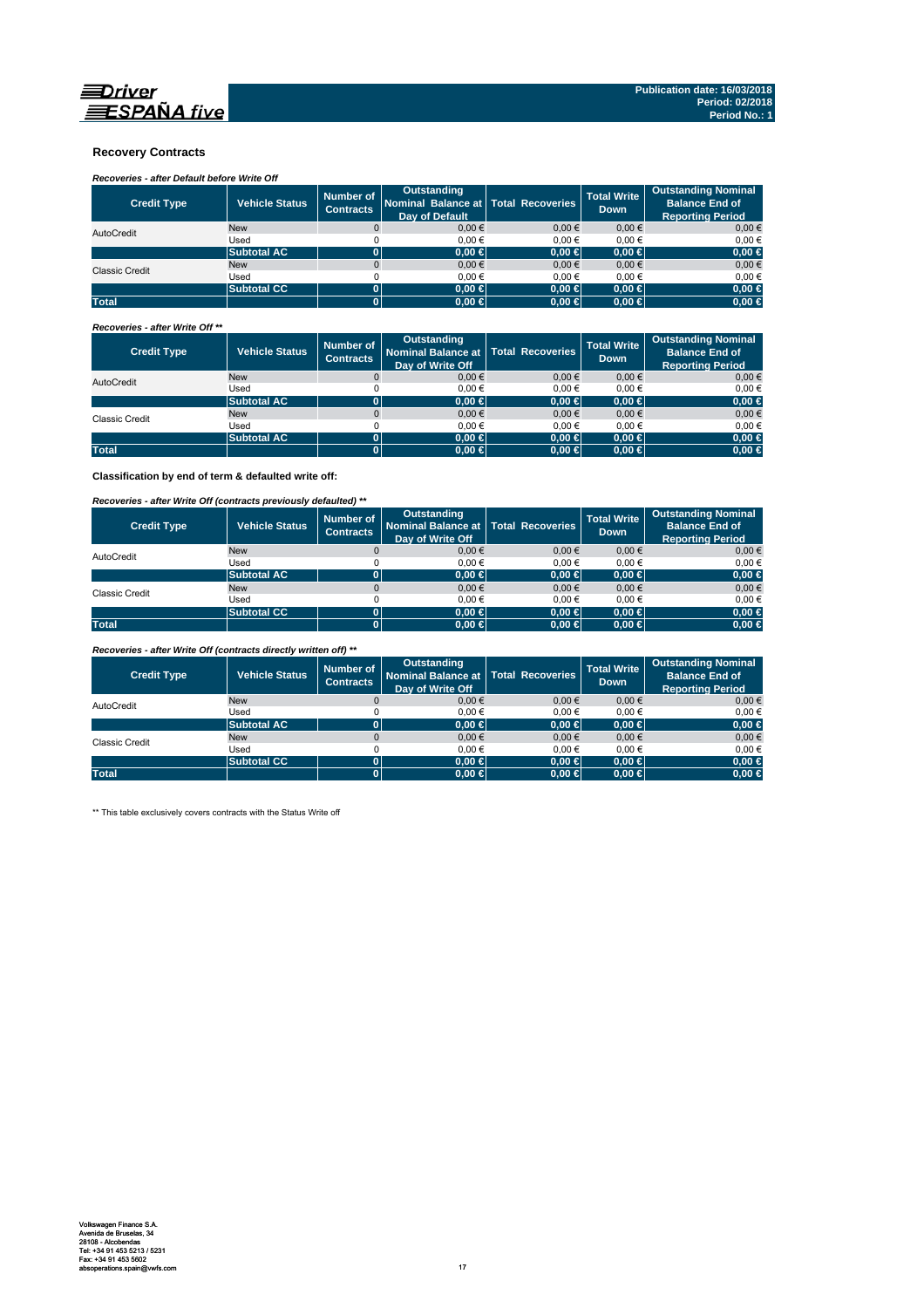#### <u>=Driver</u> ESPAÑA five

#### **Poolinformation I. - Down Payments**

|                       |               |                            | <b>Down Payments Total Porfolio</b>                       |                              |                                             |        |                                   |        |                  |                        | ______ |                 |                        |        |             |                  |        |
|-----------------------|---------------|----------------------------|-----------------------------------------------------------|------------------------------|---------------------------------------------|--------|-----------------------------------|--------|------------------|------------------------|--------|-----------------|------------------------|--------|-------------|------------------|--------|
|                       |               |                            |                                                           |                              |                                             |        | <b>Auto Credit</b>                |        |                  | <b>Classic Credita</b> |        |                 | <b>RW</b>              |        | <b>Head</b> |                  |        |
| <b>Down Payment</b>   | umber of Loan | Percentage of<br>Loang (%) | <b>Outstanding Discounted</b><br><b>Princingl Relance</b> | Percentage of<br>Ralanca (%) | Down Payment/<br><b>Purchase Price in %</b> |        | umber of   Outstanding Discounted |        | <b>Jumber of</b> | Outstanding Discounted |        | mber of Contrac | Outstanding Discounted |        |             |                  |        |
| No downpayment        | 3.398         | 3.94%                      | 52.441.603.95 €                                           | 5.38%                        | 0.00%                                       | 300    | 2.951.835.86 €                    | 0.00%  | 3.098            | 49.489.768.09 €        | 0.00%  | 2.731           | 42.654.633.57 €        | 0.00%  | 667         | 9.786.970.38 €   | 0.00%  |
| $0.01 - 1.000.00$     | 5.603         | 6.50%                      | 71.799.115.62 €                                           | 7.37%                        | 4.38%                                       | 476    | 4.080.521,90 €                    | 4.12%  | 5.127            | 67.718.593,72 €        | 4 4 1% | 4.390           | 55.140.233.99 €        | 4.34%  | 1.213       | 16.658.881.63 €  | 4.54%  |
| $1.000.01 - 2.000.00$ | 6.756         | 7.84%                      | 80.484.548.36 €                                           | 8.26%                        | 11.18%                                      | 758    | 6.138.594.55 €                    | 9.90%  | 5.998            | 74.345.953.81 €        | 11.37% | 4.935           | 58.969.011.16 €        | 11.02% | 1.821       | 21.515.537.20 €  | 11.63% |
| 2.000.01 - 3.000.00   | 7.183         | 8.33%                      | 82.603.199.93 €                                           | 8.48%                        | 16.74%                                      | 1.214  | 9.268.876.95 €                    | 15.05% | 5.969            | 73.334.322.98 €        | 17.15% | 5.809           | 65.805.687.48 €        | 16.74% | 1.374       | 16.797.512.45 €  | 16,73% |
| $3.000.01 - 4.000.00$ | 6.753         | 7.83%                      | 74.815.166.19 €                                           | 7.68%                        | 21,48%                                      | 1.192  | 8.713.230.92 €                    | 18.96% | 5.561            | 66.101.935.27 €        | 22.13% | 5.567           | 60.479.896.24 €        | 21.45% | 1.186       | 14.335.269.95 €  | 21,63% |
| 4.000.01 - 5.000.00   | 6.285         | 7.29%                      | 70.657.976.12 €                                           | 7.25%                        | 25.26%                                      | 1.140  | 9.181.580.04 €                    | 21.38% | 5.145            | 61.476.396.08 €        | 26.34% | 5.185           | 57.593.951.12 €        | 25.05% | 1.100       | 13.064.025.00 €  | 26,26% |
| $5.000.01 - 6.000.00$ | 5.788         | 6.71%                      | 64.477.524.92 €                                           | 6.62%                        | 28.97%                                      | 1.078  | 8.492.709.50 €                    | 24.37% | 4.710            | 55.984.815.42 €        | 30.30% | 4.761           | 52.566.592.87 €        | 28.68% | 1.027       | 11.910.932.05 €  | 30,38% |
| 6.000.01 - 7.000.00   | 4.955         | 5.75%                      | 53.828.255.97 €                                           | 5.53%                        | 32.64%                                      | 839    | 6.246.490.43 €                    | 27.60% | 4.116            | 47.581.765.54 €        | 33.92% | 4.175           | 45.320.689.68 €        | 32.35% | 780         | 8.507.566.29 €   | 34,28% |
| 7.000.01 - 8.000.00   | 4.630         | 5.37%                      | 49.103.770.17 €                                           | 5.04%                        | 35.70%                                      | 806    | 5.900.920.70 €                    | 29.71% | 3.824            | 43.202.849.47 €        | 37.31% | 3.905           | 41.502.548.96 €        | 35.31% | 725         | 7.601.221.21 €   | 37,98% |
| 8.000.01 - 9.000.00   | 4.021         | 4.66%                      | 41.538.570.21 €                                           | 4.26%                        | 39.22%                                      | 584    | 4.059.007.40 €                    | 32.61% | 3.437            | 37.479.562.81 €        | 40.64% | 3.350           | 34.751.204.48 €        | 38.83% | 671         | 6.787.365.73 €   | 41.29% |
| 9.000.01 - 10.000.00  | 4.239         | 4.92%                      | 45.988.331.89 €                                           | 4.72%                        | 40.40%                                      | 755    | 5.987.942.27 €                    | 32.72% | 3.484            | 40.000.389.62 €        | 42.61% | 3.604           | 39.119.935.30 €        | 39.99% | 635         | 6.868.396.59 €   | 42.86% |
| 10.000.01 - 11.000.00 | 3.233         | 3.75%                      | 35.130.339.39 €                                           | 3.61%                        | 43.94%                                      | 364    | 2.519.282.35 €                    | 36.38% | 2.869            | 32.611.057.04 €        | 45.14% | 2.757           | 29.939.849.41 €        | 43.73% | 476         | 5.190.489.98 €   | 45.22% |
| 11.000.01 - 12.000.00 | 3.170         | 3.68%                      | 34.422.209.34 €                                           | 3.53%                        | 45.74%                                      | 387    | 3.140.730.46 €                    | 36.00% | 2.783            | 31.281.478.88 €        | 47.56% | 2.732           | 29.420.738.48 €        | 45.62% | 438         | 5.001.470.86 €   | 46.52% |
| 12.000.01 - 13.000.00 | 2.770         | 3.21%                      | 29.496.637.17 €                                           | 3.03%                        | 48.86%                                      | 230    | 1.731.596.41 €                    | 38.55% | 2.540            | 27.765.040.76 €        | 50.09% | 2.370           | 25.126.687.16 €        | 48.81% | 400         | 4.369.950.01 €   | 49.19% |
| 13.000.01 - 14.000.00 | 2.532         | 2.94%                      | 27.084.970.19 €                                           | 2,78%                        | 50.83%                                      | 203    | 1.430.703.06 €                    | 40.92% | 2.329            | 25.654.267.13 €        | 51.93% | 2.201           | 23.511.812.68 €        | 50.78% | 331         | 3.573.157.51 €   | 51,15% |
| 14.000.01 - 15.000.00 | 2.464         | 2.86%                      | 27.096.305.47 €                                           | 2.78%                        | 51.22%                                      | 263    | 1.892.500.41 €                    | 40.93% | 2.201            | 25.203.805.06 €        | 52.83% | 2.156           | 23.567.658.54 €        | 51.07% | 308         | 3.528.646.93 €   | 52.279 |
| >15.000,00            | 12,420        | 14,41%                     | 132.987.545.56 €                                          | 13.65%                       | 61.84%                                      | 562    | 4.545.824.34 €                    | 45.67% | 11.858           | 128.441.721.22 €       | 62.84% | 10.978          | 117.056.232.71 €       | 61.92% | 1.442       | 15.931.312.85 €  | 61.25% |
| <b>Total</b>          | 86.200        | 100%                       | 973.956.070.45 €                                          | 100%                         |                                             | 11.151 | 86.282.347.55€                    |        | 75,049           | 887.673.722.90€        |        | 71.606          | 802.527.363.83 €       |        |             | 171.428.706.62 € |        |

| <b>Statistics</b>                                              |              |
|----------------------------------------------------------------|--------------|
| Minimum Down Payment                                           | $0.00 \in$   |
| Maximum Down Payment                                           | 100 422 31 6 |
| Weighted Average Down Payment (Customers who did Down Payment) | 8 225 38 €   |
| Weighted Average Down Payment                                  | 7 782 49 €   |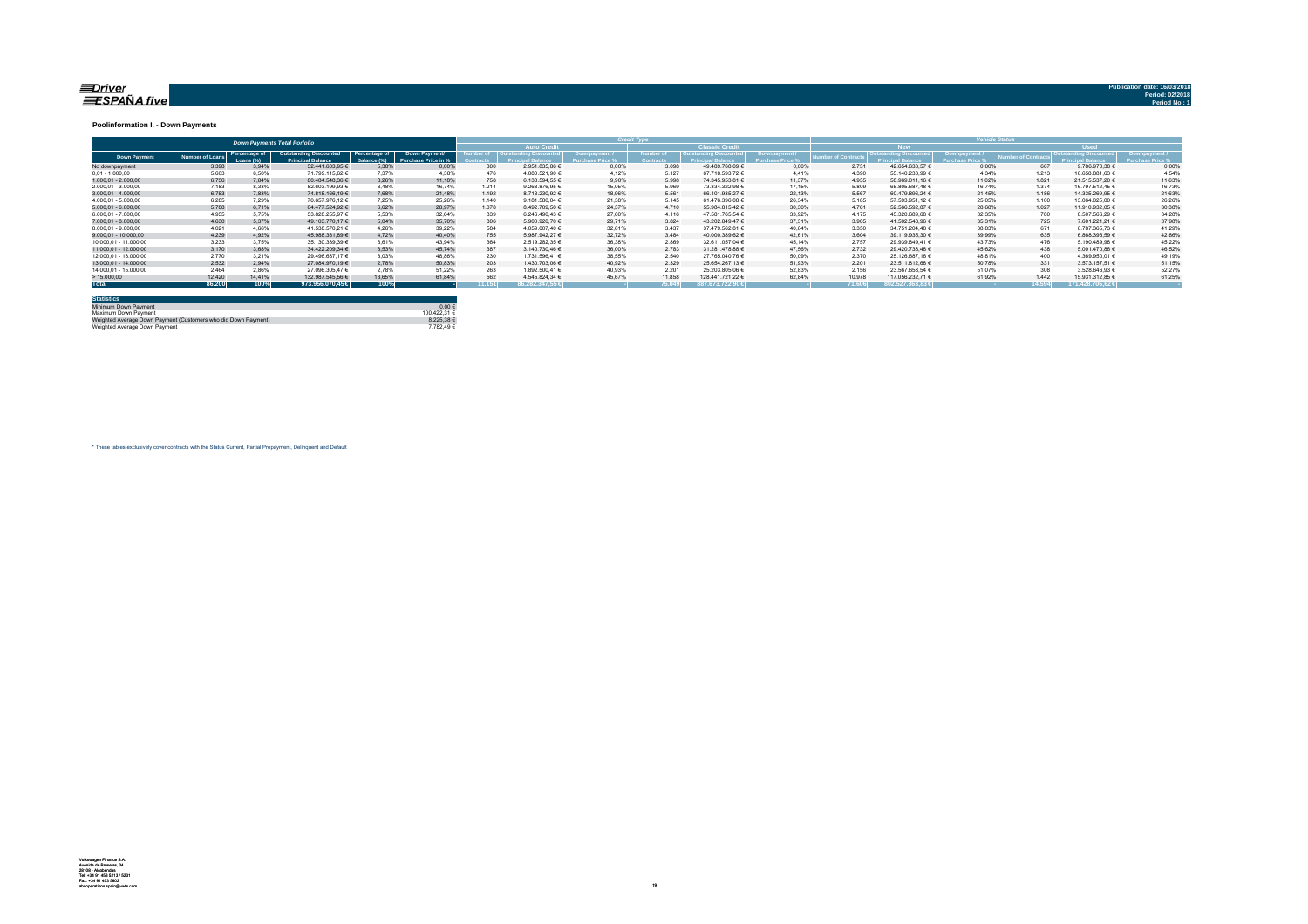

### **Poolinformation II. - Customer Type\_Type of Payment**

|                      |                                      |           |                                                                                    |             |                               | Credit Type                                                  |                               |                                                                    | <b>Vehicle Status</b> |                                                                          |                                |                                                           |  |
|----------------------|--------------------------------------|-----------|------------------------------------------------------------------------------------|-------------|-------------------------------|--------------------------------------------------------------|-------------------------------|--------------------------------------------------------------------|-----------------------|--------------------------------------------------------------------------|--------------------------------|-----------------------------------------------------------|--|
|                      | <b>Customer Type Total Portfolio</b> |           |                                                                                    |             |                               | <b>Auto Credi</b>                                            |                               | Classic Credit                                                     |                       | <b>New</b>                                                               |                                | <b>Used</b>                                               |  |
| <b>Customer Type</b> | Number of<br>Loans.                  | Loans (%) | Percentage of   Outstanding Discounted   Percentage of<br><b>Principal Balance</b> | Balance (%) | Number of<br><b>Contracts</b> | Outstanding<br><b>Discounted Principal</b><br><b>Balance</b> | Number of<br><b>Contracts</b> | <b>Outstanding</b><br><b>Discounted Principa</b><br><b>Balance</b> |                       | Outstanding<br>umber of Contracts丨 Discounted Principa<br><b>Balance</b> | <b>All Number of Contracts</b> | <b>Outstanding Discounted</b><br><b>Principal Balance</b> |  |
| Private              | 73.266                               | 85.00%    | 817.443.042.09€                                                                    | 83.93%      | 9.132                         | 69.105.897.73€                                               | 64.134                        | 748.337.144.36€                                                    | 60.652                | 670.537.106.52€                                                          | 12.614                         | 146.905.935.57€                                           |  |
| Company              | 12.934                               | 15,00%    | 156.513.028.36€                                                                    | 16,07%      | 2.019                         | 17.176.449.82€                                               | 10.915                        | 139.336.578.54€                                                    | 10.954                | 131.990.257.31€                                                          | 1.980                          | 24.522.771,05€                                            |  |
| <b>Total</b>         | 86.200                               | 100%      | 973.956.070,45 €                                                                   | 100%        | 11.151                        | 86.282.347,55 €                                              | 75.049                        | 887.673.722.90 €                                                   |                       | 71.606 802.527.363,83 €                                                  | 14.594                         | 171.428.706,62 €                                          |  |

|                              |                                        |           |                                                                                          |             |                                      | <b>Credit Type</b>                                          |                               |                                                                 | <b>Vehicle Status</b> |                                                            |                              |                                                           |
|------------------------------|----------------------------------------|-----------|------------------------------------------------------------------------------------------|-------------|--------------------------------------|-------------------------------------------------------------|-------------------------------|-----------------------------------------------------------------|-----------------------|------------------------------------------------------------|------------------------------|-----------------------------------------------------------|
|                              | <b>Type of Payment Total Portfolio</b> |           |                                                                                          |             |                                      | <b>Auto Credi</b>                                           |                               | Classic Credit                                                  | New                   |                                                            | <b>Used</b>                  |                                                           |
| <b>Type of Payment</b>       | Loans                                  | Loans (%) | Number of Percentage of Outstanding Discounted Percentage of<br><b>Principal Balance</b> | Balance (%) | <b>Number of</b><br><b>Contracts</b> | Outstanding<br><b>Discounted Principa</b><br><b>Balance</b> | Number of<br><b>Contracts</b> | Outstanding<br><b>N. Discounted Principal</b><br><b>Balance</b> | A Number of Contracts | Outstanding<br><b>Discounted Princip</b><br><b>Balance</b> | <b>I</b> Number of Contracts | <b>Outstanding Discounted</b><br><b>Principal Balance</b> |
| Direct Borrower Account DeUt | 86.200                                 | 100,00%   | 973.956.070.45€                                                                          | 100,00%     | 11.151                               | 86.282.347.55€                                              | 75.049                        | 887.673.722.90€                                                 | 71.606                | 802.527.363,83€                                            | 14.594                       | 171.428.706,62€                                           |
| Other                        |                                        | $0.00\%$  |                                                                                          | 0.00%       |                                      | $0.00 \in$                                                  |                               | 0.006                                                           |                       | $0.00 \in$                                                 |                              | $0.00 \in$                                                |
| <b>Total</b>                 | 86.200                                 | 100%      | 973.956.070.45 €                                                                         | 100%        |                                      | 86.282.347.55 €                                             | 75.049                        | 887.673.722.90 €                                                | 71.606                | $802.527.363,83 \in$                                       | 14.594                       | 171.428.706.62 €                                          |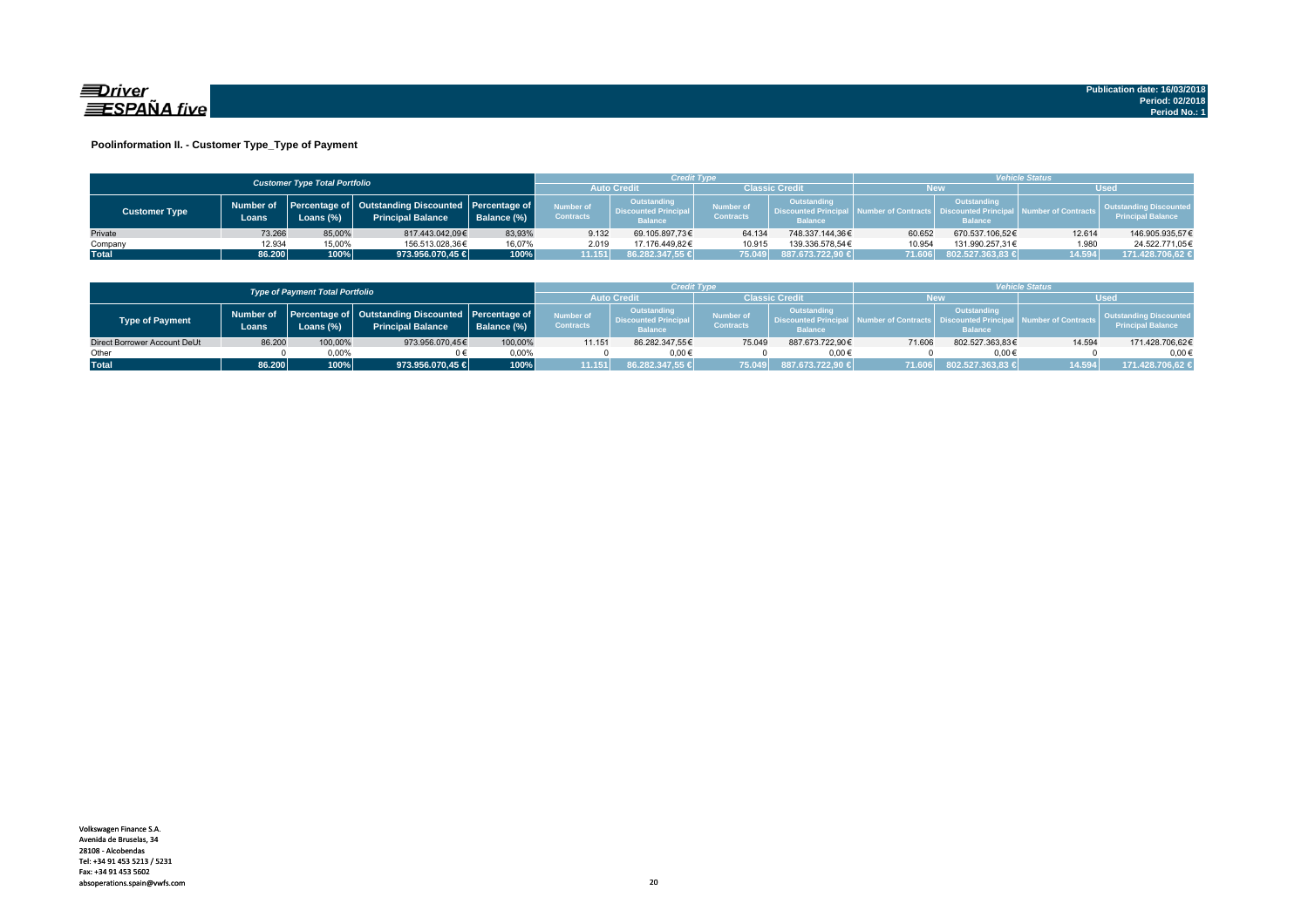

# **Poolinformation III. - Obligor Concentration**

# *Top 20 Borrower*

| <b>Number</b>   | <b>Number of</b><br><b>Loans</b> | <b>Percentage of</b><br>Contracts (%) | <b>Outstanding</b><br><b>Discounted Principal</b><br><b>Balance</b> | <b>Percentage of</b><br>Balance (%) |
|-----------------|----------------------------------|---------------------------------------|---------------------------------------------------------------------|-------------------------------------|
| 1               | 2                                | 0,0023%                               | 103.020,34 €                                                        | 0,0106% *                           |
| 2               | 1                                | 0,0012%                               | 83.515,82 €                                                         | 0,0086%                             |
| 3               | $\overline{2}$                   | 0,0023%                               | 72.482,39 €                                                         | 0,0074% *                           |
| 4               | 3                                | 0,0035%                               | 64.439,26€                                                          | 0,0066%                             |
| 5               | $\overline{2}$                   | 0,0023%                               | 64.170,91 €                                                         | 0,0066% *                           |
| 6               | 2                                | 0,0023%                               | 61.892,44 €                                                         | 0,0064%                             |
| $\overline{7}$  | $\overline{2}$                   | 0,0023%                               | 60.783,97 €                                                         | 0,0062%                             |
| 8               | 1                                | 0,0012%                               | 60.425,41 €                                                         | 0,0062%                             |
| 9               | $\mathbf{1}$                     | 0,0012%                               | 59.195,22 €                                                         | 0,0061%                             |
| 10              | 1                                | 0,0012%                               | 58.648,87 €                                                         | 0,0060%                             |
| 11              | $\mathbf{1}$                     | 0,0012%                               | 57.792,94 €                                                         | 0,0059%                             |
| 12              | 1                                | 0,0012%                               | 56.242,73 €                                                         | 0,0058% *                           |
| 13              | $\mathbf{1}$                     | 0,0012%                               | 54.671,92 €                                                         | 0,0056%                             |
| 14              | 3                                | 0,0035%                               | 54.500,23 €                                                         | 0,0056% *                           |
| 15              | $\mathbf{1}$                     | 0,0012%                               | 53.227,00 €                                                         | 0,0055%                             |
| 16              | 1                                | 0,0012%                               | 52.272,81 €                                                         | 0,0054%                             |
| 17              | $\mathbf{1}$                     | 0,0012%                               | 50.755,24 €                                                         | 0,0052%                             |
| 18              | 1                                | 0,0012%                               | 50.179,35 €                                                         | 0,0052%                             |
| 19              | $\mathbf{1}$                     | 0,0012%                               | 50.157,62 €                                                         | 0,0051%                             |
| 20              | 1                                | 0,0012%                               | 50.103,83 €                                                         | 0,0051%                             |
| <b>Subtotal</b> | 29                               | 0,03%                                 | 1.218.478,30 €                                                      | 0,13%                               |
| >20             | 86.171                           | 99,97%                                | 972.737.592                                                         | 99,87%                              |
| <b>Total</b>    | 86.200                           | 100%                                  | 973.956.070,45 €                                                    | 100%                                |

\* The calculation of borrower exposure is based on the first titular/customer per contract exclusively This table exclusively covers contracts with the Status Current, Partial Prepayment, Delinquent and Default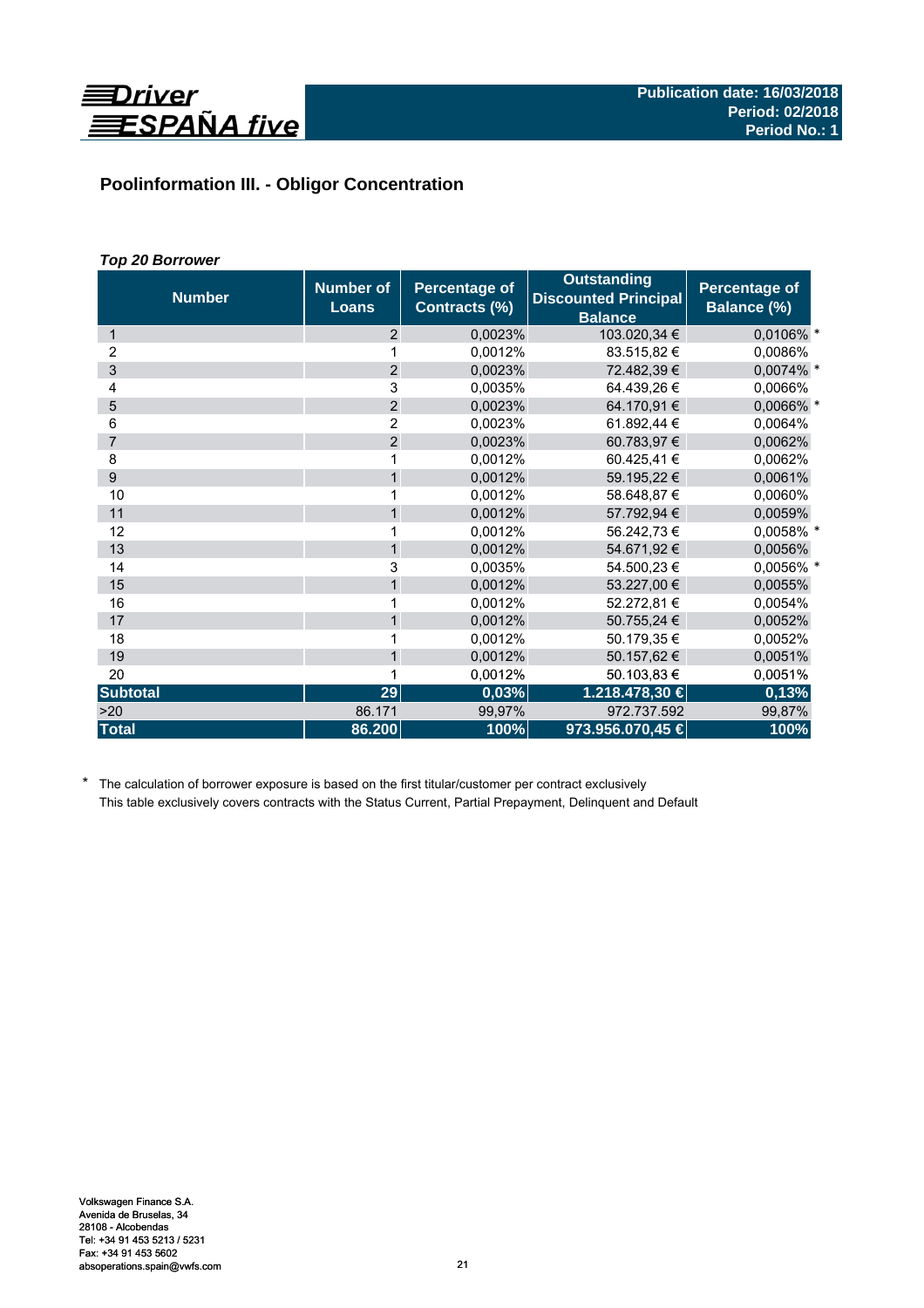

### **Poolinformation IV. - Distribution by Outstanding Discounted Balance and Original**

|                                                                              |                    |                                                          |                                                              |                              |                               |                                                             | <b>Credit Type</b>                   |                                                                     | <b>Vehicle Status</b>                |                                                             |                               |                                                                    |  |
|------------------------------------------------------------------------------|--------------------|----------------------------------------------------------|--------------------------------------------------------------|------------------------------|-------------------------------|-------------------------------------------------------------|--------------------------------------|---------------------------------------------------------------------|--------------------------------------|-------------------------------------------------------------|-------------------------------|--------------------------------------------------------------------|--|
|                                                                              |                    | Distribution by Outstanding Discounted Principal Balance |                                                              |                              | <b>Auto Credit</b>            |                                                             | <b>Classic Credit</b>                |                                                                     | <b>New</b>                           |                                                             | <b>Used</b>                   |                                                                    |  |
| <b>Distribution by Outstanding Discounted</b><br><b>Principal Balance (€</b> | Number of<br>Loans | Percentage of<br>Loans $(\%)$                            | Outstanding<br><b>Discounted Principal</b><br><b>Balance</b> | Percentage of<br>Balance (%) | Number of<br><b>Contracts</b> | Outstanding<br><b>Discounted Principa</b><br><b>Ralance</b> | <b>Number of</b><br><b>Contracts</b> | <b>Outstanding</b><br><b>Discounted Principal</b><br><b>Balance</b> | <b>Number of</b><br><b>Contracts</b> | Outstanding<br><b>Discounted Principa</b><br><b>Ralance</b> | Number of<br><b>Contracts</b> | <b>Outstanding</b><br><b>Discounted Principa</b><br><b>Balance</b> |  |
| $0.01 - 5000.00$                                                             | 7.887              | 9,15%                                                    | 28.379.495.86 €                                              | 2,91%                        | 3.197                         | 10.854.503.23 €                                             | 4.690                                | 17.524.992.63 €                                                     | 7.017                                | 25.344.878.15 €                                             | 870                           | 3.034.617.71 €                                                     |  |
| 5.000.01 - 10.000.00                                                         | 30.963             | 35,92%                                                   | 242.992.328.18 €                                             | 24.95%                       | 5.178                         | 37.462.684.54 €                                             | 25.785                               | 205.529.643.64 €                                                    | 25.781                               | 201.733.767.52 €                                            | 5.182                         | 41.258.560.66 €                                                    |  |
| 10.000.01 - 15.000.00                                                        | 30.237             | 35,08%                                                   | 366.368.489.86 €                                             | 37.62%                       | 2.058                         | 24.700.707.40 €                                             | 28.179                               | 341.667.782.46 €                                                    | 24.816                               | 300.023.537.21 €                                            | 5.421                         | 66.344.952.65 €                                                    |  |
| 15.000.01 - 20.000.00                                                        | 11.221             | 13,02%                                                   | 191.238.814.83 €                                             | 19,64%                       | 563                           | 9.569.045.28 €                                              | 10.658                               | 181.669.769.55 €                                                    | 9.105                                | 155.187.280.73 €                                            | 2.116                         | 36.051.534.10 €                                                    |  |
| 20.000.01 - 25.000.00                                                        | 3.920              | 4,55%                                                    | 86.692.281.57 €                                              | 8.90%                        | 123                           | 2.718.829.32 €                                              | 3.797                                | 83.973.452.25 €                                                     | 3.249                                | 71.904.953.24 €                                             | 671                           | 14.787.328.33 €                                                    |  |
| 25.000,01 - 30.000,00                                                        | 1.319              | 1,53%                                                    | 35.656.926.34 €                                              | 3,66%                        | 18                            | 470.034.99 €                                                | 1.301                                | 35.186.891.35 €                                                     | 1.095                                | 29.601.116.66 €                                             | 224                           | 6.055.809,68 €                                                     |  |
| > 30.000,00                                                                  | 653                | 0,76%                                                    | 22.627.733.81 €                                              | 2,32%                        | 14                            | 506.542.79 €                                                | 639                                  | 22.121.191.02 €                                                     | 543                                  | 18.731.830,32 €                                             | 110                           | 3.895.903.49 €                                                     |  |
| <b>Total</b>                                                                 | 86.200             | 100%                                                     | 973.956.070.45 €                                             | 100%                         | 11.151                        | 86.282.347.55 €                                             | 75.049                               | 887.673.722.90 €                                                    | 71.606                               | 802.527.363.83 €                                            | 14.594                        | 171.428.706.62 €                                                   |  |

| <b>Statistics</b>                                |             |
|--------------------------------------------------|-------------|
| Minimum Outstanding Discounted Principal Balance | 135.84 €    |
| Maximum Outstanding Discounted Principal Balance | 83.515.82 € |
| Average Outstanding Discounted Principal Balance | 11.298.79 € |

|                                             | <b>Distribution by Original Nominal Balance</b> |                                      |                                                              |                              |                                      |                                                              | <b>Credit Type</b>                   |                                                              | <b>Vehicle Status</b>                |                                                              |                               |                                                             |
|---------------------------------------------|-------------------------------------------------|--------------------------------------|--------------------------------------------------------------|------------------------------|--------------------------------------|--------------------------------------------------------------|--------------------------------------|--------------------------------------------------------------|--------------------------------------|--------------------------------------------------------------|-------------------------------|-------------------------------------------------------------|
|                                             |                                                 |                                      |                                                              |                              | <b>Auto Credit</b>                   |                                                              | <b>Classic Credit</b>                |                                                              | <b>New</b>                           |                                                              | <b>Used</b>                   |                                                             |
| Distribution by Original Nominal Balance (O | <b>Number of</b><br>Loans                       | <b>Percentage of</b><br>Loans $(\%)$ | Outstanding<br><b>Discounted Principal</b><br><b>Balance</b> | Percentage of<br>Balance (%) | <b>Number of</b><br><b>Contracts</b> | Outstanding<br><b>Discounted Principal</b><br><b>Balance</b> | <b>Number of</b><br><b>Contracts</b> | Outstanding<br><b>Discounted Principal</b><br><b>Balance</b> | <b>Number of</b><br><b>Contracts</b> | Outstanding<br><b>Discounted Principal</b><br><b>Balance</b> | Number of<br><b>Contracts</b> | Outstanding<br><b>Discounted Principa</b><br><b>Balance</b> |
| $0.01 - 5.000.00$                           | 727                                             | 0,84%                                | 1.871.748.99 €                                               | 0,19%                        | 714                                  | 1.834.705.44 €                                               | 13                                   | 37.043.55 €                                                  | 689                                  | 1.769.684.69 €                                               | 38                            | 102.064.30 €                                                |
| 5.000.01 - 10.000.00                        | 9.875                                           | 11,46%                               | 53.949.370,82 €                                              | 5,54%                        | 4.888                                | 25.236.885.04 €                                              | 4.987                                | 28.712.485.78 €                                              | 9.111                                | 50.022.919.06 €                                              | 764                           | 3.926.451.76 €                                              |
| 10.000.01 - 15.000.00                       | 38.951                                          | 45,19%                               | 348.650.777.72 €                                             | 35,80%                       | 3.540                                | 30.821.590.90 €                                              | 35.411                               | 317.829.186.82 €                                             | 31.879                               | 285.701.717.90 €                                             | 7.072                         | 62.949.059.82 €                                             |
| 15.000.01 - 20.000.00                       | 22.132                                          | 25,68%                               | 283.072.136.01 €                                             | 29,06%                       | 1.401                                | 17.463.966.87 €                                              | 20.731                               | 265.608.169.14 €                                             | 17.830                               | 227.198.919.26 €                                             | 4.302                         | 55.873.216.75 €                                             |
| 20.000,01 - 25.000,00                       | 8.944                                           | 10.38%                               | 152.155.357.50 €                                             | 15.62%                       | 440                                  | 7.233.317.17 €                                               | 8.504                                | 144.922.040.33 €                                             | 7.440                                | 125.829.984.73 €                                             | 1.504                         | 26.325.372.77 €                                             |
| 25.000.01 - 30.000.00                       | 3.544                                           | 4.11%                                | 76.770.161.22 €                                              | 7,88%                        | 110                                  | 2.247.626.19€                                                | 3.434                                | 74.522.535.03 €                                              | 2.963                                | 64.150.235.33 €                                              | 581                           | 12.619.925.89 €                                             |
| >30.000,00                                  | 2.027                                           | 2,35%                                | 57.486.518.19 €                                              | 5,90%                        | 58                                   | 1.444.255.94 €                                               | 1.969                                | 56.042.262.25 €                                              | 1.694                                | 47.853.902.86 €                                              | 333                           | 9.632.615.33 €                                              |
| <b>Total</b>                                | 86.200                                          | 100%                                 | $973.956.070.45 \in$                                         | 100%                         | 11.151                               | 86.282.347.55 €                                              | 75.049                               | 887.673.722.90 €                                             | 71.606                               | 802.527.363.83 €                                             | 14.594                        | 171.428.706,62                                              |

| <b>Statistics</b>                |                 |
|----------------------------------|-----------------|
| Minimum Original Nominal Balance | 2.185.05 €      |
| Maximum Original Nominal Balance | 95.682.72 $\in$ |
| Average Original Nominal Balance | 15.259.46 €     |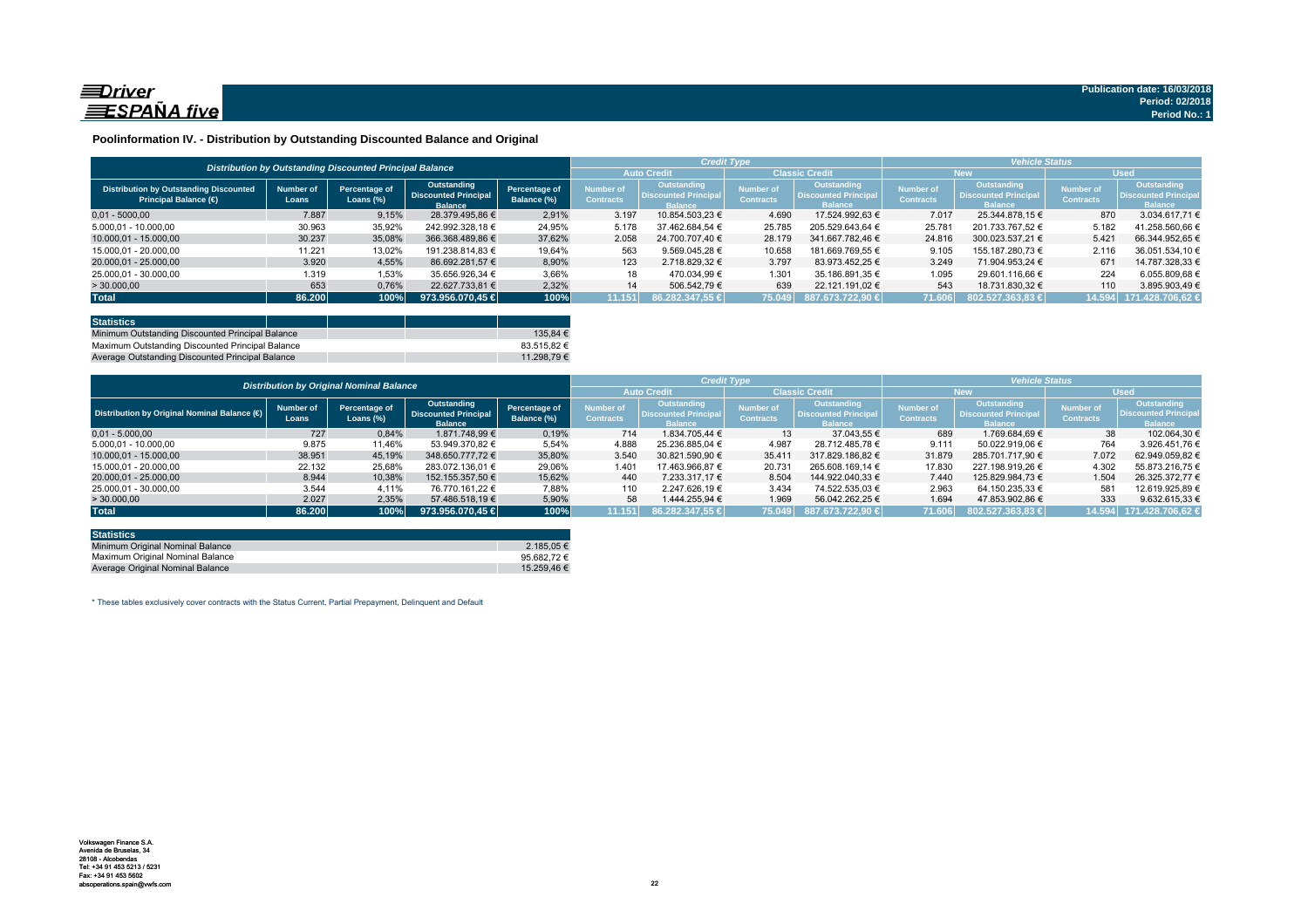

### **Poolinformation V. - Interest Rate paid by the Receivable Debtor**

| Interest Rate paid by the Receivable Debtor           |                           |                                      |                                                           |                                     | <b>Credit Type</b>                   |                                                           |                                      |                                                      | <b>Vehicle Status</b>         |                                           |                               |                                                          |
|-------------------------------------------------------|---------------------------|--------------------------------------|-----------------------------------------------------------|-------------------------------------|--------------------------------------|-----------------------------------------------------------|--------------------------------------|------------------------------------------------------|-------------------------------|-------------------------------------------|-------------------------------|----------------------------------------------------------|
|                                                       |                           |                                      |                                                           |                                     |                                      | <b>Auto Credit</b>                                        |                                      | <b>Classic Credit</b>                                |                               | <b>New</b>                                | <b>Used</b>                   |                                                          |
| Interest Rate paid by the Receivable<br><b>Debtor</b> | <b>Number of</b><br>Loans | <b>Percentage of Loans</b><br>$(\%)$ | <b>Outstanding Discounted</b><br><b>Principal Balance</b> | <b>Percentage of</b><br>Balance (%) | <b>Number of</b><br><b>Contracts</b> | <b>Outstanding Discounted</b><br><b>Principal Balance</b> | <b>Number of</b><br><b>Contracts</b> | Outstanding<br><b>Discounted Principa</b><br>lalance | Number of<br><b>Contracts</b> | Outstanding<br><b>Discounted Principa</b> | Number of<br><b>Contracts</b> | Outstanding<br><b>Discounted Princip</b><br><b>Ralan</b> |
| $0\% \leq -\leq 0.5\%$                                | 56                        | 0.07%                                | 289.521.86€                                               | 0.03%                               |                                      | $0.00 \in$                                                | 56                                   | 289.521.86€                                          | 56                            | 289.521.86€                               | $\Omega$                      | $0.00 \in$                                               |
| $0.5\% < -5.1\%$                                      | $\Omega$                  | 0.00%                                | $0.00 \in$                                                | 0.00%                               |                                      | $0.00 \in$                                                |                                      | $0.00 \in$                                           | $\Omega$                      | $0.00 \in$                                |                               | $0.00 \in$                                               |
| $1\% < - \leq 1.5\%$                                  |                           | 0.00%                                | $0.00 \in$                                                | 0,00%                               |                                      | $0.00 \in$                                                |                                      | $0.00 \in$                                           | $\Omega$                      | $0.00 \in$                                |                               | $0.00 \in$                                               |
| $1.5\% < -5.2\%$                                      |                           | 0.01%                                | 20.623.18€                                                | 0.00%                               |                                      | $0.00 \in$                                                |                                      | 20.623.18€                                           | 5                             | 20.623.18€                                |                               | $0.00 \in$                                               |
| $2\% < - \leq 2.5\%$                                  |                           | 0.00%                                | 17.881.49€                                                | 0,00%                               |                                      | $0.00 \in$                                                |                                      | 17.881.49€                                           |                               | 17.881.49€                                |                               | $0.00 \in$                                               |
| $2.5\% < -5.3\%$                                      | $\Omega$                  | 0.00%                                | $0.00 \in$                                                | 0.00%                               |                                      | $0.00 \in$                                                |                                      | $0.00 \in$                                           | $\Omega$                      | $0.00 \in$                                |                               | $0.00 \in$                                               |
| $3\% < - \leq 3.5\%$                                  |                           | 0,00%                                | $0.00 \in$                                                | 0,00%                               |                                      | $0.00 \in$                                                |                                      | $0.00 \in$                                           | $\Omega$                      | $0.00 \in$                                |                               | $0.00 \in$                                               |
| $3.5\% < -5.4\%$                                      | $\overline{2}$            | 0.00%                                | 14.663.93€                                                | 0.00%                               |                                      | $0.00 \in$                                                |                                      | 14.663.93€                                           | $\overline{2}$                | 14.663,93€                                |                               | $0,00 \in$                                               |
| $4\% < - \leq 4.5\%$                                  |                           | 0,00%                                | 28.169.97€                                                | 0,00%                               |                                      | $0,00 \in$                                                |                                      | 28.169.97€                                           |                               | 28.169,97€                                |                               | $0,00 \in$                                               |
| $4.5\% < -5\%$                                        | 417                       | 0.48%                                | 7.136.775.44€                                             | 0,73%                               |                                      | 5.292.57€                                                 | 416                                  | 7.131.482,87€                                        | 409                           | 7.035.150,26€                             |                               | 101.625,18€                                              |
| $5\% < - \leq 5.5\%$                                  | 25                        | 0,03%                                | 363.195.48€                                               | 0,04%                               |                                      | 41.596,56€                                                | 19                                   | 321.598.92€                                          | 25                            | 363.195.48€                               | $\Omega$                      | $0,00 \in$                                               |
| $5.5\% < -5.6\%$                                      | 331                       | 0,38%                                | 6.969.496.32€                                             | 0,72%                               |                                      | 11.574,23€                                                | 329                                  | 6.957.922,09€                                        | 210                           | 5.438.494,31€                             | 121                           | 1.531.002,01€                                            |
| $6\% < - \leq 6.5\%$                                  | 167                       | 0,19%                                | 2.332.011.75€                                             | 0,24%                               | 50                                   | 659.060,14€                                               | 117                                  | 1.672.951,61€                                        | 139                           | 2.048.382.85€                             | 28                            | 283.628,90€                                              |
| $6.5\% < -5.7\%$                                      | 116                       | 0.13%                                | 1.642.701.26€                                             | 0.17%                               |                                      | 57.804.71€                                                | 108                                  | 1.584.896.55€                                        | 78                            | 1.355.140.45€                             | 38                            | 287.560.81€                                              |
| $7\% < - \leq 7.5\%$                                  | 305                       | 0,35%                                | 4.213.578,73€                                             | 0,43%                               | 25                                   | 182.912,41€                                               | 280                                  | 4.030.666,32€                                        | 258                           | 3.644.145,97€                             | 47                            | 569.432,76€                                              |
| $7.5\% < -5.8\%$                                      | 560                       | 0.65%                                | 5.070.806.53€                                             | 0.52%                               |                                      | 13.113.69€                                                | 555                                  | 5.057.692.84€                                        | 517                           | 4.734.209.14€                             | 43                            | 336.597.39€                                              |
| $8\% < - \leq 8.5\%$                                  | 4.165                     | 4,83%                                | 32.397.302,12€                                            | 3,33%                               | 303                                  | 3.113.639,26€                                             | 3.862                                | 29.283.662,86€                                       | 4.074                         | 31.752.296,50€                            | 91                            | 645.005,62€                                              |
| $8.5\% < -5.9\%$                                      | 1.583                     | 1.84%                                | 16.433.930.82€                                            | 1.69%                               | 533                                  | 3.262.733,80€                                             | 1.050                                | 13.171.197.02€                                       | 1.354                         | 13.980.489.77€                            | 229                           | 2.453.441.05€                                            |
| $9\% < - \leq 9.5\%$                                  | 8.618                     | 10.00%                               | 91.763.501,78€                                            | 9.42%                               | 5.838                                | 50.667.659.73€                                            | 2.780                                | 41.095.842.05€                                       | 8.560                         | 91.210.917.49€                            | 58                            | 552.584.29€                                              |
| $9.5\% < -5.10\%$                                     | 13.057                    | 15,15%                               | 175.637.612,90€                                           | 18,03%                              | 2.867                                | 16.346.324,15€                                            | 10.190                               | 159.291.288,75€                                      | 11.084                        | 141.577.339,42€                           | 1.973                         | 34.060.273.48€                                           |
| $10\% < -\leq 10.5\%$                                 | 20.544                    | 23,83%                               | 256.021.907,92€                                           | 26.29%                              | 670                                  | 5.643.350.60€                                             | 19.874                               | 250.378.557.32€                                      | 14.629                        | 180.763.383.74€                           | 5.915                         | 75.258.524.18€                                           |
| $10.5\% < -5.11\%$                                    | 20.241                    | 23.48%                               | 221.606.870.14€                                           | 22,75%                              | 666                                  | 5.185.532,72€                                             | 19.575                               | 216.421.337.42€                                      | 15.239                        | 175.223.438.68€                           | 5.002                         | 46.383.431,46€                                           |
| $11\% < - \leq 11.5\%$                                | 13,718                    | 15,91%                               | 136.355.322.68€                                           | 14,00%                              | 174                                  | 1.080.663,90€                                             | 13.544                               | 135.274.658.78€                                      | 12.723                        | 127.635.451.58€                           | 995                           | 8.719.871,10€                                            |
| $11.5\% < -5.12\%$                                    | 2.111                     | 2.45%                                | 15.000.960.19€                                            | 1.54%                               |                                      | 11.089.08€                                                | 2.108                                | 14.989.871.11€                                       | 2.072                         | 14.784.197.54€                            | 39                            | 216.762.65€                                              |
| $12\% < -512.5\%$                                     | 79                        | 0,09%                                | 382.367.06€                                               | 0,04%                               |                                      | $0.00 \in$                                                | 79                                   | 382.367,06€                                          | 74                            | 356.652.99€                               |                               | 25.714.07€                                               |
| $12.5\% < -5.13\%$                                    | 94                        | 0.11%                                | 254.696,15€                                               | 0,03%                               |                                      | $0,00 \in$                                                | 94                                   | 254.696,15€                                          | 93                            | 253.617,23€                               |                               | 1.078,92€                                                |
| $13\% < -513.5\%$                                     |                           | 0,00%                                | $0.00 \in$                                                | 0,00%                               |                                      | $0.00 \in$                                                |                                      | $0.00 \in$                                           | $\Omega$                      | $0.00 \in$                                |                               | $0,00 \in$                                               |
| $13.5\% < -5.14\%$                                    |                           | 0,00%                                | 2.172,75€                                                 | 0,00%                               |                                      | $0,00 \in$                                                |                                      | 2.172,75€                                            | $\Omega$                      | $0,00 \in$                                |                               | 2.172,75€                                                |
| $14\% < -5.14.5\%$                                    |                           | 0,00%                                | $0.00 \in$                                                | 0,00%                               |                                      | $0.00 \in$                                                |                                      | $0.00 \in$                                           | $\Omega$                      | $0.00 \in$                                |                               | $0,00 \in$                                               |
| $14.5\% < -5.15\%$                                    |                           | 0,00%                                | $0,00 \in$                                                | 0,00%                               |                                      | $0,00 \in$                                                |                                      | $0,00 \in$                                           | $\Omega$                      | $0,00 \in$                                |                               | $0,00 \in$                                               |
| >15%                                                  |                           | 0,00%                                | $0.00 \in$                                                | 0,00%                               |                                      | $0,00 \in$                                                |                                      | $0,00 \in$                                           | $\Omega$                      | $0.00 \in$                                |                               | $0,00 \in$                                               |
| <b>Total</b>                                          | 86.200                    | 100%                                 | 973.956.070,45 €                                          | 100%                                | 11.151                               | 86.282.347,55 €                                           | 75.049                               | 887.673.722.90 €                                     | 71.606                        | 802.527.363.83 €                          |                               | 14.594 171.428.706.62 €                                  |

| <b>Statistics</b>                     |        |
|---------------------------------------|--------|
| Minimum Interest Rate Debtor          | 0.00%  |
| Maximum Interest Rate Debtor          | 13.91% |
| Weighted Average Interest Rate Debtor | 10.18% |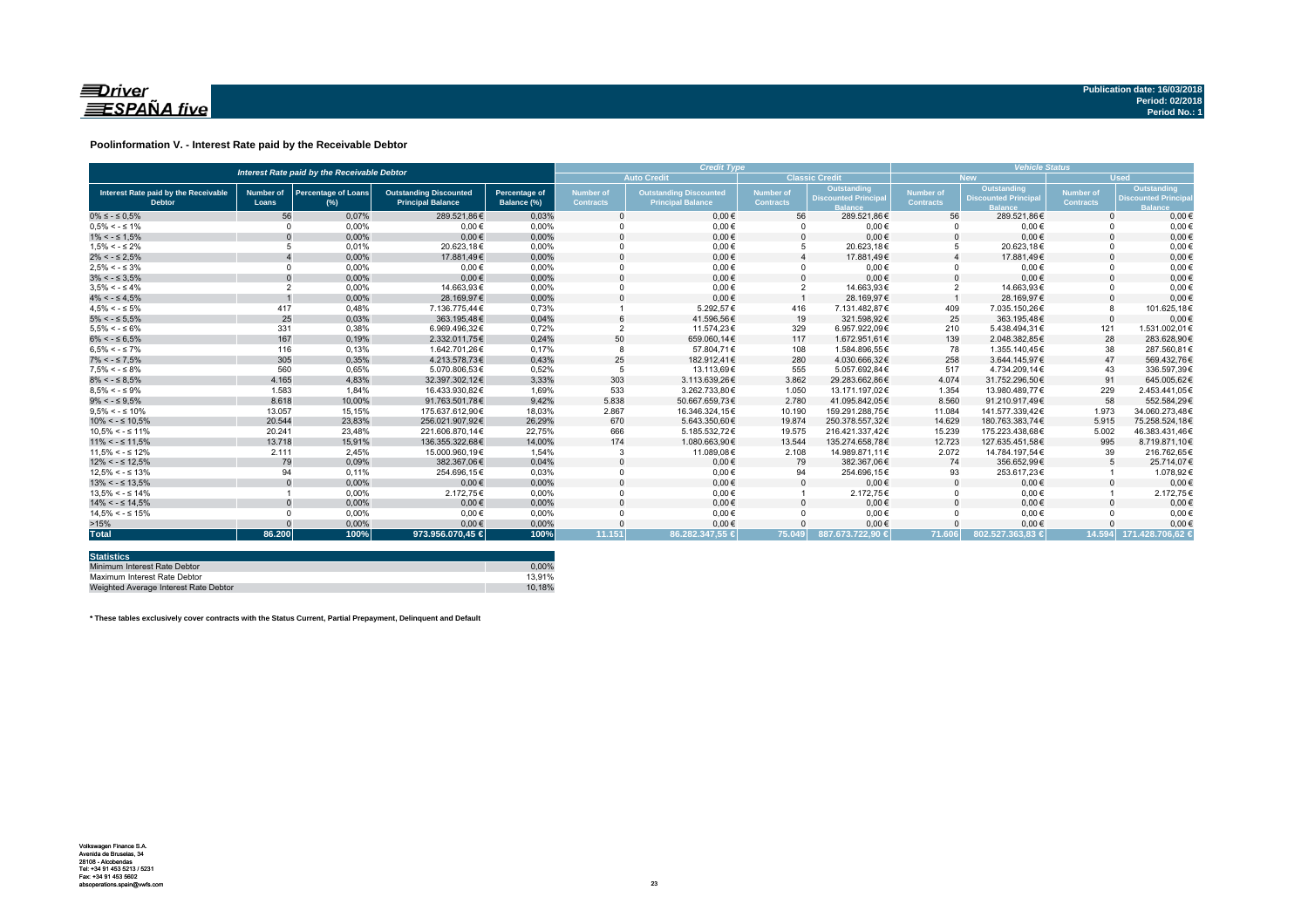

#### **Poolinformation VI. - Distribution by Original Term, Remaining Term and Seasoning**

|                                                  |                        | <b>Distribution by Original Term</b> |                                                           |                                     |                                      | <b>Credit Type</b>                                           |                                      |                                                              |                                      | <b>Vehicle Status</b>                                              |                                      |                                                                     |
|--------------------------------------------------|------------------------|--------------------------------------|-----------------------------------------------------------|-------------------------------------|--------------------------------------|--------------------------------------------------------------|--------------------------------------|--------------------------------------------------------------|--------------------------------------|--------------------------------------------------------------------|--------------------------------------|---------------------------------------------------------------------|
|                                                  |                        |                                      |                                                           |                                     |                                      | <b>Auto Credit</b>                                           |                                      | <b>Classic Credit</b>                                        |                                      | <b>New</b>                                                         | <b>Used</b>                          |                                                                     |
| Length of Original Term (monthly<br>instalments) | <b>Number of Loans</b> | Percentage of Loans (%)              | <b>Outstanding Discounted</b><br><b>Principal Balance</b> | <b>Percentage of Balance</b><br>(%) | <b>Number of</b><br><b>Contracts</b> | Outstanding<br><b>Discounted Principal</b><br><b>Balance</b> | <b>Number of</b><br><b>Contracts</b> | Outstanding<br><b>Discounted Principal</b><br><b>Balance</b> | <b>Number of</b><br><b>Contracts</b> | <b>Outstanding</b><br><b>Discounted Principa</b><br><b>Balance</b> | <b>Number of</b><br><b>Contracts</b> | <b>Outstanding</b><br><b>Discounted Principal</b><br><b>lalance</b> |
| $01 - 12$                                        |                        | 0.00%                                | 21.311.94 €                                               | 0.00%                               |                                      | $0.00 \in$                                                   |                                      | 21.311.94 €                                                  |                                      | 18.060.27 €                                                        |                                      | $3.251.67$ €                                                        |
| $13 - 24$                                        | 35                     | 0,04%                                | 160.648.48 €                                              | 0,02%                               | 10                                   | 20.458.47 €                                                  | 25                                   | 140.190.01 €                                                 |                                      | 78.279.67 €                                                        | 23                                   | 82.368.81                                                           |
| $25 - 36$                                        | 19.209                 | 22.28%                               | 139.512.515.51 €                                          | 14.32%                              | 3.679                                | 18.067.015.70 €                                              | 15.530                               | 121.445.499.81 €                                             | 17.204                               | 126.444.788.53 €                                                   | 2.005                                | 13.067.726.98 6                                                     |
| $37 - 48$                                        | 36.304                 | 42.12%                               | 367.266.747.23 €                                          | 37.71%                              | 6.778                                | 57.650.952.32 €                                              | 29.526                               | 309.615.794.91 €                                             | 30.664                               | 309.261.308.02 €                                                   | 5.640                                | 58.005.439.21 6                                                     |
| $49 - 60$                                        | 13.588                 | 15,76%                               | 183.524.188.98 €                                          | 18.84%                              | 684                                  | 10.543.921.06 €                                              | 12.904                               | 172.980.267.92 €                                             | 10.633                               | 146.491.741.01 €                                                   | 2.955                                | 37.032.447.97 6                                                     |
| $61 - 72$                                        | 7.685                  | 8,92%                                | 117.603.901.08 €                                          | 12,07%                              |                                      | $0.00 \in$                                                   | 7.685                                | 117.603.901.08 €                                             | 5.975                                | 92.711.494.59 €                                                    | 1.710                                | 24.892.406.49 6                                                     |
| $73 - 84$                                        | 6.269                  | 7.27%                                | 108.830.105.66 €                                          | 11.17%                              |                                      | $0.00 \in$                                                   | 6.269                                | 108.830.105.66 €                                             | 4.322                                | 77.744.745.22 €                                                    | 1.947                                | 31.085.360.44 6                                                     |
| $85 - 96$                                        | 3.106                  | 3,60%                                | 57.036.651.57 €                                           | 5,86%                               |                                      | 0,00€                                                        | 3.106                                | 57.036.651.57 €                                              | 2.794                                | 49.776.946,52 €                                                    | 312                                  | 7.259.705,05 €                                                      |
| <b>Total</b>                                     | 86.200                 | 100%                                 | 973.956.070,45 €                                          | 100%                                | 11.151                               | 86.282.347.55 €                                              | 75.049                               | 887.673.722.90 €                                             | 71.606                               | 802.527.363.83 €                                                   | 14.594                               | 171.428.706,62 €                                                    |

| <b>Statistics</b>                                     |       |
|-------------------------------------------------------|-------|
| Minimum Original Term in monthly instalments          |       |
| Maximum Original Term in monthly instalments          | 96    |
| Weighted Average Original Term in monthly instalments | 58.15 |

Weighted Average Original Term in monthly install

|                                                          |                        | <b>Distribution by Remaining Term</b> |                                                           |                                     |                                            | <b>Credit Type</b>                                                 |                                      |                                                              | <b>Vehicle Status</b>         |                                                                    |                                      |                                                                     |
|----------------------------------------------------------|------------------------|---------------------------------------|-----------------------------------------------------------|-------------------------------------|--------------------------------------------|--------------------------------------------------------------------|--------------------------------------|--------------------------------------------------------------|-------------------------------|--------------------------------------------------------------------|--------------------------------------|---------------------------------------------------------------------|
|                                                          |                        |                                       |                                                           |                                     | <b>Auto Credit</b><br><b>Classic Credi</b> |                                                                    | <b>New</b>                           |                                                              | <b>Used</b>                   |                                                                    |                                      |                                                                     |
| <b>Lenght of Remaining Term</b><br>(monthly instalments) | <b>Number of Loans</b> | Percentage of Loans (%)               | <b>Outstanding Discounted</b><br><b>Principal Balance</b> | <b>Percentage of Balance</b><br>(%) | Number of<br><b>Contracts</b>              | <b>Outstanding</b><br><b>Discounted Principa</b><br><b>Balance</b> | <b>lumber</b> of<br><b>Contracts</b> | Outstanding<br><b>Discounted Principal</b><br><b>Balance</b> | Number of<br><b>Contracts</b> | <b>Outstanding</b><br><b>Discounted Principa</b><br><b>Balance</b> | <b>Number of</b><br><b>Contracts</b> | <b>Outstanding</b><br><b>Discounted Principal</b><br><b>Balance</b> |
| $00 - 01$                                                |                        | 0,00%                                 | $0,00 \in$                                                | 0,00%                               |                                            | $0.00 \in$                                                         |                                      | $0.00 \in$                                                   |                               | $0.00 \in$                                                         |                                      | 0.006                                                               |
| $01 - 12$                                                | 2.756                  | 3,20%                                 | 7.680.531.32 €                                            | 0,79%                               | 618                                        | 1.239.599,99 €                                                     | 2.138                                | 6.440.931.33 €                                               | 2.368                         | 6.668.473.05 €                                                     | 388                                  | 1.012.058,27                                                        |
| $13 - 24$                                                | 11.198                 | 12.99%                                | 67.108.693.03 €                                           | 6.89%                               | 2.008                                      | 9.483.026.54 €                                                     | 9.190                                | 57.625.666.49 €                                              | 9.683                         | 57.566.289.96 €                                                    | 1.515                                | 9.542.403.07 €                                                      |
| $25 - 36$                                                | 20.808                 | 24,14%                                | 188.098.665.47 €                                          | 19,31%                              | 4.134                                      | 28.851.000.63 €                                                    | 16.674                               | 159.247.664.84 €                                             | 18.499                        | 168.532.477,95 €                                                   | 2.309                                | 19.566.187,52 €                                                     |
| $37 - 48$                                                | 26.829                 | 31.12%                                | 309.684.861.99 €                                          | 31.80%                              | 3.790                                      | 37.478.542.57 €                                                    | 23.039                               | 272.206.319.42 €                                             | 21,980                        | 254.272.473.15 €                                                   | 4.849                                | 55.412.388.84 6                                                     |
| $49 - 60$                                                | 11.434                 | 13,26%                                | 168.372.583,20 €                                          | 17,29%                              | 601                                        | 9.230.177.82 €                                                     | 10.833                               | 159.142.405.38 €                                             | 8.942                         | 134.284.131.01 €                                                   | 2.492                                | 34.088.452.19 €                                                     |
| $61 - 72$                                                | 6.615                  | 7.67%                                 | 109.803.303.11 €                                          | 11.27%                              |                                            | $0.00 \in$                                                         | 6.615                                | 109.803.303.11 €                                             | 5.039                         | 85.233.420.37 €                                                    | 1.576                                | 24.569.882.74 6                                                     |
| $73 - 84$                                                | 4.624                  | 5.36%                                 | 84.998.890.08 €                                           | 8.73%                               |                                            | $0.00 \in$                                                         | 4.624                                | 84.998.890.08 €                                              | 3.371                         | 62.955.521.30 €                                                    | 1.253                                | 22.043.368.78 6                                                     |
| $85 - 94$                                                | 1.936                  | 2.25%                                 | 38.208.542.25 €                                           | 3,92%                               |                                            | $0.00 \in$                                                         | 1.936                                | 38.208.542.25 €                                              | 1.724                         | 33.014.577.04 €                                                    | 212                                  | 5.193.965.21 6                                                      |
| <b>Total</b>                                             | 86.200                 | 100%                                  | 973.956.070,45 €                                          | 100%                                | 11.151                                     | 86.282.347.55 €                                                    | 75.049                               | 887.673.722.90 €                                             | 71.606                        | 802.527.363.83 €                                                   | 14.594                               | 171.428.706,62                                                      |

| <b>Statistics</b>                                      |       |
|--------------------------------------------------------|-------|
| Minimum Remaining Term in monthly instalments          |       |
| Maximum Remaining Term in monthly instalments          | 92    |
| Weighted Average Remaining Term in monthly instalments | 47.15 |

|                                        |                        | <b>Distribution by Seasoning</b> |                                                           |                                     |                                             | <b>Credit Type</b>                                           |                                      |                                                              | <b>Vehicle Status</b>         |                                                                    |                                      |                                                                     |
|----------------------------------------|------------------------|----------------------------------|-----------------------------------------------------------|-------------------------------------|---------------------------------------------|--------------------------------------------------------------|--------------------------------------|--------------------------------------------------------------|-------------------------------|--------------------------------------------------------------------|--------------------------------------|---------------------------------------------------------------------|
|                                        |                        |                                  |                                                           |                                     | <b>Auto Credit</b><br><b>Classic Credit</b> |                                                              |                                      |                                                              | <b>New</b>                    | <b>Used</b>                                                        |                                      |                                                                     |
| <b>Seasoning (monthly instalments)</b> | <b>Number of Loans</b> | Percentage of Loans (%)          | <b>Outstanding Discounted</b><br><b>Principal Balance</b> | <b>Percentage of Balance</b><br>(%) | Number of<br><b>Contracts</b>               | Outstanding<br><b>Discounted Principal</b><br><b>Ralance</b> | <b>lumber</b> of<br><b>Contracts</b> | Outstanding<br><b>Discounted Principal</b><br><b>Balance</b> | Number of<br><b>Contracts</b> | <b>Outstanding</b><br><b>Discounted Principa</b><br><b>Ralance</b> | <b>Number of</b><br><b>Contracts</b> | <b>Outstanding</b><br><b>Discounted Principal</b><br><b>Balance</b> |
| $01 - 12$                              | 53.915                 | 62.55%                           | 694.062.662.22 €                                          | 71.26%                              | 7.106                                       | 63.861.762.77 €                                              | 46.809                               | 630.200.899.45 €                                             | 44.825                        | 572.971.503.78 €                                                   | 9.090                                | 121.091.158.44 €                                                    |
| $13 - 24$                              | 24.841                 | 28,82%                           | 230.669.556,83 €                                          | 23,68%                              | 3.138                                       | 19.122.991.86 €                                              | 21.703                               | 211.546.564.97 €                                             | 20.554                        | 188.812.061.41 €                                                   | 4.287                                | 41.857.495.42 €                                                     |
| $25 - 36$                              | 6.666                  | 7.73%                            | 45.635.315.09 €                                           | 4,69%                               | 869                                         | 3.238.426.07 €                                               | 5.797                                | 42.396.889.02 €                                              | 5.606                         | 37.950.448.60 €                                                    | 1.060                                | 7.684.866.49 €                                                      |
| $37 - 48$                              | 540                    | 0,63%                            | 2.545.242.43 €                                            | 0,26%                               | 38                                          | 59.166,85€                                                   | 502                                  | 2.486.075.58 €                                               | 441                           | 1.981.954.07 €                                                     | 99                                   | 563.288,36 €                                                        |
| $49 - 60$                              | 167                    | 0,19%                            | 806.042.33 €                                              | 0,08%                               |                                             | $0,00 \in$                                                   | 167                                  | 806.042.33 €                                                 | 126                           | 629.208.16 €                                                       | 41                                   | 176.834.17 €                                                        |
| $61 - 72$                              | 55                     | 0.06%                            | 204.879.63 €                                              | 0.02%                               |                                             | $0.00 \in$                                                   | 55                                   | 204.879.63 €                                                 | 40                            | 153.417.57 €                                                       | 15                                   | 51.462.06 €                                                         |
| > 72                                   | 16                     | 0.02%                            | 32.371,92 €                                               | 0,00%                               |                                             | $0,00 \in$                                                   |                                      | 32.371.92 €                                                  | 14                            | 28.770.24 €                                                        |                                      | 3.601,68 €                                                          |
| <b>Total</b>                           | 86.200                 | 100%                             | 973.956.070.45 €                                          | 100%                                | 11.151                                      | 86.282.347.55 €                                              | 75.049                               | 887.673.722.90 €                                             | 71.606                        | 802.527.363.83 €                                                   | 14.594                               | 171.428.706.62 +                                                    |

| <b>Statistics</b>                                      |       |
|--------------------------------------------------------|-------|
| Minimum Seasoning Term in monthly instalments          |       |
| Maximum Seasoning Term in monthly instalments          | 96    |
| Weighted Average Seasoning Term in monthly instalments | 11.00 |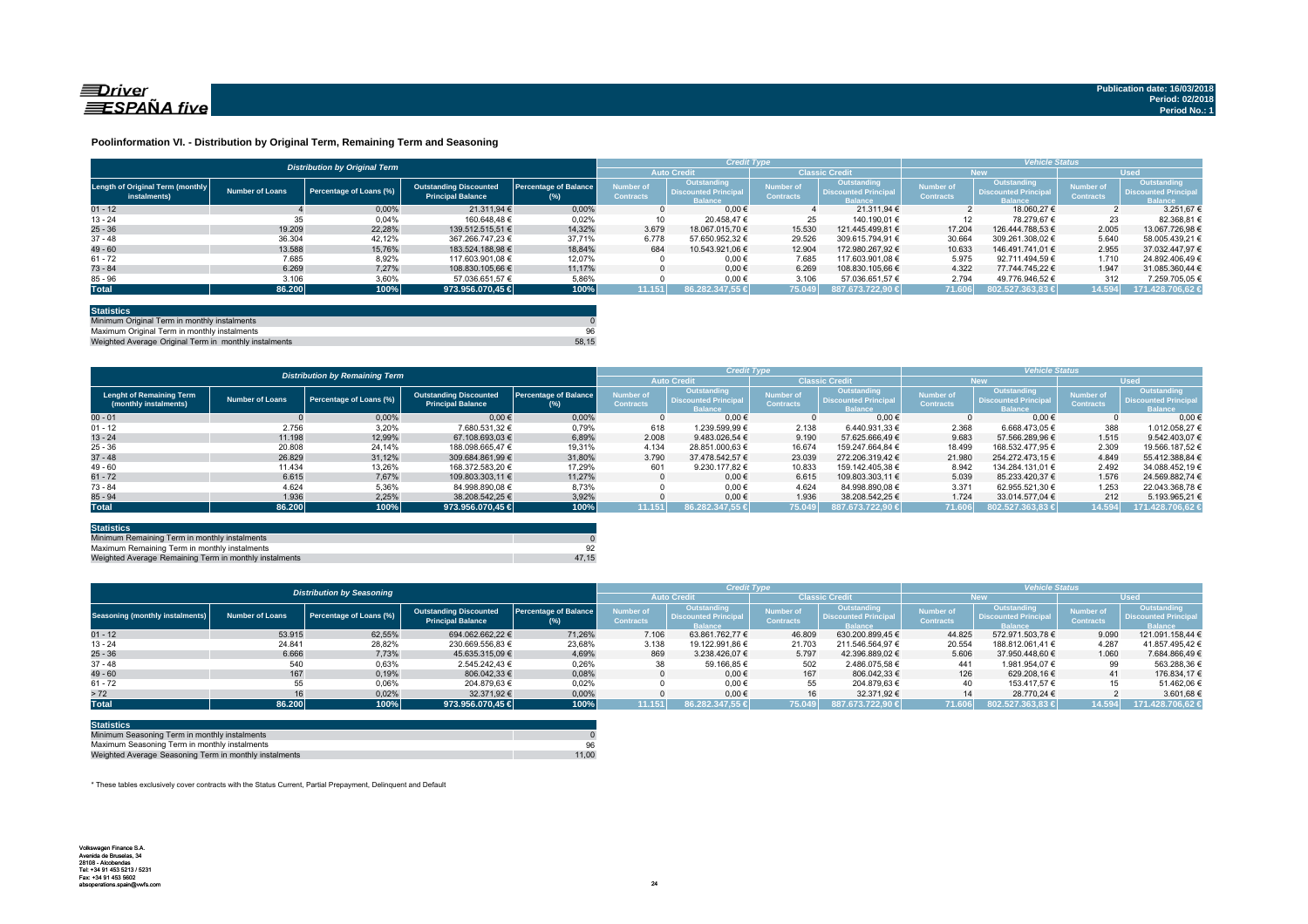

# **Poolinformation VII. - Credit Type and Type of Car**

# *Credit Type*

| <b>Credit Type</b> | Number of Loans | (%)    | Percentage of Loans   Outstanding Discounted<br>l Principal Balance <sup>'</sup> | Percentage of<br>Balance (%) |
|--------------------|-----------------|--------|----------------------------------------------------------------------------------|------------------------------|
| Auto Credit        | 11.151          | 12.94% | 86.282.347.55 €                                                                  | 8,86%                        |
| Classic Credit     | 75.049          | 87.06% | 887.673.722.90 €                                                                 | 91.14%                       |
| <b>Total</b>       | 86.200          | 100%   | 973.956.070,45 €                                                                 | 100%                         |

# *Type of Car*

| <b>Type of Car</b> | <b>Number of Loans</b> | (%)    | Percentage of Loans   Outstanding Discounted<br><b>Principal Balance</b> | Percentage of<br>Balance (%) |
|--------------------|------------------------|--------|--------------------------------------------------------------------------|------------------------------|
| New Cars           | 71.606                 | 83.07% | 802.527.363.83 €                                                         | 82,40%                       |
| Used Cars          | 14.594                 | 16.93% | 171.428.706,62 €                                                         | 17,60%                       |
| <b>Total</b>       | 86.200                 | 100%   | 973.956.070,45 €                                                         | 100%                         |

# *Type of Car: only Auto Credit*

| <b>Type of Car</b> | <b>Number of Loans</b> | (%)    | Percentage of Loans   Outstanding Discounted<br><b>Principal Balance</b> | Percentage of<br>Balance (%) |
|--------------------|------------------------|--------|--------------------------------------------------------------------------|------------------------------|
| New Cars           | 10.909                 | 97.83% | 84.643.314.86 €                                                          | 98,10%                       |
| Used Cars          | 242                    | 2.17%  | 1.639.032.69 €                                                           | 1,90%                        |
| <b>Total</b>       | 11.151                 | 100%   | 86.282.347,55 €                                                          | 100%                         |

# *Type of Car: only Classic Credit*

| <b>Type of Car</b> | <b>Number of Loans</b> | (%)    | Percentage of Loans   Outstanding Discounted<br><b>Principal Balance</b> | Percentage of<br>Balance (%) |
|--------------------|------------------------|--------|--------------------------------------------------------------------------|------------------------------|
| New Cars           | 60.697                 | 80.88% | 717.884.048.97 €                                                         | 80,87%                       |
| Used Cars          | 14.352                 | 19.12% | 169.789.673.93 €                                                         | 19.13%                       |
| <b>Total</b>       | 75.049                 | 100%   | 887.673.722.90 €                                                         | 100%                         |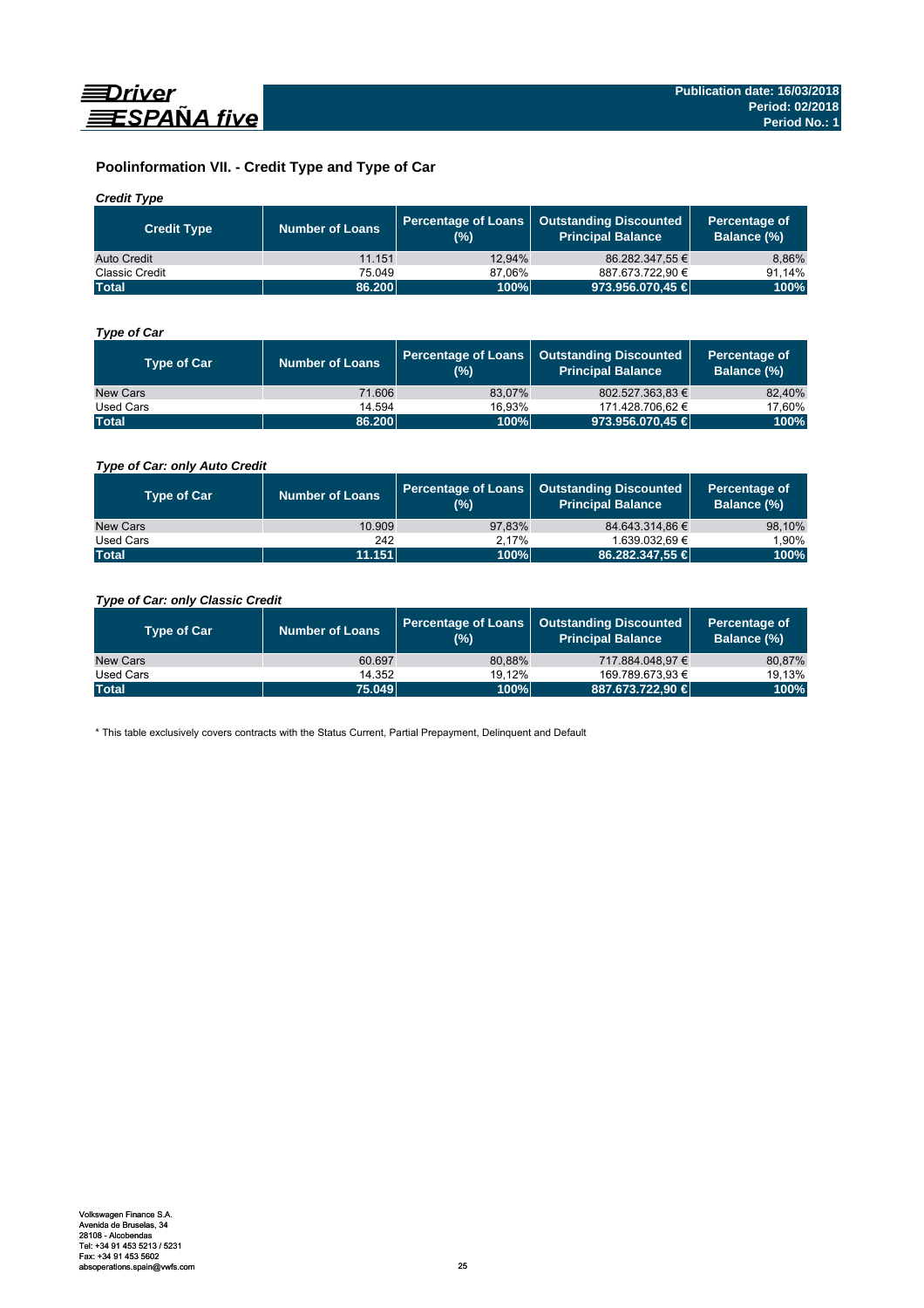# $\equiv$ Driver ESPAÑA five

**Poolinformation VIII. - Distribution by Vehicle Makes and Models**

| <b>Auto Credit</b><br><b>Classic Credit</b><br><b>Outstanding</b><br>Discounted Principa<br>Outstanding<br><b>Outstanding</b><br>Discounted Principal<br><b>Outstanding</b><br><b>Number of</b><br><b>Number of</b><br><b>Percentage of</b><br><b>Outstanding Discounted</b><br>Percentage of<br><b>Number of</b><br>Number of<br><b>Make</b><br><b>Model</b><br><b>Number of Loans</b><br><b>Discounted Principal</b><br><b>Discounted Principa</b><br><b>Contracts</b><br><b>Contracts</b><br>Loans (%)<br><b>Principal Balance</b><br><b>Contracts</b><br><b>Contracts</b><br>Balance (%)<br>2.687<br>3,12%<br>27.912.459,02 €<br>2,87%<br>552<br>3.158.506,84 €<br>2.135<br>24.753.952,18 €<br>1.790<br>16.633.162,45 €<br>897<br>11.279.296,57 €<br>A1<br><u>Audi</u><br>52.824.321,65 €<br>6.247.593,47 €<br>A <sub>3</sub><br>4.286<br>4,97%<br>5,42%<br>888<br>3.398<br>46.576.728,18 €<br>2.676<br>30.759.037,78 €<br>1.610<br>22.065.283,87 €<br>A4<br>2,92%<br>2.519<br>35.034.596,43 €<br>3,60%<br>426<br>2.093<br>1.661<br>858<br>3.604.369,28 €<br>31.430.227,15 €<br>22.176.441,26 €<br>12.858.155,17 €<br>A5<br>665<br>0,77%<br>9.534.630,58 €<br>0,98%<br>176<br>1.799.120,59 €<br>489<br>7.735.509,99 €<br>563<br>8.058.753,71 €<br>102<br>1.475.876,87 €<br>A <sub>6</sub><br>390<br>0,45%<br>6.032.034,84 €<br>0,62%<br>73<br>780.627,78 €<br>317<br>5.251.407,06 €<br>225<br>3.539.543,65 €<br>165<br>2.492.491,19€<br>A7<br>44<br>0,05%<br>681.165,20 €<br>141.628,68 €<br>33<br>539.536,52€<br>316.262,17 €<br>24<br>364.903,03 €<br>0,07%<br>11<br>20<br>A8<br>10<br>0,01%<br>221.132,67 €<br>0,02%<br>$0,00 \in$<br>221.132,67 €<br>$0,00 \in$<br>$\mathbf{0}$<br>10<br>$\overline{\phantom{0}}$<br>10<br>221.132,67 €<br>Q2<br>1.035<br>13.395.088,51 €<br>367<br>3.083.292,46 €<br>668<br>914<br>11.590.146,34 €<br>1,20%<br>1,38%<br>10.311.796,05 €<br>121<br>Q <sub>3</sub><br>465<br>2.230<br>2,59%<br>28.314.719,37 €<br>2,91%<br>3.725.953,00 €<br>1.765<br>24.588.766,37 €<br>1.803<br>22.349.644,01 €<br>427<br>Q <sub>5</sub><br>1.552<br>1,80%<br>22.569.530,55 €<br>2,32%<br>330<br>3.331.398,71 €<br>1.222<br>19.238.131,84 €<br>1.373<br>19.683.894,90 €<br>179<br>Q7<br>157<br>0,18%<br>53<br>104<br>111<br>46<br>2.727.392,38 €<br>0,28%<br>844.497,56 €<br>1.882.894,82 €<br>1.878.764,63 €<br>848.627,75€<br>44<br>0,05%<br>676.862,10 €<br>0,07%<br>12<br>136.328,50 €<br>32<br>540.533,60 €<br>14<br>178.460,32 €<br>30<br>498.401,78 €<br>TT<br><b>OTHER AUDI</b><br>6<br>113.802,43 €<br>$\overline{1}$<br>0,01%<br>0,01%<br>$\mathsf 0$<br>$0,00 \in$<br>6<br>113.802,43 €<br>13.826,24 €<br>5<br>99.976,19€<br>15.625<br><b>Subtotal</b><br>18,13%<br>200.037.735,73 €<br>20,54%<br>3.353<br>26.853.316.87 €<br>12.272<br>173.184.418.86 €<br>11.151<br>137.177.937.46 €<br>4.474<br>62.859.798,27 €<br>MII<br>294<br>248<br>352.268,93 €<br>0,34%<br>2.124.684,16€<br>0,22%<br>11<br>54.785,48€<br>283<br>2.069.898,68 €<br>1.772.415,23 €<br>46<br>Seat<br>ALHAMBRA<br>397<br>0,46%<br>0,45%<br>4.397.651,71 €<br>10<br>75.305,25 €<br>387<br>4.322.346,46 €<br>302<br>3.365.375,74 €<br>95<br>1.032.275,97 €<br><b>ALTEA</b><br>0,15%<br>906.112,48 €<br>437.326,14 €<br>129<br>0,09%<br>$0,00 \in$<br>129<br>906.112,48€<br>76<br>53<br>468.786,34 €<br>$\mathbf 0$<br><b>AROSA</b><br>$0,00 \in$<br>$\mathbf 0$<br>0,00%<br>$0,00 \in$<br>0,00%<br>$\mathsf 0$<br>$0,00 \in$<br>$\overline{0}$<br>$0,00 \in$<br>$0,00 \in$<br>$^{\circ}$<br>$^{\circ}$<br>6,73%<br>5.522<br>180<br><b>ATECA</b><br>5.799<br>72.047.509,54 €<br>277<br>3.162.645,26 €<br>68.884.864,28 €<br>5.619<br>69.665.834,79 €<br>2.381.674,75 €<br>7,40%<br>CORDOBA<br>$0,00 \in$<br>$0,00 \in$<br>$0,00 \in$<br>$\mathbf 0$<br>0,00%<br>0,00%<br>$\mathsf 0$<br>$0,00 \in$<br>$\overline{0}$<br>$\overline{0}$<br>$0,00 \in$<br>$^{\circ}$<br><b>EXEO</b><br>25.328,45 €<br>25.328,45 €<br>3.926,80 €<br>5<br>0,01%<br>0,00%<br>$\overline{0}$<br>$0,00 \in$<br>21.401,65 €<br>5<br><b>IBIZA</b><br>13.079<br>15,17%<br>134.420.610,28 €<br>313<br>2.245.948,99 €<br>12.766<br>132.174.661,29 €<br>10.924<br>113.371.175,27 €<br>2.155<br>13,80%<br><b>LEON</b><br>342<br>11.477<br>13,31%<br>129.675.967,97 €<br>13,31%<br>2.796.386,13 €<br>11.135<br>126.879.581,84 €<br>9.469<br>107.566.599,55 €<br>2.008<br><b>TOLEDO</b><br>1.321<br>1.301<br>1,53%<br>13.822.386,85 €<br>1,42%<br>20<br>145.786,50 €<br>13.676.600,35 €<br>1.190<br>12.444.220,87 €<br>131<br>OTHER SEAT<br>17<br>0,02%<br>233.284,96 €<br>0,02%<br>10.426,75€<br>16<br>222.858,21 €<br>14<br>200.920,79€<br>$\overline{\mathbf{3}}$<br>$\overline{1}$<br>357.653.536,40 €<br><b>Subtotal</b><br>32.518<br>37,72%<br>36,72%<br>974<br>.491.284,36 €<br>31.544<br>349.162.252,04 €<br>27.843<br>308.827.795,18 €<br>4.675<br><b>CITIGO</b><br>0,06%<br>352.180,50 €<br>4.907,78 €<br>53<br>347.272,72 €<br>301.525,74 €<br>Skoda<br>54<br>0,04%<br>$\overline{1}$<br>46<br>8<br>3.022<br>196<br>FABIA<br>3,51%<br>27.927.266,11 €<br>2,87%<br>969.396,91 €<br>2.826<br>26.957.869,20 €<br>2.780<br>25.419.587,96 €<br>242<br>2.507.678,15 €<br><b>RAPID</b><br>1.269<br>1,47%<br>13.457.151,50 €<br>42<br>1.549.186,66 €<br>1,38%<br>256.571,07 €<br>1.227<br>13.200.580,43 €<br>1.138<br>11.907.964,84 €<br>131<br><b>OCTAVIA</b><br>1.687<br>1,96%<br>22.778.912,85 €<br>2,34%<br>61<br>482.140,60 €<br>1.626<br>22.296.772,25 €<br>1.365<br>18.922.215,57 €<br>322<br>3.856.697,28 €<br><b>ROOMSTER</b><br>0,00%<br>1.281,98€<br>0,00%<br>$0,00 \in$<br>1.281,98 €<br>$0,00 \in$<br>1.281,98 €<br>$\overline{\phantom{0}}$<br>$\overline{0}$<br>$\overline{1}$<br>$\overline{1}$<br>$\Omega$<br>2.239.783,99 €<br><b>SPACEBACK</b><br>199<br>0,23%<br>2.304.319,37 €<br>0,24%<br>12<br>64.535,38 €<br>187<br>192<br>2.212.347,50 €<br>$\overline{7}$<br>91.971,87€<br><b>SUPERB</b><br>0,52%<br>6.013.959,57 €<br>5.676.355,61 €<br>449<br>6.262.513,15€<br>0,64%<br>28<br>248.553,58€<br>421<br>400<br>49<br>586.157,54 €<br>869<br>11.244.037,13 €<br>825<br>110<br><b>YETI</b><br>1,01%<br>1,15%<br>44<br>366.615,79€<br>10.877.421,34 €<br>759<br>9.930.822,26 €<br>1.313.214,87 €<br>0,55%<br>471<br>0,74%<br>36<br>435<br>435<br>36<br>OTHER SKODA<br>7.192.796,13 €<br>444.771,74 €<br>6.748.024,39 €<br>6.757.119,41 €<br><b>Subtotal</b><br>8.021<br>9,31%<br>421<br>91.520.458,72 €<br>9,40%<br>2.838.774,83 €<br>7.600<br>88.681.683.89€<br>7.116<br>81.129.220,87 €<br>905<br><b>VW</b><br><b>UP</b><br>676.977,95€<br>30<br>68<br>483.235,99 €<br>91<br>0,11%<br>0,07%<br>145.716,02 €<br>61<br>531.261,93 €<br>23<br>FOX<br>$\mathsf 0$<br>$0,00 \in$<br>$\overline{0}$<br>0,00%<br>$0,00 \in$<br>0,00%<br>$0,00 \in$<br>$\overline{0}$<br>$0,00 \in$<br>$\overline{0}$<br>$\overline{0}$<br><b>POLO</b><br>6.228<br>1.537<br>7,23%<br>51.489.754,80 €<br>8.226.254,48 €<br>4.691<br>43.263.500,32 €<br>5.293<br>42.994.409,50 €<br>935<br>5,29%<br>GOLF<br>9.647<br>11,19%<br>101.142.006,49€<br>10,38%<br>2.275<br>16.530.213,38 €<br>7.372<br>84.611.793,11 €<br>7.731<br>80.665.616,69 €<br>1.916<br>20.476.389,80 €<br>64<br><b>JETTA</b><br>0,07%<br>9<br>55<br>46<br>18<br>545.715,85 €<br>0,06%<br>52.599,61 €<br>493.116,24 €<br>378.268,23 €<br>167.447,62 €<br>PASSAT<br>1.876<br>2,18%<br>22.118.703,21 €<br>361<br>1.533<br>18.033.367,40 €<br>343<br>2,27%<br>3.193.914,20 €<br>1.515<br>18.924.789,01 €<br>4.085.335,81 €<br><b>EOS</b><br>0,00%<br>31.547,18 €<br>0,00%<br>$0,00 \in$<br>31.547,18 €<br>$0,00 \in$<br>31.547,18€<br>$\overline{2}$<br>$\overline{0}$<br>$\overline{2}$<br>$\overline{2}$<br>$\overline{\mathbf{0}}$<br>NEW BEETLE<br>195<br>0,23%<br>2.109.162,99 €<br>0,22%<br>60<br>449.082,34 €<br>135<br>1.660.080,65 €<br>154<br>1.581.538,56 €<br>41<br>527.624,43 €<br>2.138<br>2,48%<br>431<br>332<br><b>TOURAN</b><br>23.913.603,19 €<br>2,46%<br>3.368.558,49 €<br>1.707<br>20.545.044,70 €<br>1.806<br>19.706.096,51 €<br>4.207.506,68 €<br>SHARAN<br>331<br>0,38%<br>3.918.924,53 €<br>0,40%<br>60<br>595.824,12€<br>271<br>3.323.100,41 €<br>284<br>3.302.494,12 €<br>47<br>616.430,41€<br>35<br>25<br>26<br>497.523,40 €<br><b>TOUAREG</b><br>0,04%<br>656.763,01 €<br>0,07%<br>10<br>174.275,18 €<br>482.487,83 €<br>9<br>159.239,61 €<br>PHAETON<br>0,00%<br>$0,00 \in$<br>$\overline{1}$<br>22.861,91 €<br>0,00%<br>$\mathbf 0$<br>$0,00 \in$<br>22.861,91 €<br>$\overline{0}$<br>22.861,91 €<br>$\overline{1}$<br>$\overline{1}$<br>CADDY<br>205<br>997<br>1,16%<br>12.177.847,48 €<br>1,25%<br>10<br>105.585,08 €<br>987<br>12.072.262,40 €<br>792<br>9.904.338,03 €<br>2.273.509,45 €<br>T4/T5<br>428.257,91 €<br>1.338<br>1,55%<br>20.157.775,84 €<br>2,07%<br>46<br>1.292<br>19.729.517,93 €<br>1.184<br>18.169.010,80 €<br>154<br>1.988.765,04 €<br>347<br>0,40%<br>28<br><b>CRAFTER/LT</b><br>5.615.196,77 €<br>0,58%<br>$\overline{0}$<br>$0,00 \in$<br>347<br>5.615.196,77 €<br>319<br>5.259.798,86 €<br>355.397,91 €<br><b>AMAROK</b><br>16<br>0,02%<br>207.618,07 €<br>0,02%<br>$\mathsf 0$<br>$0,00 \in$<br>16<br>207.618,07 €<br>12<br>165.885,88 €<br>41.732,19€<br>$\overline{4}$<br>369<br><b>SCIROCCO</b><br>939<br>1,09%<br>570<br>915<br>24<br>368.455,69€<br>10.941.801,55 €<br>1,12%<br>2.870.761,29 €<br>8.071.040,26 €<br>10.573.345,86 €<br>1.079<br>427<br>5.285<br>6,13%<br>63.834.880,78 €<br>11.027.422,40 €<br>4.206<br>4.858<br><b>TIGUAN</b><br>6,55%<br>52.807.458,38 €<br>58.813.412,91 €<br>5.021.467,87 €<br><b>ARTEON</b><br>21<br>0,02%<br>478.838,30 €<br>0,05%<br>$\overline{4}$<br>73.733,92 €<br>17<br>405.104,38 €<br>20<br>465.301,15€<br>13.537,15€<br>$\overline{1}$<br>0,52%<br>4.303.257,71 €<br>122<br>856.773,07 €<br>324<br>3.446.484,64 €<br>OTHER VW<br>446<br>0,44%<br>444<br>4.281.890,96 €<br>$\overline{2}$<br>21.366,75 €<br><b>Subtotal</b><br>29.997<br>34,80%<br>324.343.237,61 €<br>33,30%<br>6.403<br>23.594<br>276.244.266.12 €<br>25.485<br>275.275.534.85 €<br>4.512<br>48.098.971.49 €<br><b>OTHER</b><br>39<br>28<br><b>Non VW Group Vehicles</b><br>0,05%<br>401.101,99 €<br>0,04%<br>$\Omega$<br>$0,00 \in$<br>39<br>401.101,99 €<br>11<br>116.875,47 €<br><b>Total</b><br>86.200<br>100,00%<br>973.956.070,45 €<br>100,00%<br>11.151<br>86.282.347.55 €<br>75.049 887.673.722,90 €<br>71.606<br>802.527.363.83 €<br>14.594<br>171.428.706,62 € | <b>Make and Model Total Portfolio</b> |  |  |  |  |  |  | <b>Credit Type</b> |  | <b>Vehicle Status</b><br><b>Used</b><br><b>New</b> |  |  |                 |  |  |  |
|---------------------------------------------------------------------------------------------------------------------------------------------------------------------------------------------------------------------------------------------------------------------------------------------------------------------------------------------------------------------------------------------------------------------------------------------------------------------------------------------------------------------------------------------------------------------------------------------------------------------------------------------------------------------------------------------------------------------------------------------------------------------------------------------------------------------------------------------------------------------------------------------------------------------------------------------------------------------------------------------------------------------------------------------------------------------------------------------------------------------------------------------------------------------------------------------------------------------------------------------------------------------------------------------------------------------------------------------------------------------------------------------------------------------------------------------------------------------------------------------------------------------------------------------------------------------------------------------------------------------------------------------------------------------------------------------------------------------------------------------------------------------------------------------------------------------------------------------------------------------------------------------------------------------------------------------------------------------------------------------------------------------------------------------------------------------------------------------------------------------------------------------------------------------------------------------------------------------------------------------------------------------------------------------------------------------------------------------------------------------------------------------------------------------------------------------------------------------------------------------------------------------------------------------------------------------------------------------------------------------------------------------------------------------------------------------------------------------------------------------------------------------------------------------------------------------------------------------------------------------------------------------------------------------------------------------------------------------------------------------------------------------------------------------------------------------------------------------------------------------------------------------------------------------------------------------------------------------------------------------------------------------------------------------------------------------------------------------------------------------------------------------------------------------------------------------------------------------------------------------------------------------------------------------------------------------------------------------------------------------------------------------------------------------------------------------------------------------------------------------------------------------------------------------------------------------------------------------------------------------------------------------------------------------------------------------------------------------------------------------------------------------------------------------------------------------------------------------------------------------------------------------------------------------------------------------------------------------------------------------------------------------------------------------------------------------------------------------------------------------------------------------------------------------------------------------------------------------------------------------------------------------------------------------------------------------------------------------------------------------------------------------------------------------------------------------------------------------------------------------------------------------------------------------------------------------------------------------------------------------------------------------------------------------------------------------------------------------------------------------------------------------------------------------------------------------------------------------------------------------------------------------------------------------------------------------------------------------------------------------------------------------------------------------------------------------------------------------------------------------------------------------------------------------------------------------------------------------------------------------------------------------------------------------------------------------------------------------------------------------------------------------------------------------------------------------------------------------------------------------------------------------------------------------------------------------------------------------------------------------------------------------------------------------------------------------------------------------------------------------------------------------------------------------------------------------------------------------------------------------------------------------------------------------------------------------------------------------------------------------------------------------------------------------------------------------------------------------------------------------------------------------------------------------------------------------------------------------------------------------------------------------------------------------------------------------------------------------------------------------------------------------------------------------------------------------------------------------------------------------------------------------------------------------------------------------------------------------------------------------------------------------------------------------------------------------------------------------------------------------------------------------------------------------------------------------------------------------------------------------------------------------------------------------------------------------------------------------------------------------------------------------------------------------------------------------------------------------------------------------------------------------------------------------------------------------------------------------------------------------------------------------------------------------------------------------------------------------------------------------------------------------------------------------------------------------------------------------------------------------------------------------------------------------------------------------------------------------------------------------------------------------------------------------------------------------------------------------------------------------------------------------------------------------------------------------------------------------------------------------------------------------------------------------------------------------------------------------------------------------------------------------------------------------------------------------------------------------------------------------------------------------------------------------------------------------------------------------------------------------------------------------------------------------------------------------------------------------------------------------------------------------------------------------------------------------------------------------------------------------------------------------------------------------------------------------------------------------------------------------------------------------------------------------------------------------------------------------------------------------------------------------------------------------------------------------------------------------------------------------------------------------------------------------------------------------------------------------------------------------------------------------------------------------------------------------------------------------------------------------------------------------------------------------------------------------------------------------------------------------------------------------------------------------------------------------------------------------------------------------------------------------------------------------------------------------------------------------------------------------------------------------------------------------------------------------------------------------------------------------------------------------------------------------------------------------------------------------------------------------------------------------------------------------------------------------------------------------------------------------------------------------------------------------------------------------------------------------------------------------------------------------------------------------------------------------------------------------------------------------------------------------|---------------------------------------|--|--|--|--|--|--|--------------------|--|----------------------------------------------------|--|--|-----------------|--|--|--|
|                                                                                                                                                                                                                                                                                                                                                                                                                                                                                                                                                                                                                                                                                                                                                                                                                                                                                                                                                                                                                                                                                                                                                                                                                                                                                                                                                                                                                                                                                                                                                                                                                                                                                                                                                                                                                                                                                                                                                                                                                                                                                                                                                                                                                                                                                                                                                                                                                                                                                                                                                                                                                                                                                                                                                                                                                                                                                                                                                                                                                                                                                                                                                                                                                                                                                                                                                                                                                                                                                                                                                                                                                                                                                                                                                                                                                                                                                                                                                                                                                                                                                                                                                                                                                                                                                                                                                                                                                                                                                                                                                                                                                                                                                                                                                                                                                                                                                                                                                                                                                                                                                                                                                                                                                                                                                                                                                                                                                                                                                                                                                                                                                                                                                                                                                                                                                                                                                                                                                                                                                                                                                                                                                                                                                                                                                                                                                                                                                                                                                                                                                                                                                                                                                                                                                                                                                                                                                                                                                                                                                                                                                                                                                                                                                                                                                                                                                                                                                                                                                                                                                                                                                                                                                                                                                                                                                                                                                                                                                                                                                                                                                                                                                                                                                                                                                                                                                                                                                                                                                                                                                                                                                                                                                                                                                                                                                                                                                                                                                                                                                                                                                                                                                                                                                                                                                                                                                                                                                                                                                                                                                                                                                                                                                                                                                                                                                                                                                                                                                                                                                                                                                                                                                                                                                                                                                                                                                                                             |                                       |  |  |  |  |  |  |                    |  |                                                    |  |  |                 |  |  |  |
|                                                                                                                                                                                                                                                                                                                                                                                                                                                                                                                                                                                                                                                                                                                                                                                                                                                                                                                                                                                                                                                                                                                                                                                                                                                                                                                                                                                                                                                                                                                                                                                                                                                                                                                                                                                                                                                                                                                                                                                                                                                                                                                                                                                                                                                                                                                                                                                                                                                                                                                                                                                                                                                                                                                                                                                                                                                                                                                                                                                                                                                                                                                                                                                                                                                                                                                                                                                                                                                                                                                                                                                                                                                                                                                                                                                                                                                                                                                                                                                                                                                                                                                                                                                                                                                                                                                                                                                                                                                                                                                                                                                                                                                                                                                                                                                                                                                                                                                                                                                                                                                                                                                                                                                                                                                                                                                                                                                                                                                                                                                                                                                                                                                                                                                                                                                                                                                                                                                                                                                                                                                                                                                                                                                                                                                                                                                                                                                                                                                                                                                                                                                                                                                                                                                                                                                                                                                                                                                                                                                                                                                                                                                                                                                                                                                                                                                                                                                                                                                                                                                                                                                                                                                                                                                                                                                                                                                                                                                                                                                                                                                                                                                                                                                                                                                                                                                                                                                                                                                                                                                                                                                                                                                                                                                                                                                                                                                                                                                                                                                                                                                                                                                                                                                                                                                                                                                                                                                                                                                                                                                                                                                                                                                                                                                                                                                                                                                                                                                                                                                                                                                                                                                                                                                                                                                                                                                                                                                             |                                       |  |  |  |  |  |  |                    |  |                                                    |  |  |                 |  |  |  |
|                                                                                                                                                                                                                                                                                                                                                                                                                                                                                                                                                                                                                                                                                                                                                                                                                                                                                                                                                                                                                                                                                                                                                                                                                                                                                                                                                                                                                                                                                                                                                                                                                                                                                                                                                                                                                                                                                                                                                                                                                                                                                                                                                                                                                                                                                                                                                                                                                                                                                                                                                                                                                                                                                                                                                                                                                                                                                                                                                                                                                                                                                                                                                                                                                                                                                                                                                                                                                                                                                                                                                                                                                                                                                                                                                                                                                                                                                                                                                                                                                                                                                                                                                                                                                                                                                                                                                                                                                                                                                                                                                                                                                                                                                                                                                                                                                                                                                                                                                                                                                                                                                                                                                                                                                                                                                                                                                                                                                                                                                                                                                                                                                                                                                                                                                                                                                                                                                                                                                                                                                                                                                                                                                                                                                                                                                                                                                                                                                                                                                                                                                                                                                                                                                                                                                                                                                                                                                                                                                                                                                                                                                                                                                                                                                                                                                                                                                                                                                                                                                                                                                                                                                                                                                                                                                                                                                                                                                                                                                                                                                                                                                                                                                                                                                                                                                                                                                                                                                                                                                                                                                                                                                                                                                                                                                                                                                                                                                                                                                                                                                                                                                                                                                                                                                                                                                                                                                                                                                                                                                                                                                                                                                                                                                                                                                                                                                                                                                                                                                                                                                                                                                                                                                                                                                                                                                                                                                                                             |                                       |  |  |  |  |  |  |                    |  |                                                    |  |  |                 |  |  |  |
|                                                                                                                                                                                                                                                                                                                                                                                                                                                                                                                                                                                                                                                                                                                                                                                                                                                                                                                                                                                                                                                                                                                                                                                                                                                                                                                                                                                                                                                                                                                                                                                                                                                                                                                                                                                                                                                                                                                                                                                                                                                                                                                                                                                                                                                                                                                                                                                                                                                                                                                                                                                                                                                                                                                                                                                                                                                                                                                                                                                                                                                                                                                                                                                                                                                                                                                                                                                                                                                                                                                                                                                                                                                                                                                                                                                                                                                                                                                                                                                                                                                                                                                                                                                                                                                                                                                                                                                                                                                                                                                                                                                                                                                                                                                                                                                                                                                                                                                                                                                                                                                                                                                                                                                                                                                                                                                                                                                                                                                                                                                                                                                                                                                                                                                                                                                                                                                                                                                                                                                                                                                                                                                                                                                                                                                                                                                                                                                                                                                                                                                                                                                                                                                                                                                                                                                                                                                                                                                                                                                                                                                                                                                                                                                                                                                                                                                                                                                                                                                                                                                                                                                                                                                                                                                                                                                                                                                                                                                                                                                                                                                                                                                                                                                                                                                                                                                                                                                                                                                                                                                                                                                                                                                                                                                                                                                                                                                                                                                                                                                                                                                                                                                                                                                                                                                                                                                                                                                                                                                                                                                                                                                                                                                                                                                                                                                                                                                                                                                                                                                                                                                                                                                                                                                                                                                                                                                                                                                             |                                       |  |  |  |  |  |  |                    |  |                                                    |  |  |                 |  |  |  |
|                                                                                                                                                                                                                                                                                                                                                                                                                                                                                                                                                                                                                                                                                                                                                                                                                                                                                                                                                                                                                                                                                                                                                                                                                                                                                                                                                                                                                                                                                                                                                                                                                                                                                                                                                                                                                                                                                                                                                                                                                                                                                                                                                                                                                                                                                                                                                                                                                                                                                                                                                                                                                                                                                                                                                                                                                                                                                                                                                                                                                                                                                                                                                                                                                                                                                                                                                                                                                                                                                                                                                                                                                                                                                                                                                                                                                                                                                                                                                                                                                                                                                                                                                                                                                                                                                                                                                                                                                                                                                                                                                                                                                                                                                                                                                                                                                                                                                                                                                                                                                                                                                                                                                                                                                                                                                                                                                                                                                                                                                                                                                                                                                                                                                                                                                                                                                                                                                                                                                                                                                                                                                                                                                                                                                                                                                                                                                                                                                                                                                                                                                                                                                                                                                                                                                                                                                                                                                                                                                                                                                                                                                                                                                                                                                                                                                                                                                                                                                                                                                                                                                                                                                                                                                                                                                                                                                                                                                                                                                                                                                                                                                                                                                                                                                                                                                                                                                                                                                                                                                                                                                                                                                                                                                                                                                                                                                                                                                                                                                                                                                                                                                                                                                                                                                                                                                                                                                                                                                                                                                                                                                                                                                                                                                                                                                                                                                                                                                                                                                                                                                                                                                                                                                                                                                                                                                                                                                                                             |                                       |  |  |  |  |  |  |                    |  |                                                    |  |  |                 |  |  |  |
|                                                                                                                                                                                                                                                                                                                                                                                                                                                                                                                                                                                                                                                                                                                                                                                                                                                                                                                                                                                                                                                                                                                                                                                                                                                                                                                                                                                                                                                                                                                                                                                                                                                                                                                                                                                                                                                                                                                                                                                                                                                                                                                                                                                                                                                                                                                                                                                                                                                                                                                                                                                                                                                                                                                                                                                                                                                                                                                                                                                                                                                                                                                                                                                                                                                                                                                                                                                                                                                                                                                                                                                                                                                                                                                                                                                                                                                                                                                                                                                                                                                                                                                                                                                                                                                                                                                                                                                                                                                                                                                                                                                                                                                                                                                                                                                                                                                                                                                                                                                                                                                                                                                                                                                                                                                                                                                                                                                                                                                                                                                                                                                                                                                                                                                                                                                                                                                                                                                                                                                                                                                                                                                                                                                                                                                                                                                                                                                                                                                                                                                                                                                                                                                                                                                                                                                                                                                                                                                                                                                                                                                                                                                                                                                                                                                                                                                                                                                                                                                                                                                                                                                                                                                                                                                                                                                                                                                                                                                                                                                                                                                                                                                                                                                                                                                                                                                                                                                                                                                                                                                                                                                                                                                                                                                                                                                                                                                                                                                                                                                                                                                                                                                                                                                                                                                                                                                                                                                                                                                                                                                                                                                                                                                                                                                                                                                                                                                                                                                                                                                                                                                                                                                                                                                                                                                                                                                                                                                             |                                       |  |  |  |  |  |  |                    |  |                                                    |  |  |                 |  |  |  |
|                                                                                                                                                                                                                                                                                                                                                                                                                                                                                                                                                                                                                                                                                                                                                                                                                                                                                                                                                                                                                                                                                                                                                                                                                                                                                                                                                                                                                                                                                                                                                                                                                                                                                                                                                                                                                                                                                                                                                                                                                                                                                                                                                                                                                                                                                                                                                                                                                                                                                                                                                                                                                                                                                                                                                                                                                                                                                                                                                                                                                                                                                                                                                                                                                                                                                                                                                                                                                                                                                                                                                                                                                                                                                                                                                                                                                                                                                                                                                                                                                                                                                                                                                                                                                                                                                                                                                                                                                                                                                                                                                                                                                                                                                                                                                                                                                                                                                                                                                                                                                                                                                                                                                                                                                                                                                                                                                                                                                                                                                                                                                                                                                                                                                                                                                                                                                                                                                                                                                                                                                                                                                                                                                                                                                                                                                                                                                                                                                                                                                                                                                                                                                                                                                                                                                                                                                                                                                                                                                                                                                                                                                                                                                                                                                                                                                                                                                                                                                                                                                                                                                                                                                                                                                                                                                                                                                                                                                                                                                                                                                                                                                                                                                                                                                                                                                                                                                                                                                                                                                                                                                                                                                                                                                                                                                                                                                                                                                                                                                                                                                                                                                                                                                                                                                                                                                                                                                                                                                                                                                                                                                                                                                                                                                                                                                                                                                                                                                                                                                                                                                                                                                                                                                                                                                                                                                                                                                                                             |                                       |  |  |  |  |  |  |                    |  |                                                    |  |  |                 |  |  |  |
|                                                                                                                                                                                                                                                                                                                                                                                                                                                                                                                                                                                                                                                                                                                                                                                                                                                                                                                                                                                                                                                                                                                                                                                                                                                                                                                                                                                                                                                                                                                                                                                                                                                                                                                                                                                                                                                                                                                                                                                                                                                                                                                                                                                                                                                                                                                                                                                                                                                                                                                                                                                                                                                                                                                                                                                                                                                                                                                                                                                                                                                                                                                                                                                                                                                                                                                                                                                                                                                                                                                                                                                                                                                                                                                                                                                                                                                                                                                                                                                                                                                                                                                                                                                                                                                                                                                                                                                                                                                                                                                                                                                                                                                                                                                                                                                                                                                                                                                                                                                                                                                                                                                                                                                                                                                                                                                                                                                                                                                                                                                                                                                                                                                                                                                                                                                                                                                                                                                                                                                                                                                                                                                                                                                                                                                                                                                                                                                                                                                                                                                                                                                                                                                                                                                                                                                                                                                                                                                                                                                                                                                                                                                                                                                                                                                                                                                                                                                                                                                                                                                                                                                                                                                                                                                                                                                                                                                                                                                                                                                                                                                                                                                                                                                                                                                                                                                                                                                                                                                                                                                                                                                                                                                                                                                                                                                                                                                                                                                                                                                                                                                                                                                                                                                                                                                                                                                                                                                                                                                                                                                                                                                                                                                                                                                                                                                                                                                                                                                                                                                                                                                                                                                                                                                                                                                                                                                                                                                             |                                       |  |  |  |  |  |  |                    |  |                                                    |  |  |                 |  |  |  |
|                                                                                                                                                                                                                                                                                                                                                                                                                                                                                                                                                                                                                                                                                                                                                                                                                                                                                                                                                                                                                                                                                                                                                                                                                                                                                                                                                                                                                                                                                                                                                                                                                                                                                                                                                                                                                                                                                                                                                                                                                                                                                                                                                                                                                                                                                                                                                                                                                                                                                                                                                                                                                                                                                                                                                                                                                                                                                                                                                                                                                                                                                                                                                                                                                                                                                                                                                                                                                                                                                                                                                                                                                                                                                                                                                                                                                                                                                                                                                                                                                                                                                                                                                                                                                                                                                                                                                                                                                                                                                                                                                                                                                                                                                                                                                                                                                                                                                                                                                                                                                                                                                                                                                                                                                                                                                                                                                                                                                                                                                                                                                                                                                                                                                                                                                                                                                                                                                                                                                                                                                                                                                                                                                                                                                                                                                                                                                                                                                                                                                                                                                                                                                                                                                                                                                                                                                                                                                                                                                                                                                                                                                                                                                                                                                                                                                                                                                                                                                                                                                                                                                                                                                                                                                                                                                                                                                                                                                                                                                                                                                                                                                                                                                                                                                                                                                                                                                                                                                                                                                                                                                                                                                                                                                                                                                                                                                                                                                                                                                                                                                                                                                                                                                                                                                                                                                                                                                                                                                                                                                                                                                                                                                                                                                                                                                                                                                                                                                                                                                                                                                                                                                                                                                                                                                                                                                                                                                                                             |                                       |  |  |  |  |  |  |                    |  |                                                    |  |  |                 |  |  |  |
|                                                                                                                                                                                                                                                                                                                                                                                                                                                                                                                                                                                                                                                                                                                                                                                                                                                                                                                                                                                                                                                                                                                                                                                                                                                                                                                                                                                                                                                                                                                                                                                                                                                                                                                                                                                                                                                                                                                                                                                                                                                                                                                                                                                                                                                                                                                                                                                                                                                                                                                                                                                                                                                                                                                                                                                                                                                                                                                                                                                                                                                                                                                                                                                                                                                                                                                                                                                                                                                                                                                                                                                                                                                                                                                                                                                                                                                                                                                                                                                                                                                                                                                                                                                                                                                                                                                                                                                                                                                                                                                                                                                                                                                                                                                                                                                                                                                                                                                                                                                                                                                                                                                                                                                                                                                                                                                                                                                                                                                                                                                                                                                                                                                                                                                                                                                                                                                                                                                                                                                                                                                                                                                                                                                                                                                                                                                                                                                                                                                                                                                                                                                                                                                                                                                                                                                                                                                                                                                                                                                                                                                                                                                                                                                                                                                                                                                                                                                                                                                                                                                                                                                                                                                                                                                                                                                                                                                                                                                                                                                                                                                                                                                                                                                                                                                                                                                                                                                                                                                                                                                                                                                                                                                                                                                                                                                                                                                                                                                                                                                                                                                                                                                                                                                                                                                                                                                                                                                                                                                                                                                                                                                                                                                                                                                                                                                                                                                                                                                                                                                                                                                                                                                                                                                                                                                                                                                                                                                             |                                       |  |  |  |  |  |  |                    |  |                                                    |  |  | 1.804.942,17 €  |  |  |  |
|                                                                                                                                                                                                                                                                                                                                                                                                                                                                                                                                                                                                                                                                                                                                                                                                                                                                                                                                                                                                                                                                                                                                                                                                                                                                                                                                                                                                                                                                                                                                                                                                                                                                                                                                                                                                                                                                                                                                                                                                                                                                                                                                                                                                                                                                                                                                                                                                                                                                                                                                                                                                                                                                                                                                                                                                                                                                                                                                                                                                                                                                                                                                                                                                                                                                                                                                                                                                                                                                                                                                                                                                                                                                                                                                                                                                                                                                                                                                                                                                                                                                                                                                                                                                                                                                                                                                                                                                                                                                                                                                                                                                                                                                                                                                                                                                                                                                                                                                                                                                                                                                                                                                                                                                                                                                                                                                                                                                                                                                                                                                                                                                                                                                                                                                                                                                                                                                                                                                                                                                                                                                                                                                                                                                                                                                                                                                                                                                                                                                                                                                                                                                                                                                                                                                                                                                                                                                                                                                                                                                                                                                                                                                                                                                                                                                                                                                                                                                                                                                                                                                                                                                                                                                                                                                                                                                                                                                                                                                                                                                                                                                                                                                                                                                                                                                                                                                                                                                                                                                                                                                                                                                                                                                                                                                                                                                                                                                                                                                                                                                                                                                                                                                                                                                                                                                                                                                                                                                                                                                                                                                                                                                                                                                                                                                                                                                                                                                                                                                                                                                                                                                                                                                                                                                                                                                                                                                                                                             |                                       |  |  |  |  |  |  |                    |  |                                                    |  |  | 5.965.075,36 €  |  |  |  |
|                                                                                                                                                                                                                                                                                                                                                                                                                                                                                                                                                                                                                                                                                                                                                                                                                                                                                                                                                                                                                                                                                                                                                                                                                                                                                                                                                                                                                                                                                                                                                                                                                                                                                                                                                                                                                                                                                                                                                                                                                                                                                                                                                                                                                                                                                                                                                                                                                                                                                                                                                                                                                                                                                                                                                                                                                                                                                                                                                                                                                                                                                                                                                                                                                                                                                                                                                                                                                                                                                                                                                                                                                                                                                                                                                                                                                                                                                                                                                                                                                                                                                                                                                                                                                                                                                                                                                                                                                                                                                                                                                                                                                                                                                                                                                                                                                                                                                                                                                                                                                                                                                                                                                                                                                                                                                                                                                                                                                                                                                                                                                                                                                                                                                                                                                                                                                                                                                                                                                                                                                                                                                                                                                                                                                                                                                                                                                                                                                                                                                                                                                                                                                                                                                                                                                                                                                                                                                                                                                                                                                                                                                                                                                                                                                                                                                                                                                                                                                                                                                                                                                                                                                                                                                                                                                                                                                                                                                                                                                                                                                                                                                                                                                                                                                                                                                                                                                                                                                                                                                                                                                                                                                                                                                                                                                                                                                                                                                                                                                                                                                                                                                                                                                                                                                                                                                                                                                                                                                                                                                                                                                                                                                                                                                                                                                                                                                                                                                                                                                                                                                                                                                                                                                                                                                                                                                                                                                                                             |                                       |  |  |  |  |  |  |                    |  |                                                    |  |  | 2.885.635,65 €  |  |  |  |
|                                                                                                                                                                                                                                                                                                                                                                                                                                                                                                                                                                                                                                                                                                                                                                                                                                                                                                                                                                                                                                                                                                                                                                                                                                                                                                                                                                                                                                                                                                                                                                                                                                                                                                                                                                                                                                                                                                                                                                                                                                                                                                                                                                                                                                                                                                                                                                                                                                                                                                                                                                                                                                                                                                                                                                                                                                                                                                                                                                                                                                                                                                                                                                                                                                                                                                                                                                                                                                                                                                                                                                                                                                                                                                                                                                                                                                                                                                                                                                                                                                                                                                                                                                                                                                                                                                                                                                                                                                                                                                                                                                                                                                                                                                                                                                                                                                                                                                                                                                                                                                                                                                                                                                                                                                                                                                                                                                                                                                                                                                                                                                                                                                                                                                                                                                                                                                                                                                                                                                                                                                                                                                                                                                                                                                                                                                                                                                                                                                                                                                                                                                                                                                                                                                                                                                                                                                                                                                                                                                                                                                                                                                                                                                                                                                                                                                                                                                                                                                                                                                                                                                                                                                                                                                                                                                                                                                                                                                                                                                                                                                                                                                                                                                                                                                                                                                                                                                                                                                                                                                                                                                                                                                                                                                                                                                                                                                                                                                                                                                                                                                                                                                                                                                                                                                                                                                                                                                                                                                                                                                                                                                                                                                                                                                                                                                                                                                                                                                                                                                                                                                                                                                                                                                                                                                                                                                                                                                                             |                                       |  |  |  |  |  |  |                    |  |                                                    |  |  |                 |  |  |  |
|                                                                                                                                                                                                                                                                                                                                                                                                                                                                                                                                                                                                                                                                                                                                                                                                                                                                                                                                                                                                                                                                                                                                                                                                                                                                                                                                                                                                                                                                                                                                                                                                                                                                                                                                                                                                                                                                                                                                                                                                                                                                                                                                                                                                                                                                                                                                                                                                                                                                                                                                                                                                                                                                                                                                                                                                                                                                                                                                                                                                                                                                                                                                                                                                                                                                                                                                                                                                                                                                                                                                                                                                                                                                                                                                                                                                                                                                                                                                                                                                                                                                                                                                                                                                                                                                                                                                                                                                                                                                                                                                                                                                                                                                                                                                                                                                                                                                                                                                                                                                                                                                                                                                                                                                                                                                                                                                                                                                                                                                                                                                                                                                                                                                                                                                                                                                                                                                                                                                                                                                                                                                                                                                                                                                                                                                                                                                                                                                                                                                                                                                                                                                                                                                                                                                                                                                                                                                                                                                                                                                                                                                                                                                                                                                                                                                                                                                                                                                                                                                                                                                                                                                                                                                                                                                                                                                                                                                                                                                                                                                                                                                                                                                                                                                                                                                                                                                                                                                                                                                                                                                                                                                                                                                                                                                                                                                                                                                                                                                                                                                                                                                                                                                                                                                                                                                                                                                                                                                                                                                                                                                                                                                                                                                                                                                                                                                                                                                                                                                                                                                                                                                                                                                                                                                                                                                                                                                                                                             |                                       |  |  |  |  |  |  |                    |  |                                                    |  |  |                 |  |  |  |
|                                                                                                                                                                                                                                                                                                                                                                                                                                                                                                                                                                                                                                                                                                                                                                                                                                                                                                                                                                                                                                                                                                                                                                                                                                                                                                                                                                                                                                                                                                                                                                                                                                                                                                                                                                                                                                                                                                                                                                                                                                                                                                                                                                                                                                                                                                                                                                                                                                                                                                                                                                                                                                                                                                                                                                                                                                                                                                                                                                                                                                                                                                                                                                                                                                                                                                                                                                                                                                                                                                                                                                                                                                                                                                                                                                                                                                                                                                                                                                                                                                                                                                                                                                                                                                                                                                                                                                                                                                                                                                                                                                                                                                                                                                                                                                                                                                                                                                                                                                                                                                                                                                                                                                                                                                                                                                                                                                                                                                                                                                                                                                                                                                                                                                                                                                                                                                                                                                                                                                                                                                                                                                                                                                                                                                                                                                                                                                                                                                                                                                                                                                                                                                                                                                                                                                                                                                                                                                                                                                                                                                                                                                                                                                                                                                                                                                                                                                                                                                                                                                                                                                                                                                                                                                                                                                                                                                                                                                                                                                                                                                                                                                                                                                                                                                                                                                                                                                                                                                                                                                                                                                                                                                                                                                                                                                                                                                                                                                                                                                                                                                                                                                                                                                                                                                                                                                                                                                                                                                                                                                                                                                                                                                                                                                                                                                                                                                                                                                                                                                                                                                                                                                                                                                                                                                                                                                                                                                                             |                                       |  |  |  |  |  |  |                    |  |                                                    |  |  |                 |  |  |  |
|                                                                                                                                                                                                                                                                                                                                                                                                                                                                                                                                                                                                                                                                                                                                                                                                                                                                                                                                                                                                                                                                                                                                                                                                                                                                                                                                                                                                                                                                                                                                                                                                                                                                                                                                                                                                                                                                                                                                                                                                                                                                                                                                                                                                                                                                                                                                                                                                                                                                                                                                                                                                                                                                                                                                                                                                                                                                                                                                                                                                                                                                                                                                                                                                                                                                                                                                                                                                                                                                                                                                                                                                                                                                                                                                                                                                                                                                                                                                                                                                                                                                                                                                                                                                                                                                                                                                                                                                                                                                                                                                                                                                                                                                                                                                                                                                                                                                                                                                                                                                                                                                                                                                                                                                                                                                                                                                                                                                                                                                                                                                                                                                                                                                                                                                                                                                                                                                                                                                                                                                                                                                                                                                                                                                                                                                                                                                                                                                                                                                                                                                                                                                                                                                                                                                                                                                                                                                                                                                                                                                                                                                                                                                                                                                                                                                                                                                                                                                                                                                                                                                                                                                                                                                                                                                                                                                                                                                                                                                                                                                                                                                                                                                                                                                                                                                                                                                                                                                                                                                                                                                                                                                                                                                                                                                                                                                                                                                                                                                                                                                                                                                                                                                                                                                                                                                                                                                                                                                                                                                                                                                                                                                                                                                                                                                                                                                                                                                                                                                                                                                                                                                                                                                                                                                                                                                                                                                                                                             |                                       |  |  |  |  |  |  |                    |  |                                                    |  |  |                 |  |  |  |
|                                                                                                                                                                                                                                                                                                                                                                                                                                                                                                                                                                                                                                                                                                                                                                                                                                                                                                                                                                                                                                                                                                                                                                                                                                                                                                                                                                                                                                                                                                                                                                                                                                                                                                                                                                                                                                                                                                                                                                                                                                                                                                                                                                                                                                                                                                                                                                                                                                                                                                                                                                                                                                                                                                                                                                                                                                                                                                                                                                                                                                                                                                                                                                                                                                                                                                                                                                                                                                                                                                                                                                                                                                                                                                                                                                                                                                                                                                                                                                                                                                                                                                                                                                                                                                                                                                                                                                                                                                                                                                                                                                                                                                                                                                                                                                                                                                                                                                                                                                                                                                                                                                                                                                                                                                                                                                                                                                                                                                                                                                                                                                                                                                                                                                                                                                                                                                                                                                                                                                                                                                                                                                                                                                                                                                                                                                                                                                                                                                                                                                                                                                                                                                                                                                                                                                                                                                                                                                                                                                                                                                                                                                                                                                                                                                                                                                                                                                                                                                                                                                                                                                                                                                                                                                                                                                                                                                                                                                                                                                                                                                                                                                                                                                                                                                                                                                                                                                                                                                                                                                                                                                                                                                                                                                                                                                                                                                                                                                                                                                                                                                                                                                                                                                                                                                                                                                                                                                                                                                                                                                                                                                                                                                                                                                                                                                                                                                                                                                                                                                                                                                                                                                                                                                                                                                                                                                                                                                                             |                                       |  |  |  |  |  |  |                    |  |                                                    |  |  |                 |  |  |  |
|                                                                                                                                                                                                                                                                                                                                                                                                                                                                                                                                                                                                                                                                                                                                                                                                                                                                                                                                                                                                                                                                                                                                                                                                                                                                                                                                                                                                                                                                                                                                                                                                                                                                                                                                                                                                                                                                                                                                                                                                                                                                                                                                                                                                                                                                                                                                                                                                                                                                                                                                                                                                                                                                                                                                                                                                                                                                                                                                                                                                                                                                                                                                                                                                                                                                                                                                                                                                                                                                                                                                                                                                                                                                                                                                                                                                                                                                                                                                                                                                                                                                                                                                                                                                                                                                                                                                                                                                                                                                                                                                                                                                                                                                                                                                                                                                                                                                                                                                                                                                                                                                                                                                                                                                                                                                                                                                                                                                                                                                                                                                                                                                                                                                                                                                                                                                                                                                                                                                                                                                                                                                                                                                                                                                                                                                                                                                                                                                                                                                                                                                                                                                                                                                                                                                                                                                                                                                                                                                                                                                                                                                                                                                                                                                                                                                                                                                                                                                                                                                                                                                                                                                                                                                                                                                                                                                                                                                                                                                                                                                                                                                                                                                                                                                                                                                                                                                                                                                                                                                                                                                                                                                                                                                                                                                                                                                                                                                                                                                                                                                                                                                                                                                                                                                                                                                                                                                                                                                                                                                                                                                                                                                                                                                                                                                                                                                                                                                                                                                                                                                                                                                                                                                                                                                                                                                                                                                                                                             |                                       |  |  |  |  |  |  |                    |  |                                                    |  |  |                 |  |  |  |
|                                                                                                                                                                                                                                                                                                                                                                                                                                                                                                                                                                                                                                                                                                                                                                                                                                                                                                                                                                                                                                                                                                                                                                                                                                                                                                                                                                                                                                                                                                                                                                                                                                                                                                                                                                                                                                                                                                                                                                                                                                                                                                                                                                                                                                                                                                                                                                                                                                                                                                                                                                                                                                                                                                                                                                                                                                                                                                                                                                                                                                                                                                                                                                                                                                                                                                                                                                                                                                                                                                                                                                                                                                                                                                                                                                                                                                                                                                                                                                                                                                                                                                                                                                                                                                                                                                                                                                                                                                                                                                                                                                                                                                                                                                                                                                                                                                                                                                                                                                                                                                                                                                                                                                                                                                                                                                                                                                                                                                                                                                                                                                                                                                                                                                                                                                                                                                                                                                                                                                                                                                                                                                                                                                                                                                                                                                                                                                                                                                                                                                                                                                                                                                                                                                                                                                                                                                                                                                                                                                                                                                                                                                                                                                                                                                                                                                                                                                                                                                                                                                                                                                                                                                                                                                                                                                                                                                                                                                                                                                                                                                                                                                                                                                                                                                                                                                                                                                                                                                                                                                                                                                                                                                                                                                                                                                                                                                                                                                                                                                                                                                                                                                                                                                                                                                                                                                                                                                                                                                                                                                                                                                                                                                                                                                                                                                                                                                                                                                                                                                                                                                                                                                                                                                                                                                                                                                                                                                                             |                                       |  |  |  |  |  |  |                    |  |                                                    |  |  |                 |  |  |  |
|                                                                                                                                                                                                                                                                                                                                                                                                                                                                                                                                                                                                                                                                                                                                                                                                                                                                                                                                                                                                                                                                                                                                                                                                                                                                                                                                                                                                                                                                                                                                                                                                                                                                                                                                                                                                                                                                                                                                                                                                                                                                                                                                                                                                                                                                                                                                                                                                                                                                                                                                                                                                                                                                                                                                                                                                                                                                                                                                                                                                                                                                                                                                                                                                                                                                                                                                                                                                                                                                                                                                                                                                                                                                                                                                                                                                                                                                                                                                                                                                                                                                                                                                                                                                                                                                                                                                                                                                                                                                                                                                                                                                                                                                                                                                                                                                                                                                                                                                                                                                                                                                                                                                                                                                                                                                                                                                                                                                                                                                                                                                                                                                                                                                                                                                                                                                                                                                                                                                                                                                                                                                                                                                                                                                                                                                                                                                                                                                                                                                                                                                                                                                                                                                                                                                                                                                                                                                                                                                                                                                                                                                                                                                                                                                                                                                                                                                                                                                                                                                                                                                                                                                                                                                                                                                                                                                                                                                                                                                                                                                                                                                                                                                                                                                                                                                                                                                                                                                                                                                                                                                                                                                                                                                                                                                                                                                                                                                                                                                                                                                                                                                                                                                                                                                                                                                                                                                                                                                                                                                                                                                                                                                                                                                                                                                                                                                                                                                                                                                                                                                                                                                                                                                                                                                                                                                                                                                                                                             |                                       |  |  |  |  |  |  |                    |  |                                                    |  |  |                 |  |  |  |
|                                                                                                                                                                                                                                                                                                                                                                                                                                                                                                                                                                                                                                                                                                                                                                                                                                                                                                                                                                                                                                                                                                                                                                                                                                                                                                                                                                                                                                                                                                                                                                                                                                                                                                                                                                                                                                                                                                                                                                                                                                                                                                                                                                                                                                                                                                                                                                                                                                                                                                                                                                                                                                                                                                                                                                                                                                                                                                                                                                                                                                                                                                                                                                                                                                                                                                                                                                                                                                                                                                                                                                                                                                                                                                                                                                                                                                                                                                                                                                                                                                                                                                                                                                                                                                                                                                                                                                                                                                                                                                                                                                                                                                                                                                                                                                                                                                                                                                                                                                                                                                                                                                                                                                                                                                                                                                                                                                                                                                                                                                                                                                                                                                                                                                                                                                                                                                                                                                                                                                                                                                                                                                                                                                                                                                                                                                                                                                                                                                                                                                                                                                                                                                                                                                                                                                                                                                                                                                                                                                                                                                                                                                                                                                                                                                                                                                                                                                                                                                                                                                                                                                                                                                                                                                                                                                                                                                                                                                                                                                                                                                                                                                                                                                                                                                                                                                                                                                                                                                                                                                                                                                                                                                                                                                                                                                                                                                                                                                                                                                                                                                                                                                                                                                                                                                                                                                                                                                                                                                                                                                                                                                                                                                                                                                                                                                                                                                                                                                                                                                                                                                                                                                                                                                                                                                                                                                                                                                                             |                                       |  |  |  |  |  |  |                    |  |                                                    |  |  |                 |  |  |  |
|                                                                                                                                                                                                                                                                                                                                                                                                                                                                                                                                                                                                                                                                                                                                                                                                                                                                                                                                                                                                                                                                                                                                                                                                                                                                                                                                                                                                                                                                                                                                                                                                                                                                                                                                                                                                                                                                                                                                                                                                                                                                                                                                                                                                                                                                                                                                                                                                                                                                                                                                                                                                                                                                                                                                                                                                                                                                                                                                                                                                                                                                                                                                                                                                                                                                                                                                                                                                                                                                                                                                                                                                                                                                                                                                                                                                                                                                                                                                                                                                                                                                                                                                                                                                                                                                                                                                                                                                                                                                                                                                                                                                                                                                                                                                                                                                                                                                                                                                                                                                                                                                                                                                                                                                                                                                                                                                                                                                                                                                                                                                                                                                                                                                                                                                                                                                                                                                                                                                                                                                                                                                                                                                                                                                                                                                                                                                                                                                                                                                                                                                                                                                                                                                                                                                                                                                                                                                                                                                                                                                                                                                                                                                                                                                                                                                                                                                                                                                                                                                                                                                                                                                                                                                                                                                                                                                                                                                                                                                                                                                                                                                                                                                                                                                                                                                                                                                                                                                                                                                                                                                                                                                                                                                                                                                                                                                                                                                                                                                                                                                                                                                                                                                                                                                                                                                                                                                                                                                                                                                                                                                                                                                                                                                                                                                                                                                                                                                                                                                                                                                                                                                                                                                                                                                                                                                                                                                                                                             |                                       |  |  |  |  |  |  |                    |  |                                                    |  |  |                 |  |  |  |
|                                                                                                                                                                                                                                                                                                                                                                                                                                                                                                                                                                                                                                                                                                                                                                                                                                                                                                                                                                                                                                                                                                                                                                                                                                                                                                                                                                                                                                                                                                                                                                                                                                                                                                                                                                                                                                                                                                                                                                                                                                                                                                                                                                                                                                                                                                                                                                                                                                                                                                                                                                                                                                                                                                                                                                                                                                                                                                                                                                                                                                                                                                                                                                                                                                                                                                                                                                                                                                                                                                                                                                                                                                                                                                                                                                                                                                                                                                                                                                                                                                                                                                                                                                                                                                                                                                                                                                                                                                                                                                                                                                                                                                                                                                                                                                                                                                                                                                                                                                                                                                                                                                                                                                                                                                                                                                                                                                                                                                                                                                                                                                                                                                                                                                                                                                                                                                                                                                                                                                                                                                                                                                                                                                                                                                                                                                                                                                                                                                                                                                                                                                                                                                                                                                                                                                                                                                                                                                                                                                                                                                                                                                                                                                                                                                                                                                                                                                                                                                                                                                                                                                                                                                                                                                                                                                                                                                                                                                                                                                                                                                                                                                                                                                                                                                                                                                                                                                                                                                                                                                                                                                                                                                                                                                                                                                                                                                                                                                                                                                                                                                                                                                                                                                                                                                                                                                                                                                                                                                                                                                                                                                                                                                                                                                                                                                                                                                                                                                                                                                                                                                                                                                                                                                                                                                                                                                                                                                                             |                                       |  |  |  |  |  |  |                    |  |                                                    |  |  | 21.049.435,01 € |  |  |  |
|                                                                                                                                                                                                                                                                                                                                                                                                                                                                                                                                                                                                                                                                                                                                                                                                                                                                                                                                                                                                                                                                                                                                                                                                                                                                                                                                                                                                                                                                                                                                                                                                                                                                                                                                                                                                                                                                                                                                                                                                                                                                                                                                                                                                                                                                                                                                                                                                                                                                                                                                                                                                                                                                                                                                                                                                                                                                                                                                                                                                                                                                                                                                                                                                                                                                                                                                                                                                                                                                                                                                                                                                                                                                                                                                                                                                                                                                                                                                                                                                                                                                                                                                                                                                                                                                                                                                                                                                                                                                                                                                                                                                                                                                                                                                                                                                                                                                                                                                                                                                                                                                                                                                                                                                                                                                                                                                                                                                                                                                                                                                                                                                                                                                                                                                                                                                                                                                                                                                                                                                                                                                                                                                                                                                                                                                                                                                                                                                                                                                                                                                                                                                                                                                                                                                                                                                                                                                                                                                                                                                                                                                                                                                                                                                                                                                                                                                                                                                                                                                                                                                                                                                                                                                                                                                                                                                                                                                                                                                                                                                                                                                                                                                                                                                                                                                                                                                                                                                                                                                                                                                                                                                                                                                                                                                                                                                                                                                                                                                                                                                                                                                                                                                                                                                                                                                                                                                                                                                                                                                                                                                                                                                                                                                                                                                                                                                                                                                                                                                                                                                                                                                                                                                                                                                                                                                                                                                                                                             |                                       |  |  |  |  |  |  |                    |  |                                                    |  |  | 22.109.368,42 € |  |  |  |
|                                                                                                                                                                                                                                                                                                                                                                                                                                                                                                                                                                                                                                                                                                                                                                                                                                                                                                                                                                                                                                                                                                                                                                                                                                                                                                                                                                                                                                                                                                                                                                                                                                                                                                                                                                                                                                                                                                                                                                                                                                                                                                                                                                                                                                                                                                                                                                                                                                                                                                                                                                                                                                                                                                                                                                                                                                                                                                                                                                                                                                                                                                                                                                                                                                                                                                                                                                                                                                                                                                                                                                                                                                                                                                                                                                                                                                                                                                                                                                                                                                                                                                                                                                                                                                                                                                                                                                                                                                                                                                                                                                                                                                                                                                                                                                                                                                                                                                                                                                                                                                                                                                                                                                                                                                                                                                                                                                                                                                                                                                                                                                                                                                                                                                                                                                                                                                                                                                                                                                                                                                                                                                                                                                                                                                                                                                                                                                                                                                                                                                                                                                                                                                                                                                                                                                                                                                                                                                                                                                                                                                                                                                                                                                                                                                                                                                                                                                                                                                                                                                                                                                                                                                                                                                                                                                                                                                                                                                                                                                                                                                                                                                                                                                                                                                                                                                                                                                                                                                                                                                                                                                                                                                                                                                                                                                                                                                                                                                                                                                                                                                                                                                                                                                                                                                                                                                                                                                                                                                                                                                                                                                                                                                                                                                                                                                                                                                                                                                                                                                                                                                                                                                                                                                                                                                                                                                                                                                                             |                                       |  |  |  |  |  |  |                    |  |                                                    |  |  | 1.378.165,98 €  |  |  |  |
|                                                                                                                                                                                                                                                                                                                                                                                                                                                                                                                                                                                                                                                                                                                                                                                                                                                                                                                                                                                                                                                                                                                                                                                                                                                                                                                                                                                                                                                                                                                                                                                                                                                                                                                                                                                                                                                                                                                                                                                                                                                                                                                                                                                                                                                                                                                                                                                                                                                                                                                                                                                                                                                                                                                                                                                                                                                                                                                                                                                                                                                                                                                                                                                                                                                                                                                                                                                                                                                                                                                                                                                                                                                                                                                                                                                                                                                                                                                                                                                                                                                                                                                                                                                                                                                                                                                                                                                                                                                                                                                                                                                                                                                                                                                                                                                                                                                                                                                                                                                                                                                                                                                                                                                                                                                                                                                                                                                                                                                                                                                                                                                                                                                                                                                                                                                                                                                                                                                                                                                                                                                                                                                                                                                                                                                                                                                                                                                                                                                                                                                                                                                                                                                                                                                                                                                                                                                                                                                                                                                                                                                                                                                                                                                                                                                                                                                                                                                                                                                                                                                                                                                                                                                                                                                                                                                                                                                                                                                                                                                                                                                                                                                                                                                                                                                                                                                                                                                                                                                                                                                                                                                                                                                                                                                                                                                                                                                                                                                                                                                                                                                                                                                                                                                                                                                                                                                                                                                                                                                                                                                                                                                                                                                                                                                                                                                                                                                                                                                                                                                                                                                                                                                                                                                                                                                                                                                                                                                             |                                       |  |  |  |  |  |  |                    |  |                                                    |  |  | 32.364,17€      |  |  |  |
|                                                                                                                                                                                                                                                                                                                                                                                                                                                                                                                                                                                                                                                                                                                                                                                                                                                                                                                                                                                                                                                                                                                                                                                                                                                                                                                                                                                                                                                                                                                                                                                                                                                                                                                                                                                                                                                                                                                                                                                                                                                                                                                                                                                                                                                                                                                                                                                                                                                                                                                                                                                                                                                                                                                                                                                                                                                                                                                                                                                                                                                                                                                                                                                                                                                                                                                                                                                                                                                                                                                                                                                                                                                                                                                                                                                                                                                                                                                                                                                                                                                                                                                                                                                                                                                                                                                                                                                                                                                                                                                                                                                                                                                                                                                                                                                                                                                                                                                                                                                                                                                                                                                                                                                                                                                                                                                                                                                                                                                                                                                                                                                                                                                                                                                                                                                                                                                                                                                                                                                                                                                                                                                                                                                                                                                                                                                                                                                                                                                                                                                                                                                                                                                                                                                                                                                                                                                                                                                                                                                                                                                                                                                                                                                                                                                                                                                                                                                                                                                                                                                                                                                                                                                                                                                                                                                                                                                                                                                                                                                                                                                                                                                                                                                                                                                                                                                                                                                                                                                                                                                                                                                                                                                                                                                                                                                                                                                                                                                                                                                                                                                                                                                                                                                                                                                                                                                                                                                                                                                                                                                                                                                                                                                                                                                                                                                                                                                                                                                                                                                                                                                                                                                                                                                                                                                                                                                                                                                             |                                       |  |  |  |  |  |  |                    |  |                                                    |  |  | 48.825.741,22 € |  |  |  |
|                                                                                                                                                                                                                                                                                                                                                                                                                                                                                                                                                                                                                                                                                                                                                                                                                                                                                                                                                                                                                                                                                                                                                                                                                                                                                                                                                                                                                                                                                                                                                                                                                                                                                                                                                                                                                                                                                                                                                                                                                                                                                                                                                                                                                                                                                                                                                                                                                                                                                                                                                                                                                                                                                                                                                                                                                                                                                                                                                                                                                                                                                                                                                                                                                                                                                                                                                                                                                                                                                                                                                                                                                                                                                                                                                                                                                                                                                                                                                                                                                                                                                                                                                                                                                                                                                                                                                                                                                                                                                                                                                                                                                                                                                                                                                                                                                                                                                                                                                                                                                                                                                                                                                                                                                                                                                                                                                                                                                                                                                                                                                                                                                                                                                                                                                                                                                                                                                                                                                                                                                                                                                                                                                                                                                                                                                                                                                                                                                                                                                                                                                                                                                                                                                                                                                                                                                                                                                                                                                                                                                                                                                                                                                                                                                                                                                                                                                                                                                                                                                                                                                                                                                                                                                                                                                                                                                                                                                                                                                                                                                                                                                                                                                                                                                                                                                                                                                                                                                                                                                                                                                                                                                                                                                                                                                                                                                                                                                                                                                                                                                                                                                                                                                                                                                                                                                                                                                                                                                                                                                                                                                                                                                                                                                                                                                                                                                                                                                                                                                                                                                                                                                                                                                                                                                                                                                                                                                                                             |                                       |  |  |  |  |  |  |                    |  |                                                    |  |  | 50.654,76€      |  |  |  |
|                                                                                                                                                                                                                                                                                                                                                                                                                                                                                                                                                                                                                                                                                                                                                                                                                                                                                                                                                                                                                                                                                                                                                                                                                                                                                                                                                                                                                                                                                                                                                                                                                                                                                                                                                                                                                                                                                                                                                                                                                                                                                                                                                                                                                                                                                                                                                                                                                                                                                                                                                                                                                                                                                                                                                                                                                                                                                                                                                                                                                                                                                                                                                                                                                                                                                                                                                                                                                                                                                                                                                                                                                                                                                                                                                                                                                                                                                                                                                                                                                                                                                                                                                                                                                                                                                                                                                                                                                                                                                                                                                                                                                                                                                                                                                                                                                                                                                                                                                                                                                                                                                                                                                                                                                                                                                                                                                                                                                                                                                                                                                                                                                                                                                                                                                                                                                                                                                                                                                                                                                                                                                                                                                                                                                                                                                                                                                                                                                                                                                                                                                                                                                                                                                                                                                                                                                                                                                                                                                                                                                                                                                                                                                                                                                                                                                                                                                                                                                                                                                                                                                                                                                                                                                                                                                                                                                                                                                                                                                                                                                                                                                                                                                                                                                                                                                                                                                                                                                                                                                                                                                                                                                                                                                                                                                                                                                                                                                                                                                                                                                                                                                                                                                                                                                                                                                                                                                                                                                                                                                                                                                                                                                                                                                                                                                                                                                                                                                                                                                                                                                                                                                                                                                                                                                                                                                                                                                                                             |                                       |  |  |  |  |  |  |                    |  |                                                    |  |  |                 |  |  |  |
|                                                                                                                                                                                                                                                                                                                                                                                                                                                                                                                                                                                                                                                                                                                                                                                                                                                                                                                                                                                                                                                                                                                                                                                                                                                                                                                                                                                                                                                                                                                                                                                                                                                                                                                                                                                                                                                                                                                                                                                                                                                                                                                                                                                                                                                                                                                                                                                                                                                                                                                                                                                                                                                                                                                                                                                                                                                                                                                                                                                                                                                                                                                                                                                                                                                                                                                                                                                                                                                                                                                                                                                                                                                                                                                                                                                                                                                                                                                                                                                                                                                                                                                                                                                                                                                                                                                                                                                                                                                                                                                                                                                                                                                                                                                                                                                                                                                                                                                                                                                                                                                                                                                                                                                                                                                                                                                                                                                                                                                                                                                                                                                                                                                                                                                                                                                                                                                                                                                                                                                                                                                                                                                                                                                                                                                                                                                                                                                                                                                                                                                                                                                                                                                                                                                                                                                                                                                                                                                                                                                                                                                                                                                                                                                                                                                                                                                                                                                                                                                                                                                                                                                                                                                                                                                                                                                                                                                                                                                                                                                                                                                                                                                                                                                                                                                                                                                                                                                                                                                                                                                                                                                                                                                                                                                                                                                                                                                                                                                                                                                                                                                                                                                                                                                                                                                                                                                                                                                                                                                                                                                                                                                                                                                                                                                                                                                                                                                                                                                                                                                                                                                                                                                                                                                                                                                                                                                                                                                             |                                       |  |  |  |  |  |  |                    |  |                                                    |  |  |                 |  |  |  |
|                                                                                                                                                                                                                                                                                                                                                                                                                                                                                                                                                                                                                                                                                                                                                                                                                                                                                                                                                                                                                                                                                                                                                                                                                                                                                                                                                                                                                                                                                                                                                                                                                                                                                                                                                                                                                                                                                                                                                                                                                                                                                                                                                                                                                                                                                                                                                                                                                                                                                                                                                                                                                                                                                                                                                                                                                                                                                                                                                                                                                                                                                                                                                                                                                                                                                                                                                                                                                                                                                                                                                                                                                                                                                                                                                                                                                                                                                                                                                                                                                                                                                                                                                                                                                                                                                                                                                                                                                                                                                                                                                                                                                                                                                                                                                                                                                                                                                                                                                                                                                                                                                                                                                                                                                                                                                                                                                                                                                                                                                                                                                                                                                                                                                                                                                                                                                                                                                                                                                                                                                                                                                                                                                                                                                                                                                                                                                                                                                                                                                                                                                                                                                                                                                                                                                                                                                                                                                                                                                                                                                                                                                                                                                                                                                                                                                                                                                                                                                                                                                                                                                                                                                                                                                                                                                                                                                                                                                                                                                                                                                                                                                                                                                                                                                                                                                                                                                                                                                                                                                                                                                                                                                                                                                                                                                                                                                                                                                                                                                                                                                                                                                                                                                                                                                                                                                                                                                                                                                                                                                                                                                                                                                                                                                                                                                                                                                                                                                                                                                                                                                                                                                                                                                                                                                                                                                                                                                                                             |                                       |  |  |  |  |  |  |                    |  |                                                    |  |  |                 |  |  |  |
|                                                                                                                                                                                                                                                                                                                                                                                                                                                                                                                                                                                                                                                                                                                                                                                                                                                                                                                                                                                                                                                                                                                                                                                                                                                                                                                                                                                                                                                                                                                                                                                                                                                                                                                                                                                                                                                                                                                                                                                                                                                                                                                                                                                                                                                                                                                                                                                                                                                                                                                                                                                                                                                                                                                                                                                                                                                                                                                                                                                                                                                                                                                                                                                                                                                                                                                                                                                                                                                                                                                                                                                                                                                                                                                                                                                                                                                                                                                                                                                                                                                                                                                                                                                                                                                                                                                                                                                                                                                                                                                                                                                                                                                                                                                                                                                                                                                                                                                                                                                                                                                                                                                                                                                                                                                                                                                                                                                                                                                                                                                                                                                                                                                                                                                                                                                                                                                                                                                                                                                                                                                                                                                                                                                                                                                                                                                                                                                                                                                                                                                                                                                                                                                                                                                                                                                                                                                                                                                                                                                                                                                                                                                                                                                                                                                                                                                                                                                                                                                                                                                                                                                                                                                                                                                                                                                                                                                                                                                                                                                                                                                                                                                                                                                                                                                                                                                                                                                                                                                                                                                                                                                                                                                                                                                                                                                                                                                                                                                                                                                                                                                                                                                                                                                                                                                                                                                                                                                                                                                                                                                                                                                                                                                                                                                                                                                                                                                                                                                                                                                                                                                                                                                                                                                                                                                                                                                                                                                             |                                       |  |  |  |  |  |  |                    |  |                                                    |  |  |                 |  |  |  |
|                                                                                                                                                                                                                                                                                                                                                                                                                                                                                                                                                                                                                                                                                                                                                                                                                                                                                                                                                                                                                                                                                                                                                                                                                                                                                                                                                                                                                                                                                                                                                                                                                                                                                                                                                                                                                                                                                                                                                                                                                                                                                                                                                                                                                                                                                                                                                                                                                                                                                                                                                                                                                                                                                                                                                                                                                                                                                                                                                                                                                                                                                                                                                                                                                                                                                                                                                                                                                                                                                                                                                                                                                                                                                                                                                                                                                                                                                                                                                                                                                                                                                                                                                                                                                                                                                                                                                                                                                                                                                                                                                                                                                                                                                                                                                                                                                                                                                                                                                                                                                                                                                                                                                                                                                                                                                                                                                                                                                                                                                                                                                                                                                                                                                                                                                                                                                                                                                                                                                                                                                                                                                                                                                                                                                                                                                                                                                                                                                                                                                                                                                                                                                                                                                                                                                                                                                                                                                                                                                                                                                                                                                                                                                                                                                                                                                                                                                                                                                                                                                                                                                                                                                                                                                                                                                                                                                                                                                                                                                                                                                                                                                                                                                                                                                                                                                                                                                                                                                                                                                                                                                                                                                                                                                                                                                                                                                                                                                                                                                                                                                                                                                                                                                                                                                                                                                                                                                                                                                                                                                                                                                                                                                                                                                                                                                                                                                                                                                                                                                                                                                                                                                                                                                                                                                                                                                                                                                                                             |                                       |  |  |  |  |  |  |                    |  |                                                    |  |  |                 |  |  |  |
|                                                                                                                                                                                                                                                                                                                                                                                                                                                                                                                                                                                                                                                                                                                                                                                                                                                                                                                                                                                                                                                                                                                                                                                                                                                                                                                                                                                                                                                                                                                                                                                                                                                                                                                                                                                                                                                                                                                                                                                                                                                                                                                                                                                                                                                                                                                                                                                                                                                                                                                                                                                                                                                                                                                                                                                                                                                                                                                                                                                                                                                                                                                                                                                                                                                                                                                                                                                                                                                                                                                                                                                                                                                                                                                                                                                                                                                                                                                                                                                                                                                                                                                                                                                                                                                                                                                                                                                                                                                                                                                                                                                                                                                                                                                                                                                                                                                                                                                                                                                                                                                                                                                                                                                                                                                                                                                                                                                                                                                                                                                                                                                                                                                                                                                                                                                                                                                                                                                                                                                                                                                                                                                                                                                                                                                                                                                                                                                                                                                                                                                                                                                                                                                                                                                                                                                                                                                                                                                                                                                                                                                                                                                                                                                                                                                                                                                                                                                                                                                                                                                                                                                                                                                                                                                                                                                                                                                                                                                                                                                                                                                                                                                                                                                                                                                                                                                                                                                                                                                                                                                                                                                                                                                                                                                                                                                                                                                                                                                                                                                                                                                                                                                                                                                                                                                                                                                                                                                                                                                                                                                                                                                                                                                                                                                                                                                                                                                                                                                                                                                                                                                                                                                                                                                                                                                                                                                                                                                             |                                       |  |  |  |  |  |  |                    |  |                                                    |  |  |                 |  |  |  |
|                                                                                                                                                                                                                                                                                                                                                                                                                                                                                                                                                                                                                                                                                                                                                                                                                                                                                                                                                                                                                                                                                                                                                                                                                                                                                                                                                                                                                                                                                                                                                                                                                                                                                                                                                                                                                                                                                                                                                                                                                                                                                                                                                                                                                                                                                                                                                                                                                                                                                                                                                                                                                                                                                                                                                                                                                                                                                                                                                                                                                                                                                                                                                                                                                                                                                                                                                                                                                                                                                                                                                                                                                                                                                                                                                                                                                                                                                                                                                                                                                                                                                                                                                                                                                                                                                                                                                                                                                                                                                                                                                                                                                                                                                                                                                                                                                                                                                                                                                                                                                                                                                                                                                                                                                                                                                                                                                                                                                                                                                                                                                                                                                                                                                                                                                                                                                                                                                                                                                                                                                                                                                                                                                                                                                                                                                                                                                                                                                                                                                                                                                                                                                                                                                                                                                                                                                                                                                                                                                                                                                                                                                                                                                                                                                                                                                                                                                                                                                                                                                                                                                                                                                                                                                                                                                                                                                                                                                                                                                                                                                                                                                                                                                                                                                                                                                                                                                                                                                                                                                                                                                                                                                                                                                                                                                                                                                                                                                                                                                                                                                                                                                                                                                                                                                                                                                                                                                                                                                                                                                                                                                                                                                                                                                                                                                                                                                                                                                                                                                                                                                                                                                                                                                                                                                                                                                                                                                                                             |                                       |  |  |  |  |  |  |                    |  |                                                    |  |  | 435.676,72€     |  |  |  |
|                                                                                                                                                                                                                                                                                                                                                                                                                                                                                                                                                                                                                                                                                                                                                                                                                                                                                                                                                                                                                                                                                                                                                                                                                                                                                                                                                                                                                                                                                                                                                                                                                                                                                                                                                                                                                                                                                                                                                                                                                                                                                                                                                                                                                                                                                                                                                                                                                                                                                                                                                                                                                                                                                                                                                                                                                                                                                                                                                                                                                                                                                                                                                                                                                                                                                                                                                                                                                                                                                                                                                                                                                                                                                                                                                                                                                                                                                                                                                                                                                                                                                                                                                                                                                                                                                                                                                                                                                                                                                                                                                                                                                                                                                                                                                                                                                                                                                                                                                                                                                                                                                                                                                                                                                                                                                                                                                                                                                                                                                                                                                                                                                                                                                                                                                                                                                                                                                                                                                                                                                                                                                                                                                                                                                                                                                                                                                                                                                                                                                                                                                                                                                                                                                                                                                                                                                                                                                                                                                                                                                                                                                                                                                                                                                                                                                                                                                                                                                                                                                                                                                                                                                                                                                                                                                                                                                                                                                                                                                                                                                                                                                                                                                                                                                                                                                                                                                                                                                                                                                                                                                                                                                                                                                                                                                                                                                                                                                                                                                                                                                                                                                                                                                                                                                                                                                                                                                                                                                                                                                                                                                                                                                                                                                                                                                                                                                                                                                                                                                                                                                                                                                                                                                                                                                                                                                                                                                                                             |                                       |  |  |  |  |  |  |                    |  |                                                    |  |  | 10.391.237,85 € |  |  |  |
|                                                                                                                                                                                                                                                                                                                                                                                                                                                                                                                                                                                                                                                                                                                                                                                                                                                                                                                                                                                                                                                                                                                                                                                                                                                                                                                                                                                                                                                                                                                                                                                                                                                                                                                                                                                                                                                                                                                                                                                                                                                                                                                                                                                                                                                                                                                                                                                                                                                                                                                                                                                                                                                                                                                                                                                                                                                                                                                                                                                                                                                                                                                                                                                                                                                                                                                                                                                                                                                                                                                                                                                                                                                                                                                                                                                                                                                                                                                                                                                                                                                                                                                                                                                                                                                                                                                                                                                                                                                                                                                                                                                                                                                                                                                                                                                                                                                                                                                                                                                                                                                                                                                                                                                                                                                                                                                                                                                                                                                                                                                                                                                                                                                                                                                                                                                                                                                                                                                                                                                                                                                                                                                                                                                                                                                                                                                                                                                                                                                                                                                                                                                                                                                                                                                                                                                                                                                                                                                                                                                                                                                                                                                                                                                                                                                                                                                                                                                                                                                                                                                                                                                                                                                                                                                                                                                                                                                                                                                                                                                                                                                                                                                                                                                                                                                                                                                                                                                                                                                                                                                                                                                                                                                                                                                                                                                                                                                                                                                                                                                                                                                                                                                                                                                                                                                                                                                                                                                                                                                                                                                                                                                                                                                                                                                                                                                                                                                                                                                                                                                                                                                                                                                                                                                                                                                                                                                                                                                             |                                       |  |  |  |  |  |  |                    |  |                                                    |  |  | 193.741,96 €    |  |  |  |
|                                                                                                                                                                                                                                                                                                                                                                                                                                                                                                                                                                                                                                                                                                                                                                                                                                                                                                                                                                                                                                                                                                                                                                                                                                                                                                                                                                                                                                                                                                                                                                                                                                                                                                                                                                                                                                                                                                                                                                                                                                                                                                                                                                                                                                                                                                                                                                                                                                                                                                                                                                                                                                                                                                                                                                                                                                                                                                                                                                                                                                                                                                                                                                                                                                                                                                                                                                                                                                                                                                                                                                                                                                                                                                                                                                                                                                                                                                                                                                                                                                                                                                                                                                                                                                                                                                                                                                                                                                                                                                                                                                                                                                                                                                                                                                                                                                                                                                                                                                                                                                                                                                                                                                                                                                                                                                                                                                                                                                                                                                                                                                                                                                                                                                                                                                                                                                                                                                                                                                                                                                                                                                                                                                                                                                                                                                                                                                                                                                                                                                                                                                                                                                                                                                                                                                                                                                                                                                                                                                                                                                                                                                                                                                                                                                                                                                                                                                                                                                                                                                                                                                                                                                                                                                                                                                                                                                                                                                                                                                                                                                                                                                                                                                                                                                                                                                                                                                                                                                                                                                                                                                                                                                                                                                                                                                                                                                                                                                                                                                                                                                                                                                                                                                                                                                                                                                                                                                                                                                                                                                                                                                                                                                                                                                                                                                                                                                                                                                                                                                                                                                                                                                                                                                                                                                                                                                                                                                                             |                                       |  |  |  |  |  |  |                    |  |                                                    |  |  | $0,00 \in$      |  |  |  |
|                                                                                                                                                                                                                                                                                                                                                                                                                                                                                                                                                                                                                                                                                                                                                                                                                                                                                                                                                                                                                                                                                                                                                                                                                                                                                                                                                                                                                                                                                                                                                                                                                                                                                                                                                                                                                                                                                                                                                                                                                                                                                                                                                                                                                                                                                                                                                                                                                                                                                                                                                                                                                                                                                                                                                                                                                                                                                                                                                                                                                                                                                                                                                                                                                                                                                                                                                                                                                                                                                                                                                                                                                                                                                                                                                                                                                                                                                                                                                                                                                                                                                                                                                                                                                                                                                                                                                                                                                                                                                                                                                                                                                                                                                                                                                                                                                                                                                                                                                                                                                                                                                                                                                                                                                                                                                                                                                                                                                                                                                                                                                                                                                                                                                                                                                                                                                                                                                                                                                                                                                                                                                                                                                                                                                                                                                                                                                                                                                                                                                                                                                                                                                                                                                                                                                                                                                                                                                                                                                                                                                                                                                                                                                                                                                                                                                                                                                                                                                                                                                                                                                                                                                                                                                                                                                                                                                                                                                                                                                                                                                                                                                                                                                                                                                                                                                                                                                                                                                                                                                                                                                                                                                                                                                                                                                                                                                                                                                                                                                                                                                                                                                                                                                                                                                                                                                                                                                                                                                                                                                                                                                                                                                                                                                                                                                                                                                                                                                                                                                                                                                                                                                                                                                                                                                                                                                                                                                                                             |                                       |  |  |  |  |  |  |                    |  |                                                    |  |  | 8.495.345,30 €  |  |  |  |
|                                                                                                                                                                                                                                                                                                                                                                                                                                                                                                                                                                                                                                                                                                                                                                                                                                                                                                                                                                                                                                                                                                                                                                                                                                                                                                                                                                                                                                                                                                                                                                                                                                                                                                                                                                                                                                                                                                                                                                                                                                                                                                                                                                                                                                                                                                                                                                                                                                                                                                                                                                                                                                                                                                                                                                                                                                                                                                                                                                                                                                                                                                                                                                                                                                                                                                                                                                                                                                                                                                                                                                                                                                                                                                                                                                                                                                                                                                                                                                                                                                                                                                                                                                                                                                                                                                                                                                                                                                                                                                                                                                                                                                                                                                                                                                                                                                                                                                                                                                                                                                                                                                                                                                                                                                                                                                                                                                                                                                                                                                                                                                                                                                                                                                                                                                                                                                                                                                                                                                                                                                                                                                                                                                                                                                                                                                                                                                                                                                                                                                                                                                                                                                                                                                                                                                                                                                                                                                                                                                                                                                                                                                                                                                                                                                                                                                                                                                                                                                                                                                                                                                                                                                                                                                                                                                                                                                                                                                                                                                                                                                                                                                                                                                                                                                                                                                                                                                                                                                                                                                                                                                                                                                                                                                                                                                                                                                                                                                                                                                                                                                                                                                                                                                                                                                                                                                                                                                                                                                                                                                                                                                                                                                                                                                                                                                                                                                                                                                                                                                                                                                                                                                                                                                                                                                                                                                                                                                                             |                                       |  |  |  |  |  |  |                    |  |                                                    |  |  |                 |  |  |  |
|                                                                                                                                                                                                                                                                                                                                                                                                                                                                                                                                                                                                                                                                                                                                                                                                                                                                                                                                                                                                                                                                                                                                                                                                                                                                                                                                                                                                                                                                                                                                                                                                                                                                                                                                                                                                                                                                                                                                                                                                                                                                                                                                                                                                                                                                                                                                                                                                                                                                                                                                                                                                                                                                                                                                                                                                                                                                                                                                                                                                                                                                                                                                                                                                                                                                                                                                                                                                                                                                                                                                                                                                                                                                                                                                                                                                                                                                                                                                                                                                                                                                                                                                                                                                                                                                                                                                                                                                                                                                                                                                                                                                                                                                                                                                                                                                                                                                                                                                                                                                                                                                                                                                                                                                                                                                                                                                                                                                                                                                                                                                                                                                                                                                                                                                                                                                                                                                                                                                                                                                                                                                                                                                                                                                                                                                                                                                                                                                                                                                                                                                                                                                                                                                                                                                                                                                                                                                                                                                                                                                                                                                                                                                                                                                                                                                                                                                                                                                                                                                                                                                                                                                                                                                                                                                                                                                                                                                                                                                                                                                                                                                                                                                                                                                                                                                                                                                                                                                                                                                                                                                                                                                                                                                                                                                                                                                                                                                                                                                                                                                                                                                                                                                                                                                                                                                                                                                                                                                                                                                                                                                                                                                                                                                                                                                                                                                                                                                                                                                                                                                                                                                                                                                                                                                                                                                                                                                                                                             |                                       |  |  |  |  |  |  |                    |  |                                                    |  |  |                 |  |  |  |
|                                                                                                                                                                                                                                                                                                                                                                                                                                                                                                                                                                                                                                                                                                                                                                                                                                                                                                                                                                                                                                                                                                                                                                                                                                                                                                                                                                                                                                                                                                                                                                                                                                                                                                                                                                                                                                                                                                                                                                                                                                                                                                                                                                                                                                                                                                                                                                                                                                                                                                                                                                                                                                                                                                                                                                                                                                                                                                                                                                                                                                                                                                                                                                                                                                                                                                                                                                                                                                                                                                                                                                                                                                                                                                                                                                                                                                                                                                                                                                                                                                                                                                                                                                                                                                                                                                                                                                                                                                                                                                                                                                                                                                                                                                                                                                                                                                                                                                                                                                                                                                                                                                                                                                                                                                                                                                                                                                                                                                                                                                                                                                                                                                                                                                                                                                                                                                                                                                                                                                                                                                                                                                                                                                                                                                                                                                                                                                                                                                                                                                                                                                                                                                                                                                                                                                                                                                                                                                                                                                                                                                                                                                                                                                                                                                                                                                                                                                                                                                                                                                                                                                                                                                                                                                                                                                                                                                                                                                                                                                                                                                                                                                                                                                                                                                                                                                                                                                                                                                                                                                                                                                                                                                                                                                                                                                                                                                                                                                                                                                                                                                                                                                                                                                                                                                                                                                                                                                                                                                                                                                                                                                                                                                                                                                                                                                                                                                                                                                                                                                                                                                                                                                                                                                                                                                                                                                                                                                                             |                                       |  |  |  |  |  |  |                    |  |                                                    |  |  |                 |  |  |  |
|                                                                                                                                                                                                                                                                                                                                                                                                                                                                                                                                                                                                                                                                                                                                                                                                                                                                                                                                                                                                                                                                                                                                                                                                                                                                                                                                                                                                                                                                                                                                                                                                                                                                                                                                                                                                                                                                                                                                                                                                                                                                                                                                                                                                                                                                                                                                                                                                                                                                                                                                                                                                                                                                                                                                                                                                                                                                                                                                                                                                                                                                                                                                                                                                                                                                                                                                                                                                                                                                                                                                                                                                                                                                                                                                                                                                                                                                                                                                                                                                                                                                                                                                                                                                                                                                                                                                                                                                                                                                                                                                                                                                                                                                                                                                                                                                                                                                                                                                                                                                                                                                                                                                                                                                                                                                                                                                                                                                                                                                                                                                                                                                                                                                                                                                                                                                                                                                                                                                                                                                                                                                                                                                                                                                                                                                                                                                                                                                                                                                                                                                                                                                                                                                                                                                                                                                                                                                                                                                                                                                                                                                                                                                                                                                                                                                                                                                                                                                                                                                                                                                                                                                                                                                                                                                                                                                                                                                                                                                                                                                                                                                                                                                                                                                                                                                                                                                                                                                                                                                                                                                                                                                                                                                                                                                                                                                                                                                                                                                                                                                                                                                                                                                                                                                                                                                                                                                                                                                                                                                                                                                                                                                                                                                                                                                                                                                                                                                                                                                                                                                                                                                                                                                                                                                                                                                                                                                                                                             |                                       |  |  |  |  |  |  |                    |  |                                                    |  |  |                 |  |  |  |
|                                                                                                                                                                                                                                                                                                                                                                                                                                                                                                                                                                                                                                                                                                                                                                                                                                                                                                                                                                                                                                                                                                                                                                                                                                                                                                                                                                                                                                                                                                                                                                                                                                                                                                                                                                                                                                                                                                                                                                                                                                                                                                                                                                                                                                                                                                                                                                                                                                                                                                                                                                                                                                                                                                                                                                                                                                                                                                                                                                                                                                                                                                                                                                                                                                                                                                                                                                                                                                                                                                                                                                                                                                                                                                                                                                                                                                                                                                                                                                                                                                                                                                                                                                                                                                                                                                                                                                                                                                                                                                                                                                                                                                                                                                                                                                                                                                                                                                                                                                                                                                                                                                                                                                                                                                                                                                                                                                                                                                                                                                                                                                                                                                                                                                                                                                                                                                                                                                                                                                                                                                                                                                                                                                                                                                                                                                                                                                                                                                                                                                                                                                                                                                                                                                                                                                                                                                                                                                                                                                                                                                                                                                                                                                                                                                                                                                                                                                                                                                                                                                                                                                                                                                                                                                                                                                                                                                                                                                                                                                                                                                                                                                                                                                                                                                                                                                                                                                                                                                                                                                                                                                                                                                                                                                                                                                                                                                                                                                                                                                                                                                                                                                                                                                                                                                                                                                                                                                                                                                                                                                                                                                                                                                                                                                                                                                                                                                                                                                                                                                                                                                                                                                                                                                                                                                                                                                                                                                                             |                                       |  |  |  |  |  |  |                    |  |                                                    |  |  |                 |  |  |  |
|                                                                                                                                                                                                                                                                                                                                                                                                                                                                                                                                                                                                                                                                                                                                                                                                                                                                                                                                                                                                                                                                                                                                                                                                                                                                                                                                                                                                                                                                                                                                                                                                                                                                                                                                                                                                                                                                                                                                                                                                                                                                                                                                                                                                                                                                                                                                                                                                                                                                                                                                                                                                                                                                                                                                                                                                                                                                                                                                                                                                                                                                                                                                                                                                                                                                                                                                                                                                                                                                                                                                                                                                                                                                                                                                                                                                                                                                                                                                                                                                                                                                                                                                                                                                                                                                                                                                                                                                                                                                                                                                                                                                                                                                                                                                                                                                                                                                                                                                                                                                                                                                                                                                                                                                                                                                                                                                                                                                                                                                                                                                                                                                                                                                                                                                                                                                                                                                                                                                                                                                                                                                                                                                                                                                                                                                                                                                                                                                                                                                                                                                                                                                                                                                                                                                                                                                                                                                                                                                                                                                                                                                                                                                                                                                                                                                                                                                                                                                                                                                                                                                                                                                                                                                                                                                                                                                                                                                                                                                                                                                                                                                                                                                                                                                                                                                                                                                                                                                                                                                                                                                                                                                                                                                                                                                                                                                                                                                                                                                                                                                                                                                                                                                                                                                                                                                                                                                                                                                                                                                                                                                                                                                                                                                                                                                                                                                                                                                                                                                                                                                                                                                                                                                                                                                                                                                                                                                                                                             |                                       |  |  |  |  |  |  |                    |  |                                                    |  |  |                 |  |  |  |
|                                                                                                                                                                                                                                                                                                                                                                                                                                                                                                                                                                                                                                                                                                                                                                                                                                                                                                                                                                                                                                                                                                                                                                                                                                                                                                                                                                                                                                                                                                                                                                                                                                                                                                                                                                                                                                                                                                                                                                                                                                                                                                                                                                                                                                                                                                                                                                                                                                                                                                                                                                                                                                                                                                                                                                                                                                                                                                                                                                                                                                                                                                                                                                                                                                                                                                                                                                                                                                                                                                                                                                                                                                                                                                                                                                                                                                                                                                                                                                                                                                                                                                                                                                                                                                                                                                                                                                                                                                                                                                                                                                                                                                                                                                                                                                                                                                                                                                                                                                                                                                                                                                                                                                                                                                                                                                                                                                                                                                                                                                                                                                                                                                                                                                                                                                                                                                                                                                                                                                                                                                                                                                                                                                                                                                                                                                                                                                                                                                                                                                                                                                                                                                                                                                                                                                                                                                                                                                                                                                                                                                                                                                                                                                                                                                                                                                                                                                                                                                                                                                                                                                                                                                                                                                                                                                                                                                                                                                                                                                                                                                                                                                                                                                                                                                                                                                                                                                                                                                                                                                                                                                                                                                                                                                                                                                                                                                                                                                                                                                                                                                                                                                                                                                                                                                                                                                                                                                                                                                                                                                                                                                                                                                                                                                                                                                                                                                                                                                                                                                                                                                                                                                                                                                                                                                                                                                                                                                                             |                                       |  |  |  |  |  |  |                    |  |                                                    |  |  |                 |  |  |  |
|                                                                                                                                                                                                                                                                                                                                                                                                                                                                                                                                                                                                                                                                                                                                                                                                                                                                                                                                                                                                                                                                                                                                                                                                                                                                                                                                                                                                                                                                                                                                                                                                                                                                                                                                                                                                                                                                                                                                                                                                                                                                                                                                                                                                                                                                                                                                                                                                                                                                                                                                                                                                                                                                                                                                                                                                                                                                                                                                                                                                                                                                                                                                                                                                                                                                                                                                                                                                                                                                                                                                                                                                                                                                                                                                                                                                                                                                                                                                                                                                                                                                                                                                                                                                                                                                                                                                                                                                                                                                                                                                                                                                                                                                                                                                                                                                                                                                                                                                                                                                                                                                                                                                                                                                                                                                                                                                                                                                                                                                                                                                                                                                                                                                                                                                                                                                                                                                                                                                                                                                                                                                                                                                                                                                                                                                                                                                                                                                                                                                                                                                                                                                                                                                                                                                                                                                                                                                                                                                                                                                                                                                                                                                                                                                                                                                                                                                                                                                                                                                                                                                                                                                                                                                                                                                                                                                                                                                                                                                                                                                                                                                                                                                                                                                                                                                                                                                                                                                                                                                                                                                                                                                                                                                                                                                                                                                                                                                                                                                                                                                                                                                                                                                                                                                                                                                                                                                                                                                                                                                                                                                                                                                                                                                                                                                                                                                                                                                                                                                                                                                                                                                                                                                                                                                                                                                                                                                                                                             |                                       |  |  |  |  |  |  |                    |  |                                                    |  |  |                 |  |  |  |
|                                                                                                                                                                                                                                                                                                                                                                                                                                                                                                                                                                                                                                                                                                                                                                                                                                                                                                                                                                                                                                                                                                                                                                                                                                                                                                                                                                                                                                                                                                                                                                                                                                                                                                                                                                                                                                                                                                                                                                                                                                                                                                                                                                                                                                                                                                                                                                                                                                                                                                                                                                                                                                                                                                                                                                                                                                                                                                                                                                                                                                                                                                                                                                                                                                                                                                                                                                                                                                                                                                                                                                                                                                                                                                                                                                                                                                                                                                                                                                                                                                                                                                                                                                                                                                                                                                                                                                                                                                                                                                                                                                                                                                                                                                                                                                                                                                                                                                                                                                                                                                                                                                                                                                                                                                                                                                                                                                                                                                                                                                                                                                                                                                                                                                                                                                                                                                                                                                                                                                                                                                                                                                                                                                                                                                                                                                                                                                                                                                                                                                                                                                                                                                                                                                                                                                                                                                                                                                                                                                                                                                                                                                                                                                                                                                                                                                                                                                                                                                                                                                                                                                                                                                                                                                                                                                                                                                                                                                                                                                                                                                                                                                                                                                                                                                                                                                                                                                                                                                                                                                                                                                                                                                                                                                                                                                                                                                                                                                                                                                                                                                                                                                                                                                                                                                                                                                                                                                                                                                                                                                                                                                                                                                                                                                                                                                                                                                                                                                                                                                                                                                                                                                                                                                                                                                                                                                                                                                                             |                                       |  |  |  |  |  |  |                    |  |                                                    |  |  |                 |  |  |  |
|                                                                                                                                                                                                                                                                                                                                                                                                                                                                                                                                                                                                                                                                                                                                                                                                                                                                                                                                                                                                                                                                                                                                                                                                                                                                                                                                                                                                                                                                                                                                                                                                                                                                                                                                                                                                                                                                                                                                                                                                                                                                                                                                                                                                                                                                                                                                                                                                                                                                                                                                                                                                                                                                                                                                                                                                                                                                                                                                                                                                                                                                                                                                                                                                                                                                                                                                                                                                                                                                                                                                                                                                                                                                                                                                                                                                                                                                                                                                                                                                                                                                                                                                                                                                                                                                                                                                                                                                                                                                                                                                                                                                                                                                                                                                                                                                                                                                                                                                                                                                                                                                                                                                                                                                                                                                                                                                                                                                                                                                                                                                                                                                                                                                                                                                                                                                                                                                                                                                                                                                                                                                                                                                                                                                                                                                                                                                                                                                                                                                                                                                                                                                                                                                                                                                                                                                                                                                                                                                                                                                                                                                                                                                                                                                                                                                                                                                                                                                                                                                                                                                                                                                                                                                                                                                                                                                                                                                                                                                                                                                                                                                                                                                                                                                                                                                                                                                                                                                                                                                                                                                                                                                                                                                                                                                                                                                                                                                                                                                                                                                                                                                                                                                                                                                                                                                                                                                                                                                                                                                                                                                                                                                                                                                                                                                                                                                                                                                                                                                                                                                                                                                                                                                                                                                                                                                                                                                                                                             |                                       |  |  |  |  |  |  |                    |  |                                                    |  |  |                 |  |  |  |
|                                                                                                                                                                                                                                                                                                                                                                                                                                                                                                                                                                                                                                                                                                                                                                                                                                                                                                                                                                                                                                                                                                                                                                                                                                                                                                                                                                                                                                                                                                                                                                                                                                                                                                                                                                                                                                                                                                                                                                                                                                                                                                                                                                                                                                                                                                                                                                                                                                                                                                                                                                                                                                                                                                                                                                                                                                                                                                                                                                                                                                                                                                                                                                                                                                                                                                                                                                                                                                                                                                                                                                                                                                                                                                                                                                                                                                                                                                                                                                                                                                                                                                                                                                                                                                                                                                                                                                                                                                                                                                                                                                                                                                                                                                                                                                                                                                                                                                                                                                                                                                                                                                                                                                                                                                                                                                                                                                                                                                                                                                                                                                                                                                                                                                                                                                                                                                                                                                                                                                                                                                                                                                                                                                                                                                                                                                                                                                                                                                                                                                                                                                                                                                                                                                                                                                                                                                                                                                                                                                                                                                                                                                                                                                                                                                                                                                                                                                                                                                                                                                                                                                                                                                                                                                                                                                                                                                                                                                                                                                                                                                                                                                                                                                                                                                                                                                                                                                                                                                                                                                                                                                                                                                                                                                                                                                                                                                                                                                                                                                                                                                                                                                                                                                                                                                                                                                                                                                                                                                                                                                                                                                                                                                                                                                                                                                                                                                                                                                                                                                                                                                                                                                                                                                                                                                                                                                                                                                                             |                                       |  |  |  |  |  |  |                    |  |                                                    |  |  |                 |  |  |  |
|                                                                                                                                                                                                                                                                                                                                                                                                                                                                                                                                                                                                                                                                                                                                                                                                                                                                                                                                                                                                                                                                                                                                                                                                                                                                                                                                                                                                                                                                                                                                                                                                                                                                                                                                                                                                                                                                                                                                                                                                                                                                                                                                                                                                                                                                                                                                                                                                                                                                                                                                                                                                                                                                                                                                                                                                                                                                                                                                                                                                                                                                                                                                                                                                                                                                                                                                                                                                                                                                                                                                                                                                                                                                                                                                                                                                                                                                                                                                                                                                                                                                                                                                                                                                                                                                                                                                                                                                                                                                                                                                                                                                                                                                                                                                                                                                                                                                                                                                                                                                                                                                                                                                                                                                                                                                                                                                                                                                                                                                                                                                                                                                                                                                                                                                                                                                                                                                                                                                                                                                                                                                                                                                                                                                                                                                                                                                                                                                                                                                                                                                                                                                                                                                                                                                                                                                                                                                                                                                                                                                                                                                                                                                                                                                                                                                                                                                                                                                                                                                                                                                                                                                                                                                                                                                                                                                                                                                                                                                                                                                                                                                                                                                                                                                                                                                                                                                                                                                                                                                                                                                                                                                                                                                                                                                                                                                                                                                                                                                                                                                                                                                                                                                                                                                                                                                                                                                                                                                                                                                                                                                                                                                                                                                                                                                                                                                                                                                                                                                                                                                                                                                                                                                                                                                                                                                                                                                                                                             |                                       |  |  |  |  |  |  |                    |  |                                                    |  |  |                 |  |  |  |
|                                                                                                                                                                                                                                                                                                                                                                                                                                                                                                                                                                                                                                                                                                                                                                                                                                                                                                                                                                                                                                                                                                                                                                                                                                                                                                                                                                                                                                                                                                                                                                                                                                                                                                                                                                                                                                                                                                                                                                                                                                                                                                                                                                                                                                                                                                                                                                                                                                                                                                                                                                                                                                                                                                                                                                                                                                                                                                                                                                                                                                                                                                                                                                                                                                                                                                                                                                                                                                                                                                                                                                                                                                                                                                                                                                                                                                                                                                                                                                                                                                                                                                                                                                                                                                                                                                                                                                                                                                                                                                                                                                                                                                                                                                                                                                                                                                                                                                                                                                                                                                                                                                                                                                                                                                                                                                                                                                                                                                                                                                                                                                                                                                                                                                                                                                                                                                                                                                                                                                                                                                                                                                                                                                                                                                                                                                                                                                                                                                                                                                                                                                                                                                                                                                                                                                                                                                                                                                                                                                                                                                                                                                                                                                                                                                                                                                                                                                                                                                                                                                                                                                                                                                                                                                                                                                                                                                                                                                                                                                                                                                                                                                                                                                                                                                                                                                                                                                                                                                                                                                                                                                                                                                                                                                                                                                                                                                                                                                                                                                                                                                                                                                                                                                                                                                                                                                                                                                                                                                                                                                                                                                                                                                                                                                                                                                                                                                                                                                                                                                                                                                                                                                                                                                                                                                                                                                                                                                                             |                                       |  |  |  |  |  |  |                    |  |                                                    |  |  |                 |  |  |  |
|                                                                                                                                                                                                                                                                                                                                                                                                                                                                                                                                                                                                                                                                                                                                                                                                                                                                                                                                                                                                                                                                                                                                                                                                                                                                                                                                                                                                                                                                                                                                                                                                                                                                                                                                                                                                                                                                                                                                                                                                                                                                                                                                                                                                                                                                                                                                                                                                                                                                                                                                                                                                                                                                                                                                                                                                                                                                                                                                                                                                                                                                                                                                                                                                                                                                                                                                                                                                                                                                                                                                                                                                                                                                                                                                                                                                                                                                                                                                                                                                                                                                                                                                                                                                                                                                                                                                                                                                                                                                                                                                                                                                                                                                                                                                                                                                                                                                                                                                                                                                                                                                                                                                                                                                                                                                                                                                                                                                                                                                                                                                                                                                                                                                                                                                                                                                                                                                                                                                                                                                                                                                                                                                                                                                                                                                                                                                                                                                                                                                                                                                                                                                                                                                                                                                                                                                                                                                                                                                                                                                                                                                                                                                                                                                                                                                                                                                                                                                                                                                                                                                                                                                                                                                                                                                                                                                                                                                                                                                                                                                                                                                                                                                                                                                                                                                                                                                                                                                                                                                                                                                                                                                                                                                                                                                                                                                                                                                                                                                                                                                                                                                                                                                                                                                                                                                                                                                                                                                                                                                                                                                                                                                                                                                                                                                                                                                                                                                                                                                                                                                                                                                                                                                                                                                                                                                                                                                                                                             |                                       |  |  |  |  |  |  |                    |  |                                                    |  |  |                 |  |  |  |
|                                                                                                                                                                                                                                                                                                                                                                                                                                                                                                                                                                                                                                                                                                                                                                                                                                                                                                                                                                                                                                                                                                                                                                                                                                                                                                                                                                                                                                                                                                                                                                                                                                                                                                                                                                                                                                                                                                                                                                                                                                                                                                                                                                                                                                                                                                                                                                                                                                                                                                                                                                                                                                                                                                                                                                                                                                                                                                                                                                                                                                                                                                                                                                                                                                                                                                                                                                                                                                                                                                                                                                                                                                                                                                                                                                                                                                                                                                                                                                                                                                                                                                                                                                                                                                                                                                                                                                                                                                                                                                                                                                                                                                                                                                                                                                                                                                                                                                                                                                                                                                                                                                                                                                                                                                                                                                                                                                                                                                                                                                                                                                                                                                                                                                                                                                                                                                                                                                                                                                                                                                                                                                                                                                                                                                                                                                                                                                                                                                                                                                                                                                                                                                                                                                                                                                                                                                                                                                                                                                                                                                                                                                                                                                                                                                                                                                                                                                                                                                                                                                                                                                                                                                                                                                                                                                                                                                                                                                                                                                                                                                                                                                                                                                                                                                                                                                                                                                                                                                                                                                                                                                                                                                                                                                                                                                                                                                                                                                                                                                                                                                                                                                                                                                                                                                                                                                                                                                                                                                                                                                                                                                                                                                                                                                                                                                                                                                                                                                                                                                                                                                                                                                                                                                                                                                                                                                                                                                                             |                                       |  |  |  |  |  |  |                    |  |                                                    |  |  |                 |  |  |  |
|                                                                                                                                                                                                                                                                                                                                                                                                                                                                                                                                                                                                                                                                                                                                                                                                                                                                                                                                                                                                                                                                                                                                                                                                                                                                                                                                                                                                                                                                                                                                                                                                                                                                                                                                                                                                                                                                                                                                                                                                                                                                                                                                                                                                                                                                                                                                                                                                                                                                                                                                                                                                                                                                                                                                                                                                                                                                                                                                                                                                                                                                                                                                                                                                                                                                                                                                                                                                                                                                                                                                                                                                                                                                                                                                                                                                                                                                                                                                                                                                                                                                                                                                                                                                                                                                                                                                                                                                                                                                                                                                                                                                                                                                                                                                                                                                                                                                                                                                                                                                                                                                                                                                                                                                                                                                                                                                                                                                                                                                                                                                                                                                                                                                                                                                                                                                                                                                                                                                                                                                                                                                                                                                                                                                                                                                                                                                                                                                                                                                                                                                                                                                                                                                                                                                                                                                                                                                                                                                                                                                                                                                                                                                                                                                                                                                                                                                                                                                                                                                                                                                                                                                                                                                                                                                                                                                                                                                                                                                                                                                                                                                                                                                                                                                                                                                                                                                                                                                                                                                                                                                                                                                                                                                                                                                                                                                                                                                                                                                                                                                                                                                                                                                                                                                                                                                                                                                                                                                                                                                                                                                                                                                                                                                                                                                                                                                                                                                                                                                                                                                                                                                                                                                                                                                                                                                                                                                                                                             |                                       |  |  |  |  |  |  |                    |  |                                                    |  |  |                 |  |  |  |
|                                                                                                                                                                                                                                                                                                                                                                                                                                                                                                                                                                                                                                                                                                                                                                                                                                                                                                                                                                                                                                                                                                                                                                                                                                                                                                                                                                                                                                                                                                                                                                                                                                                                                                                                                                                                                                                                                                                                                                                                                                                                                                                                                                                                                                                                                                                                                                                                                                                                                                                                                                                                                                                                                                                                                                                                                                                                                                                                                                                                                                                                                                                                                                                                                                                                                                                                                                                                                                                                                                                                                                                                                                                                                                                                                                                                                                                                                                                                                                                                                                                                                                                                                                                                                                                                                                                                                                                                                                                                                                                                                                                                                                                                                                                                                                                                                                                                                                                                                                                                                                                                                                                                                                                                                                                                                                                                                                                                                                                                                                                                                                                                                                                                                                                                                                                                                                                                                                                                                                                                                                                                                                                                                                                                                                                                                                                                                                                                                                                                                                                                                                                                                                                                                                                                                                                                                                                                                                                                                                                                                                                                                                                                                                                                                                                                                                                                                                                                                                                                                                                                                                                                                                                                                                                                                                                                                                                                                                                                                                                                                                                                                                                                                                                                                                                                                                                                                                                                                                                                                                                                                                                                                                                                                                                                                                                                                                                                                                                                                                                                                                                                                                                                                                                                                                                                                                                                                                                                                                                                                                                                                                                                                                                                                                                                                                                                                                                                                                                                                                                                                                                                                                                                                                                                                                                                                                                                                                                             |                                       |  |  |  |  |  |  |                    |  |                                                    |  |  | 49.067.702.76 € |  |  |  |
|                                                                                                                                                                                                                                                                                                                                                                                                                                                                                                                                                                                                                                                                                                                                                                                                                                                                                                                                                                                                                                                                                                                                                                                                                                                                                                                                                                                                                                                                                                                                                                                                                                                                                                                                                                                                                                                                                                                                                                                                                                                                                                                                                                                                                                                                                                                                                                                                                                                                                                                                                                                                                                                                                                                                                                                                                                                                                                                                                                                                                                                                                                                                                                                                                                                                                                                                                                                                                                                                                                                                                                                                                                                                                                                                                                                                                                                                                                                                                                                                                                                                                                                                                                                                                                                                                                                                                                                                                                                                                                                                                                                                                                                                                                                                                                                                                                                                                                                                                                                                                                                                                                                                                                                                                                                                                                                                                                                                                                                                                                                                                                                                                                                                                                                                                                                                                                                                                                                                                                                                                                                                                                                                                                                                                                                                                                                                                                                                                                                                                                                                                                                                                                                                                                                                                                                                                                                                                                                                                                                                                                                                                                                                                                                                                                                                                                                                                                                                                                                                                                                                                                                                                                                                                                                                                                                                                                                                                                                                                                                                                                                                                                                                                                                                                                                                                                                                                                                                                                                                                                                                                                                                                                                                                                                                                                                                                                                                                                                                                                                                                                                                                                                                                                                                                                                                                                                                                                                                                                                                                                                                                                                                                                                                                                                                                                                                                                                                                                                                                                                                                                                                                                                                                                                                                                                                                                                                                                                             |                                       |  |  |  |  |  |  |                    |  |                                                    |  |  | 284.226,52€     |  |  |  |
|                                                                                                                                                                                                                                                                                                                                                                                                                                                                                                                                                                                                                                                                                                                                                                                                                                                                                                                                                                                                                                                                                                                                                                                                                                                                                                                                                                                                                                                                                                                                                                                                                                                                                                                                                                                                                                                                                                                                                                                                                                                                                                                                                                                                                                                                                                                                                                                                                                                                                                                                                                                                                                                                                                                                                                                                                                                                                                                                                                                                                                                                                                                                                                                                                                                                                                                                                                                                                                                                                                                                                                                                                                                                                                                                                                                                                                                                                                                                                                                                                                                                                                                                                                                                                                                                                                                                                                                                                                                                                                                                                                                                                                                                                                                                                                                                                                                                                                                                                                                                                                                                                                                                                                                                                                                                                                                                                                                                                                                                                                                                                                                                                                                                                                                                                                                                                                                                                                                                                                                                                                                                                                                                                                                                                                                                                                                                                                                                                                                                                                                                                                                                                                                                                                                                                                                                                                                                                                                                                                                                                                                                                                                                                                                                                                                                                                                                                                                                                                                                                                                                                                                                                                                                                                                                                                                                                                                                                                                                                                                                                                                                                                                                                                                                                                                                                                                                                                                                                                                                                                                                                                                                                                                                                                                                                                                                                                                                                                                                                                                                                                                                                                                                                                                                                                                                                                                                                                                                                                                                                                                                                                                                                                                                                                                                                                                                                                                                                                                                                                                                                                                                                                                                                                                                                                                                                                                                                                                             |                                       |  |  |  |  |  |  |                    |  |                                                    |  |  |                 |  |  |  |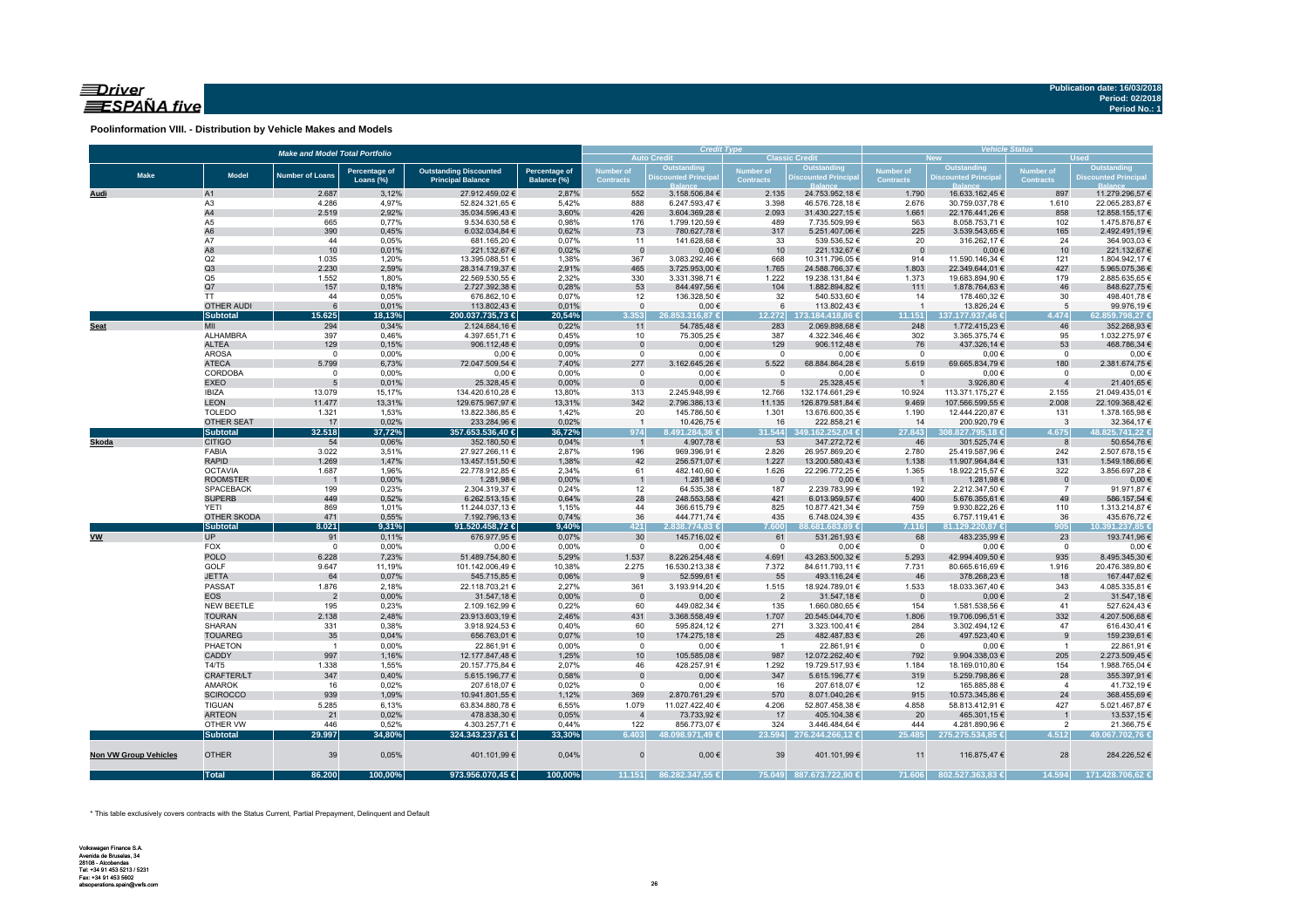

### **Poolinformation IX. - Geographic Distribution**

|                               |                        | <b>Geographic Distribution Total Portfolio</b> |                                                           |                              | <b>Credit Type</b>            |                                                              |                                      | <b>Vehicle Status</b>                                        |                                      |                                                                     |                               |                                                             |  |
|-------------------------------|------------------------|------------------------------------------------|-----------------------------------------------------------|------------------------------|-------------------------------|--------------------------------------------------------------|--------------------------------------|--------------------------------------------------------------|--------------------------------------|---------------------------------------------------------------------|-------------------------------|-------------------------------------------------------------|--|
|                               |                        |                                                |                                                           |                              |                               | <b>Auto Credit</b>                                           |                                      | <b>Classic Credit</b>                                        |                                      | <b>New</b>                                                          | <b>Used</b>                   |                                                             |  |
| <b>Autonomous Communities</b> | <b>Number of Loans</b> | Percentage of<br>Loans (%)                     | <b>Outstanding Discounted</b><br><b>Principal Balance</b> | Percentage of<br>Balance (%) | Number of<br><b>Contracts</b> | Outstanding<br><b>Discounted Principal</b><br><b>Balance</b> | <b>Number of</b><br><b>Contracts</b> | Outstanding<br><b>Discounted Principal</b><br><b>Balance</b> | <b>Number of</b><br><b>Contracts</b> | <b>Outstanding</b><br><b>Discounted Principal</b><br><b>Balance</b> | Number of<br><b>Contracts</b> | Outstanding<br><b>Discounted Principa</b><br><b>Balance</b> |  |
| <b>GALICIA</b>                | 4.709                  | 5,46%                                          | 56.399.675,46 €                                           | 5,79%                        | 435                           | 3.161.283,24 €                                               | 4.274                                | 53.238.392,22 €                                              | 3.772                                | 44.489.097,83 €                                                     | 937                           | 11.910.577,63 €                                             |  |
| <b>ASTURIAS</b>               | 1.488                  | 1,73%                                          | 16.936.079,33 €                                           | 1,74%                        | 158                           | 1.203.310,55 €                                               | 1.330                                | 15.732.768.78 €                                              | 1.241                                | 14.064.978,41 €                                                     | 247                           | 2.871.100,92 €                                              |  |
| <b>CANTABRIA</b>              | 1.031                  | 1,20%                                          | 11.592.130.38 €                                           | 1,19%                        | 114                           | 818.546.63 €                                                 | 917                                  | 10.773.583.75 €                                              | 866                                  | 9.691.289.90 €                                                      | 165                           | 1.900.840.48 €                                              |  |
| <b>LA RIOJA</b>               | 438                    | 0.51%                                          | 4.683.982.09 €                                            | 0,48%                        | 42                            | 307.849.30 €                                                 | 396                                  | 4.376.132.79 €                                               | 366                                  | 3.826.714.10 €                                                      | 72                            | 857.267.99 €                                                |  |
| <b>CASTILLA LEON</b>          | 3.519                  | 4,08%                                          | 38.782.075,08 €                                           | 3,98%                        | 266                           | 2.145.291.16 €                                               | 3.253                                | 36.636.783,92 €                                              | 2.788                                | 30.772.202,77 €                                                     | 731                           | 8.009.872,31 €                                              |  |
| C.MADRID                      | 14.731                 | 17,09%                                         | 156.774.002,07 €                                          | 16,10%                       | 2.402                         | 18.377.179,90 €                                              | 12.329                               | 138.396.822,17 €                                             | 12.234                               | 127.457.248,81 €                                                    | 2.497                         | 29.316.753,26 €                                             |  |
| <b>PAIS VASCO</b>             | 3.518                  | 4,08%                                          | 37.337.899.22 €                                           | 3,83%                        | 202                           | 1.391.527.09 €                                               | 3.316                                | 35.946.372.13 €                                              | 2.908                                | 30.743.183.88 €                                                     | 610                           | 6.594.715.34 €                                              |  |
| C.NAVARRA                     | 965                    | 1,12%                                          | 10.225.412.37 €                                           | 1,05%                        | 104                           | 676.338.07 €                                                 | 861                                  | 9.549.074.30 €                                               | 795                                  | 8.244.438,10 €                                                      | 170                           | 1.980.974,27 €                                              |  |
| <b>CATALUÑA</b>               | 17.365                 | 20,15%                                         | 197.475.270.92 €                                          | 20,28%                       | 2.491                         | 19.722.671.95 €                                              | 14.874                               | 177.752.598.97 €                                             | 14.072                               | 158.191.565.62 €                                                    | 3.293                         | 39.283.705,30 €                                             |  |
| ARAGÓN                        | 2.365                  | 2.74%                                          | 27.381.382.55 €                                           | 2,81%                        | 225                           | 1.966.139,78 €                                               | 2.140                                | 25.415.242.77 €                                              | 1.959                                | 22.660.900.02 €                                                     | 406                           | 4.720.482,53 €                                              |  |
| C. VALENCIANA                 | 9.049                  | 10,50%                                         | 101.125.782.70 €                                          | 10,38%                       | 1.312                         | 9.976.560.34 €                                               | 7.737                                | 91.149.222.36 €                                              | 7.561                                | 83.742.782.41 €                                                     | 1.488                         | 17.383.000.29 €                                             |  |
| CASTILLA LA MANCHA            | 3.499                  | 4,06%                                          | 39.427.253,55 €                                           | 4,05%                        | 421                           | 3.516.334,41 €                                               | 3.078                                | 35.910.919.14 €                                              | 2.903                                | 32.567.872,64 €                                                     | 596                           | 6.859.380,91 €                                              |  |
| <b>EXTREMADURA</b>            | 1.352                  | 1,57%                                          | 15.880.524,01 €                                           | 1,63%                        | 180                           | 1.300.747,62 €                                               | 1.172                                | 14.579.776,39 €                                              | 1.076                                | 12.542.985,12 €                                                     | 276                           | 3.337.538,89 €                                              |  |
| <b>ANDALUCIA</b>              | 14.430                 | 16,74%                                         | 167.554.484.38 €                                          | 17,20%                       | 2.153                         | 16.410.313,04 €                                              | 12.277                               | 151.144.171,34 €                                             | 12.022                               | 139.535.044.09 €                                                    | 2.408                         | 28.019.440.29 €                                             |  |
| <b>ISLAS BALEARES</b>         | 2.270                  | 2,63%                                          | 25.356.879.85 €                                           | 2,60%                        | 278                           | 2.381.503.25 €                                               | 1.992                                | 22.975.376.60 €                                              | 2.001                                | 22.231.028.86 €                                                     | 269                           | 3.125.850,99 €                                              |  |
| <b>MURCIA</b>                 | 2.424                  | 2,81%                                          | 29.516.170,43 €                                           | 3,03%                        | 262                           | 2.070.672,38 €                                               | 2.162                                | 27.445.498.05 €                                              | 2.036                                | 24.744.118.61 €                                                     | 388                           | 4.772.051,82 €                                              |  |
| <b>ISLAS CANARIAS</b>         | 2.935                  | 3,40%                                          | 36.050.167,29 €                                           | 3,70%                        | 97                            | 798.130,16 €                                                 | 2.838                                | 35.252.037,13 €                                              | 2.902                                | 35.663.486,85 €                                                     | 33                            | 386.680,44 €                                                |  |
| <b>CEUTA</b>                  | 58                     | 0,07%                                          | 724.700,00 €                                              | 0,07%                        |                               | 30.337,34 €                                                  | 51                                   | 694.362,66 €                                                 | 53                                   | 673.601,56 €                                                        |                               | 51.098,44 €                                                 |  |
| <b>MELILLA</b>                | 54                     | 0,06%                                          | 732.198,77 €                                              | 0,08%                        |                               | 27.611,34 €                                                  | 52                                   | 704.587,43 €                                                 | 51                                   | 684.824,25 €                                                        |                               | 47.374,52 €                                                 |  |
| <b>Total</b>                  | 86.200                 | 100,00%                                        | 973.956.070.45 €                                          | 100,00%                      | 11.151                        | 86.282.347.55 €                                              |                                      | 175.049 887.673.722,90 €                                     |                                      | 71.606 802.527.363,83 €                                             | 14.594                        | 171.428.706.62 €                                            |  |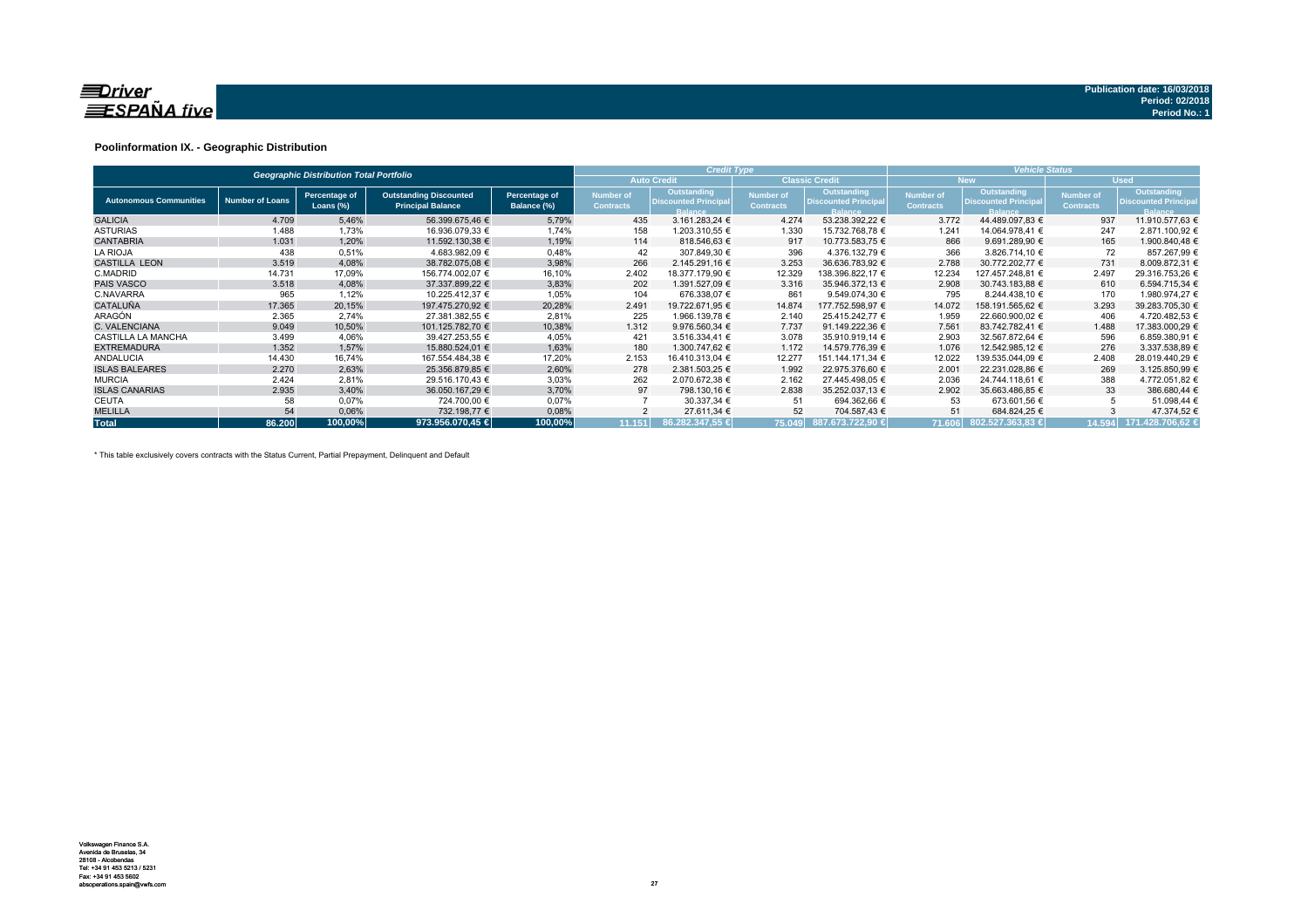

**Poolinformation X. - Motor Type**

| <b>Customer Type Total Portfolio</b> |        |              |                                                                         |                                                                                                                                                                                                                                       |        | <b>Credit Type</b>                   |                                                                     |                               | <b>Vehicle Status</b>                                        |                  |             |                  |  |  |  |
|--------------------------------------|--------|--------------|-------------------------------------------------------------------------|---------------------------------------------------------------------------------------------------------------------------------------------------------------------------------------------------------------------------------------|--------|--------------------------------------|---------------------------------------------------------------------|-------------------------------|--------------------------------------------------------------|------------------|-------------|------------------|--|--|--|
|                                      |        |              |                                                                         |                                                                                                                                                                                                                                       |        | <b>Auto Credit</b>                   |                                                                     | <b>Classic Credit</b>         |                                                              | <b>New</b>       | <b>Used</b> |                  |  |  |  |
| Motor type                           | Loans. | of Loans (%) | Number of Percentage Outstanding Discounted<br><b>Principal Balance</b> | Outstanding<br>Percentage<br><b>Outstanding Discounted   Number of</b><br><b>Number of</b><br>of Balance<br><b>Discounted Principal</b><br><b>Principal Balance</b><br><b>Contracts</b><br><b>Contracts</b><br>(% )<br><b>Balance</b> |        | <b>Number of</b><br><b>Contracts</b> | <b>Outstanding</b><br><b>Discounted Principal</b><br><b>Balance</b> | Number of<br><b>Contracts</b> | Outstanding<br><b>Discounted Principal</b><br><b>Balance</b> |                  |             |                  |  |  |  |
| EA 189 (unfixed)                     | 755    | 0.88%        | 7.395.567.47 €                                                          | 0.76%                                                                                                                                                                                                                                 | 107    | 1.020.733.94 €                       | 648                                                                 | 6.374.833.53 €                | 622                                                          | 6.053.208.24 €   | 133         | 1.342.359.23 €   |  |  |  |
| Other                                | 85.445 | 99.12%       | 966.560.502.98 €                                                        | 99.24%                                                                                                                                                                                                                                | 11.041 | 125.151.802.45 €                     | 74.404                                                              | 841.408.700.53 €              | 70.978                                                       | 802.173.355.47 € | 14.467      | 164.387.147.51 € |  |  |  |
| <b>Total</b>                         | 86.200 | 100.00%      | 973.956.070.45 $\in$                                                    | 100.00%                                                                                                                                                                                                                               | 11.148 | 126.172.536.39 €                     | 75.052                                                              | 847.783.534.06 €              | 71.600                                                       | 808.226.563.71 € | 14.600      | 165.729.506.74 € |  |  |  |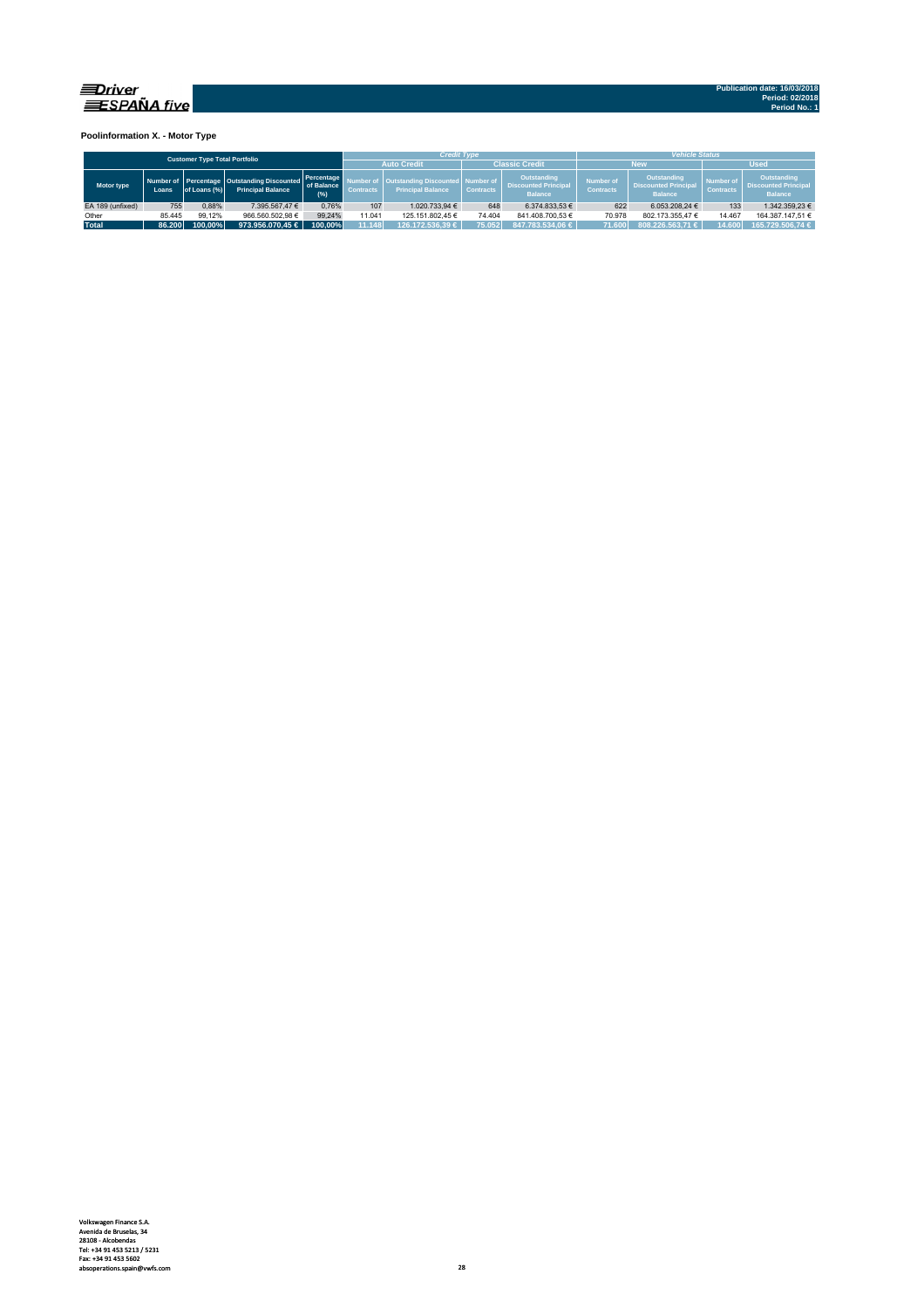| ≡Driver | <b>ESPAÑA five</b>                     |            |                |                                                     |                           |        |                         |                                     |                                                                 |                                                             |                    |                                                    |                                                        |                                                     |                                  |                        |                                                                            |                                            |                         | Publication date: 16/03/2018<br>Period: 02/2018<br>Period No.: 1 |
|---------|----------------------------------------|------------|----------------|-----------------------------------------------------|---------------------------|--------|-------------------------|-------------------------------------|-----------------------------------------------------------------|-------------------------------------------------------------|--------------------|----------------------------------------------------|--------------------------------------------------------|-----------------------------------------------------|----------------------------------|------------------------|----------------------------------------------------------------------------|--------------------------------------------|-------------------------|------------------------------------------------------------------|
|         | Poolinformation XI. - Loan Level Data  |            |                |                                                     |                           |        |                         |                                     |                                                                 |                                                             |                    |                                                    |                                                        |                                                     |                                  |                        |                                                                            |                                            |                         |                                                                  |
| No.     | Month / Year<br>of Loan<br>Origination | of Default | <b>Balance</b> | Outstanding<br><b>Balance of Loan</b><br>at Default | Current<br><b>Balance</b> | Rebate | Month / Year of<br>Loss | Recovery<br>l from sale of<br>Asset | <b>Unsecured</b><br><b>Recovery</b><br>$n.a.= not$<br>available | between Default Recovery after Loss Amount<br>and write off | Total<br>write off | Loss<br>Percentage<br>on Origina<br><b>Ralance</b> | Loss<br>Percentage<br><b>Current</b><br><b>Palance</b> | Geograph<br>al Location<br>of Borrower <sup>V</sup> | $ (\mathsf{new}/\mathsf{used}) $ | lanufacturer<br>/ Make | Contract Type   Distribution  <br>lease/loan <br>amortising/ball<br>$\sim$ | <b>Channel</b><br>$n.a = not$<br>available | <b>Customer</b><br>Type |                                                                  |